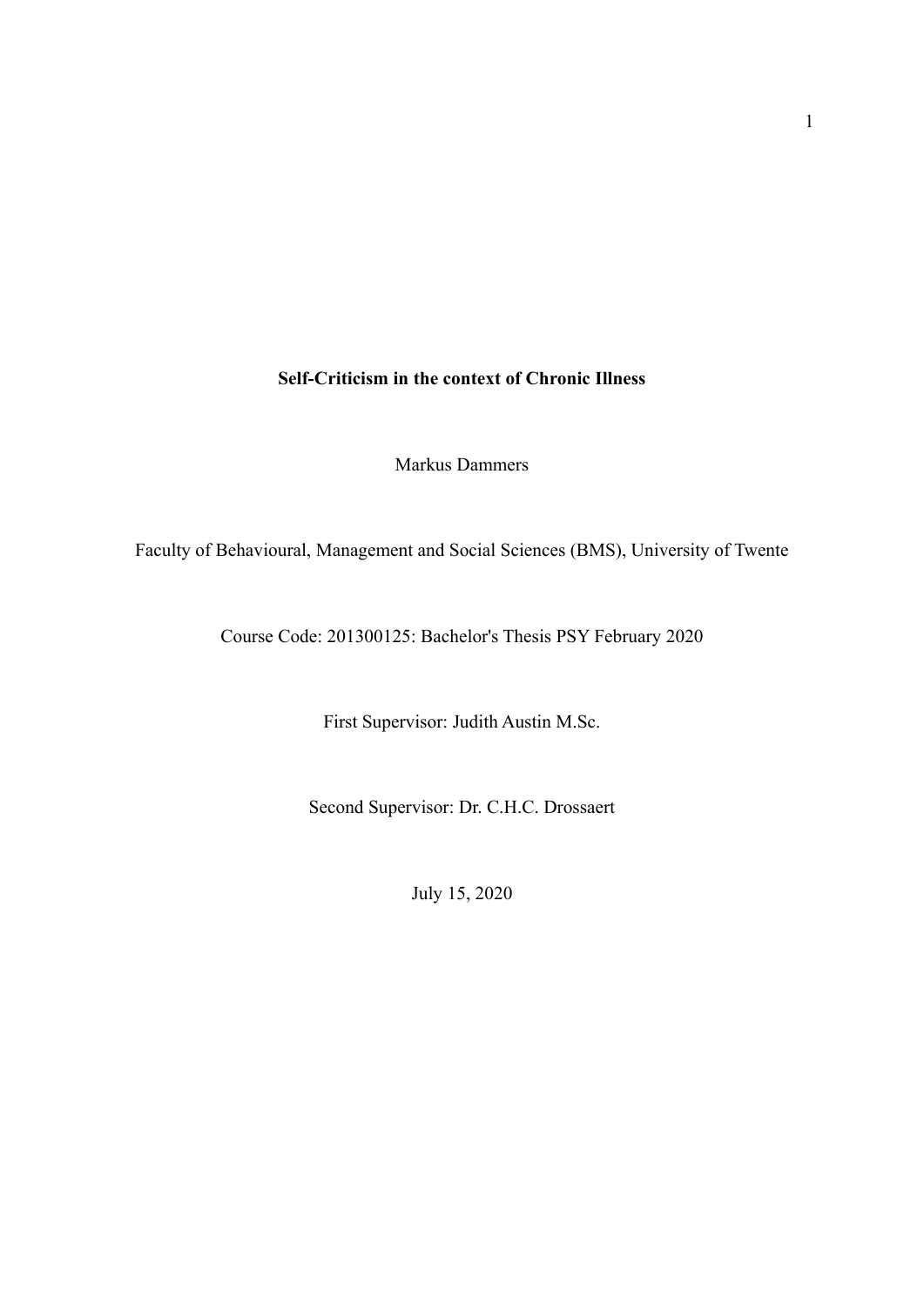#### **Abstract**

#### **Background**

Suffering from a physical chronic illness is not only about physical-related impairments. People are also confronted with mental challenges. Psychopathologies, self-destructive thoughts and unpleasant feelings – all of them are related to self-criticism. Research shows that the course of disease is more problematic for chronically ill persons who experience selfcriticism. However, there is a gap in terms of how these people experience self-criticism in daily life.

#### **Aim**

The purpose of the study was to fill this gap by collecting extended information about the way in which chronically ill persons experience self-criticism.

### **Methods**

Using convenience and snowball sampling, twelve people with various chronic illnesses were recruited to carry out self-compassion exercises and raise awareness about their individual way of criticizing or being compassionate with themselves. In a second step, questions about experiences with their illness and self-critical situations were asked in a semi structured interview. Data were analysed using thematic analysis approach.

#### **Results**

Guilt, shame, anger and self-destructive behaviour and cognitions could be identified as patterns of self-criticism. The participants also reported strictness and high expectations towards the self and experienced degrading feelings of worthlessness and being inadequate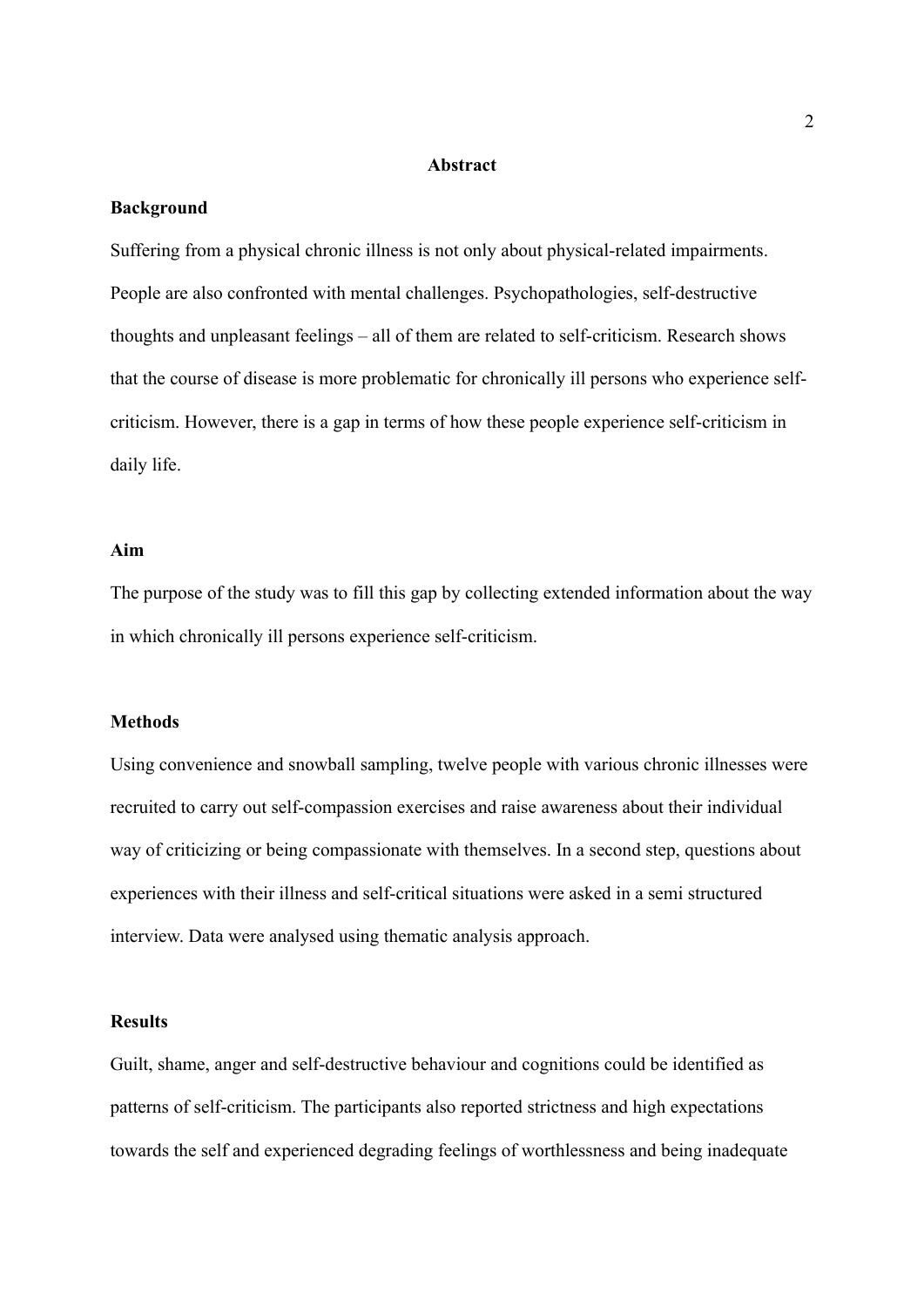because of their situation. Especially participants with skin diseases experienced shame for their visible symptoms.

# **Conclusion**

Self-criticism in context of chronic illness is an interplay of multiple dimensions and the way in which these dimensions are experienced is influenced by an evaluation of the current situation, the perception of the social environment and by the kind of the disease itself.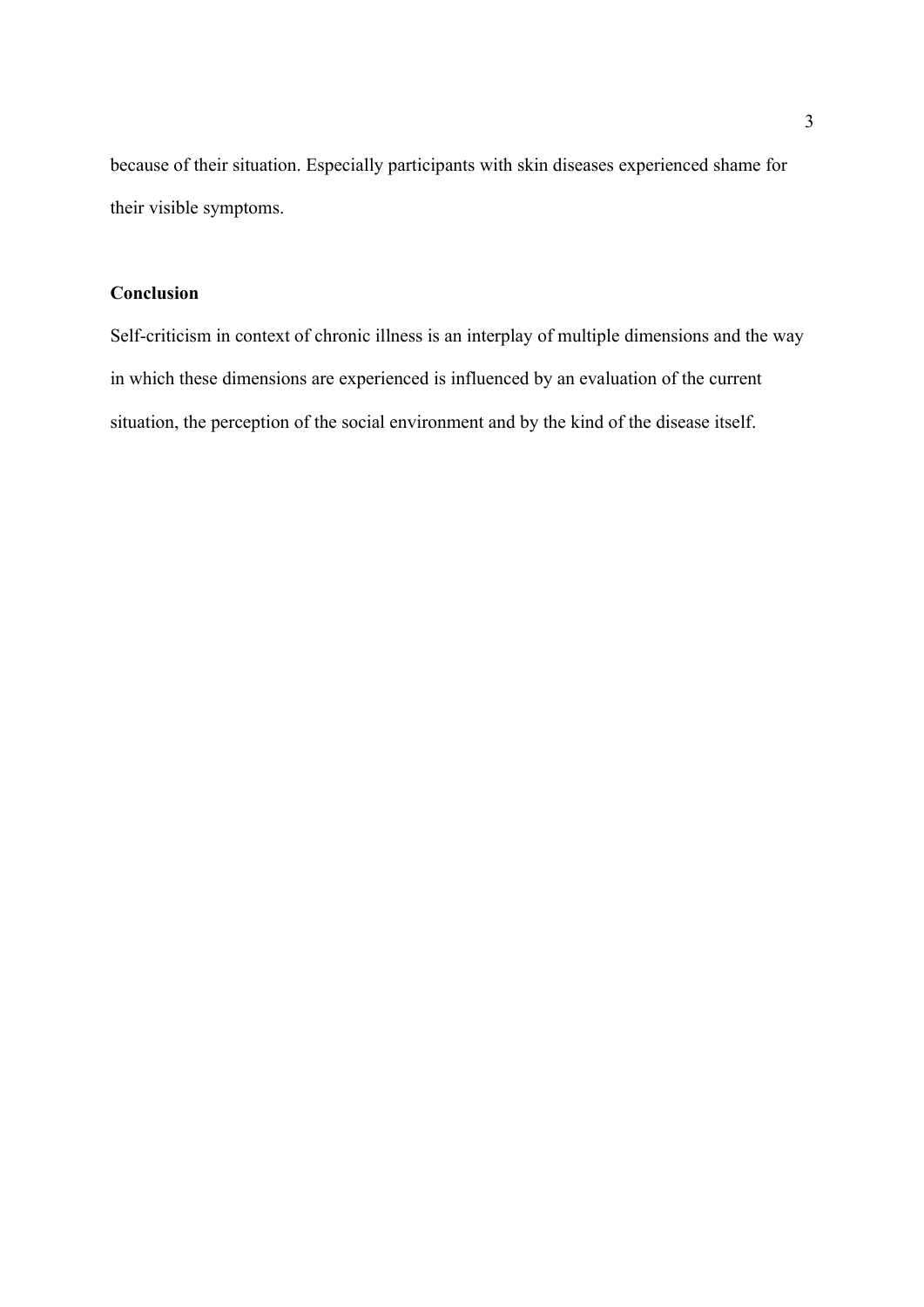#### **Introduction**

Living with a chronic illness comes with many challenges. In contrast to acute illnesses, in which symptoms come on quickly but last for a short time, a chronic disease begins slowly and lasts for more than three months (Beale, 2017). Within this extended period of time a person's ability to function normally is affected (De Ridder, Geenen, Kuijer, & van Middendorp, 2008). This implies that a chronic disease requires ongoing medical attention. Beside the physical aspect, a chronic illness can also be a challenge for mental health. After the medical diagnosis, patients are confronted with new situations that challenge their habitual coping strategies and must find new ways of coping to adjust to their altered condition (De Ridder et al., 2008). A common problem among patients with chronic illness are depressive disorders (Herring, Puetz, O'Connor, & Dishman, 2012). Compared with the general population, depression is two to three times more common in people with chronic physical illness (Abbott et al., 2015). The relationship between both is bidirectional: depression is associated with increased risk of a chronic illness and chronic illnesses increase the risk of depression (Herring et al., 2012). Symptoms of depression occur together with a reduced adherence to medical treatments, and health related quality of life, but also an increased symptom burden and disability (Herring et al., 2012). Illness related risk factors to develop depression are negative beliefs about illness, the presence of pain, disability and unpleasant side-effects from treatment. Beside a higher prevalence of depression, people with chronic illness typically experience anxiety, and other negative emotions whereas the rumination about these negative feelings without expressing them is another predictor for negative health outcome (De Ridder et al., 2008). Taking all of these factors into account it can be concluded that mental aspects of chronic illness require as much attention as medical aspects. Especially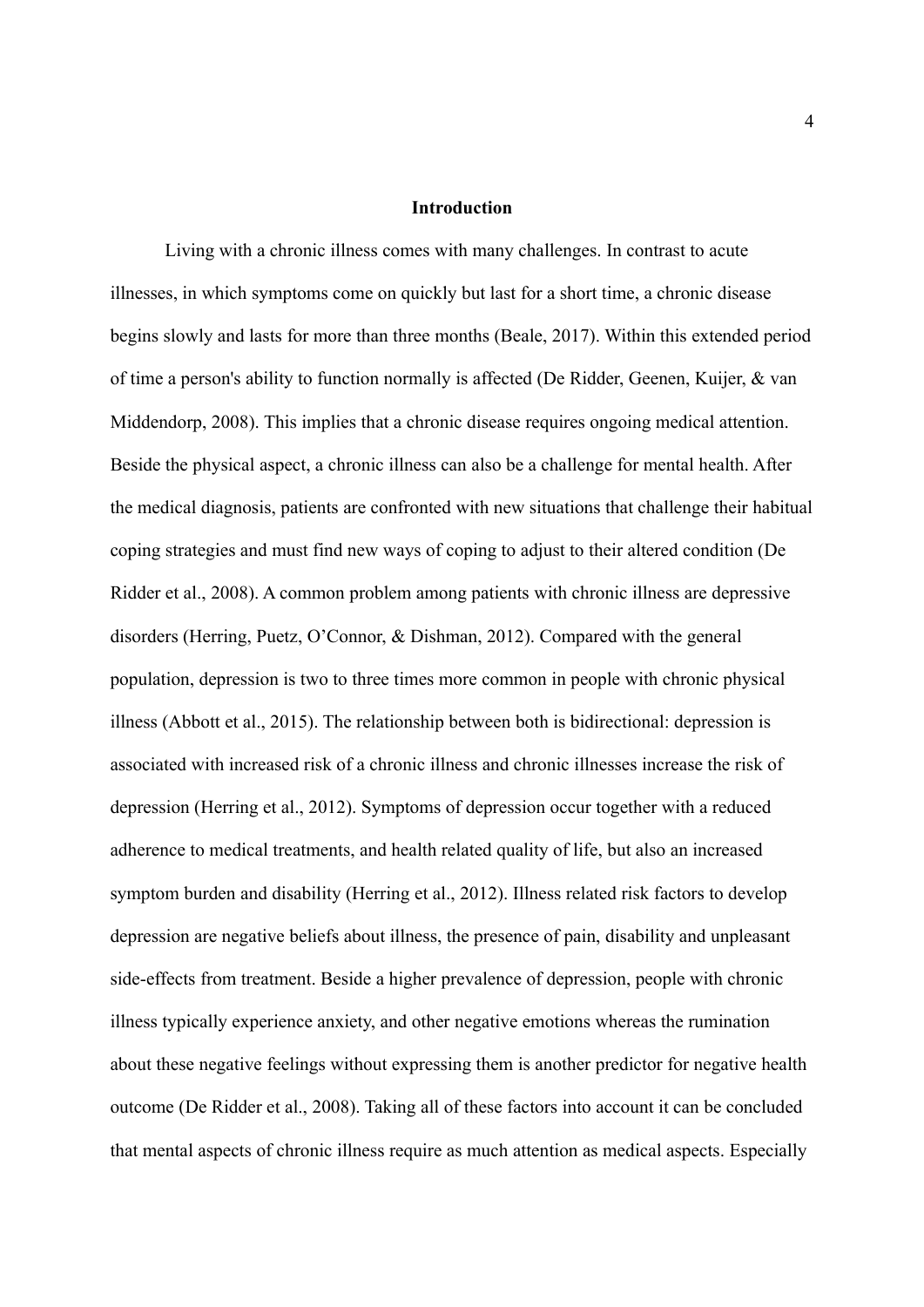depression appears to be an issue. Interestingly, there is a transdiagnostic risk factor for depression and other forms of mental distress. This factor is reffered to as self-criticism (Warren, Smeets, & Neff, 2016).

Self criticism is defined as "a self-evaluative process in which people scrutinize and negatively judge different aspects of themselves, such as their personality traits, appearance and performance" (Shahar et al., 2015). Predominantly it has been conceptualized as a global personality trait, but more recently it is viewed as a dynamic process in which a more dominant part of the self monitors, negatively judges or attacks a more subordinate part of the self (Whelton & Greenberg, 2005). Often the attacking part expresses offensive feelings and disrespect, whereas the attacked part experiences more defensive feelings like powerlessness, worthlessness and anxiety (Whelton & Greenberg, 2005). Experiencing self-criticism is also shaped by feelings of unworthiness, inferiority and failure. Often, individuals are engaged in harsh self-scrutiny and evaluation. Feelings of fear for being criticized and losing the acceptance of others are also part of experiencing self-criticism (Warren, Smeets, & Neff, 2016). Therefore it can concluded that generally, self-criticism is a factor that is involved in negative health outcomes as well as different forms of psychopathology, and features destructive feelings, thoughts and behaviours towards the own self.

One aspect of self-criticism that is highlighted throughout this research is the strong connection with depression. Warren et al. (2016) consider self-criticism as a predictor and state that feelings of worthlessness are one of the most prevalent symptoms predicting a depression diagnosis and later depressive episodes. Therefore, self-criticism is also a factor in depressive relapse and self-devaluative symptoms in recovered depressed patients (Warren, Smeets, & Neff, 2016). All in all depression is considered as a psychopathological consequence of self-criticism that might affect the course of a chronic disease.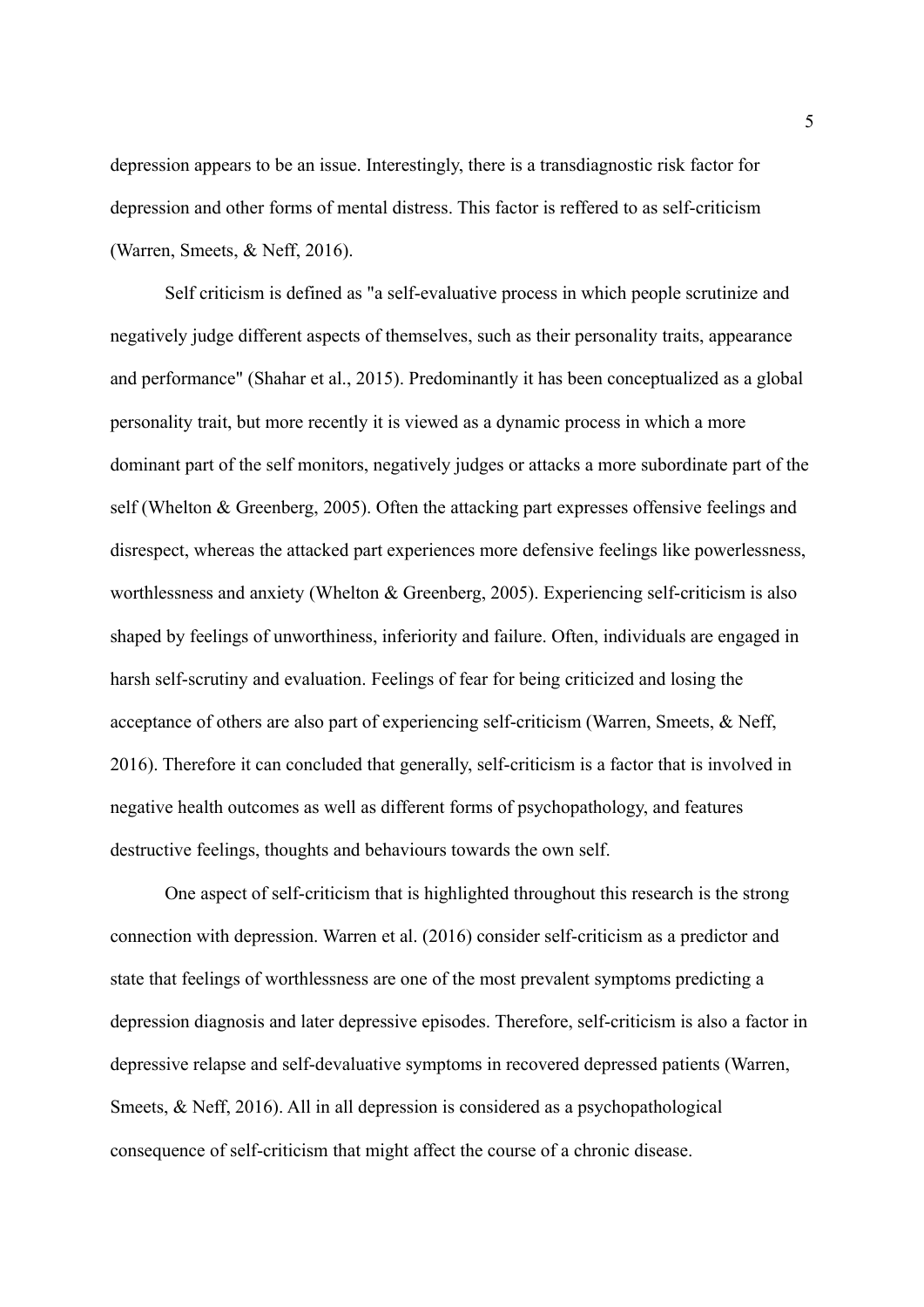Kramer & Pascual-Leone (2016) mention the impact that self-criticism has on an individual's emotion. According to them one feeling that is prevalent in self-criticism is maladaptive anger which is also a feature of a number of psychological disorders such as depression, social anxiety and personality disorders (Kramer & Pascual-Leone, 2016). According to Abi-Habib and Luyten (2013), self-critical individuals are competitive, hostile and ambivalent towards others because they have difficulties with controlling anger and typically express their anger towards others which often leads to conflicts in interpersonal relationships. At the same time they have high personal standards which leads to turning the anger towards the self in the form of harsh self-criticism (Abi-Habib & Luyten, 2013). In conclusion maladaptive anger is an emotion that can be experienced by self-critical individuals. Therefore, it also can contribue to a negative health outcome for people with chronic illness.

Within the course of literature search the concept of self-criticism has often been used synonymously to self-blame. Callebout et al. (2017) use the term with regard to the distinction between locus of control and locus of causality which means that people link an event to a factor internal to a person but this factor may be seen as within or outside of that person's control. Therefore self-blame involves an individual believing that an unwanted event is in some way their own fault and that they are personally responsible for its occurrence (Callebaut et al., 2017). Based on the previous descriptions about self-criticism and it's features it can be argued that the synonymous use with self-blame has limitations. With regard to these definitions self-blame is restricted to the belief that the own behaviour leads to an unwanted event, however self-criticism is more than that since it also includes feelings, thoughts and cognitions that exceed the pure self-blame. Therefore, for this study it seems more appropriate to use the term guilt which is close to self-blame. According to Warren et al.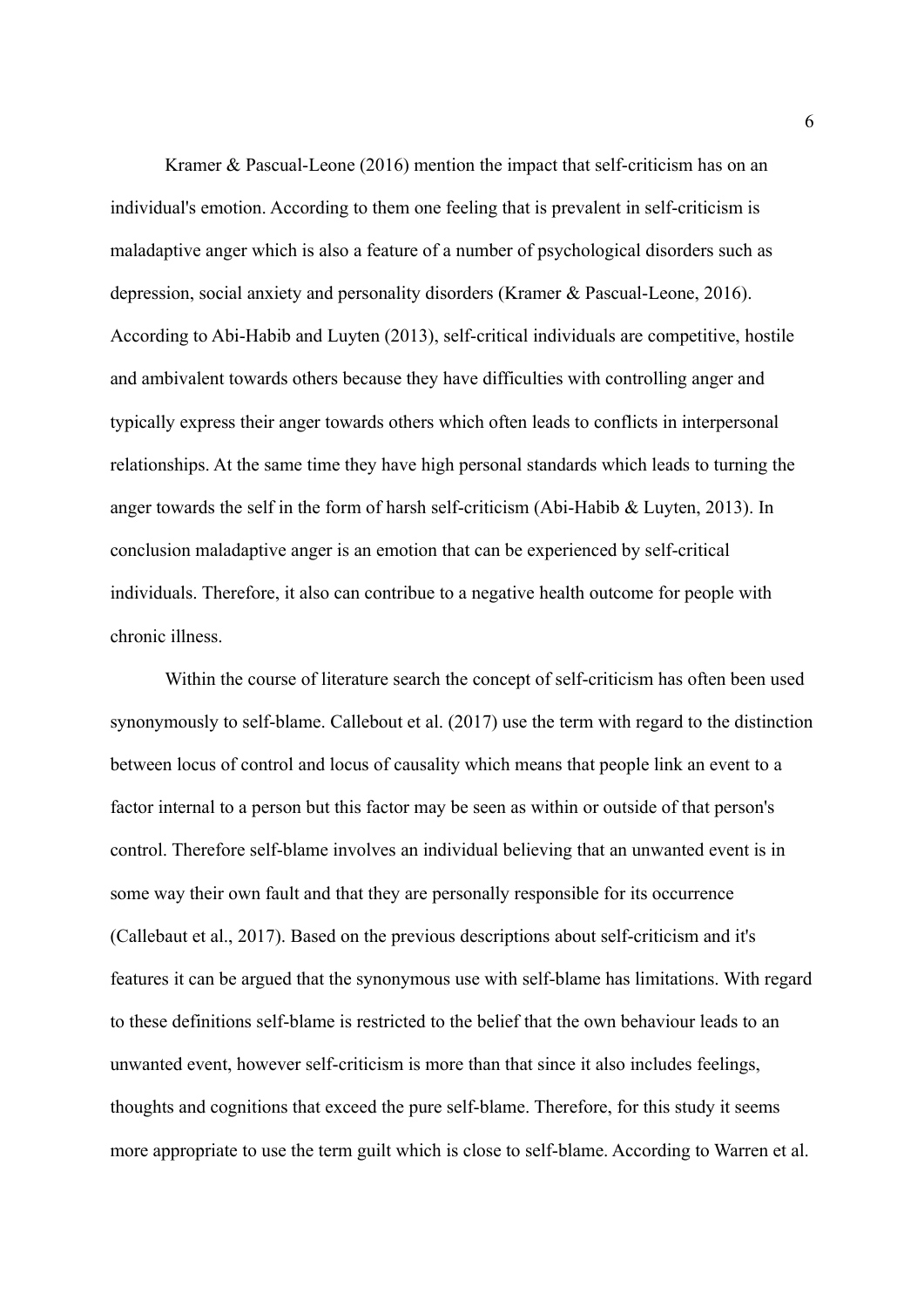(2016) guilt is a feeling that results from acknowledging bad behaviour, which implies an emotional component. Castonguay et al. (2017) use the term in the context of physical conditions and define it as "negative feelings about one's behavioural transgression(s) or behavioural self-blame (e.g., "I haven't exercised since I started my cancer treatment, and that's why I gained weight") and typically involves a sense of strain and remorse over the failure" (p. 466). In conclusion, this research considers guilt as a feature of self-criticism in which people with chronic illness experience a negative feeling about the own behaviour.

Many authors compare guilt with feelings of shame. In contrast to guilt, feelings of shame come up because the individual perceives oneself as a bad or inadequate person (Warren, Smeets, & Neff, 2016). According to Dirkse et al. (2014) shame is a response to devaluation of the social self and results in hiding and nondisclosure, which is caused by feelings of low self-worth. High levels of shame can also be a predictor for depression. The authors describe shame as extremely painful and imply the main difference between guilt and shame: Guilt is related to behaviour so it often can be resolved but shame occurs "when a core aspect of the self is judged as defective, inferior or inadequate" (p. 718). Thus, shame refers to the global self, whereas guilt is focused on the self's behaviour (Leach, 2017). Castonguay et al. (2017) use the term body-related shame and state that feelings of shame can occur when individuals fail to meet internalized social standards in relation to the body. With regard to their study about body-related shame for women with breast cancer the authors add that women are confronted with a socially defined ideal physique that is often unattainable. Failure in fulfilling these internalized standards may result in the emotional consequence of body-related shame that can in turn promote maladaptive health behaviours (Castonguay et al., 2017). In conclusion shame is considered as a self-critical feeling that is related to a negative evaluation of the own self whereby this own self is strongly determined by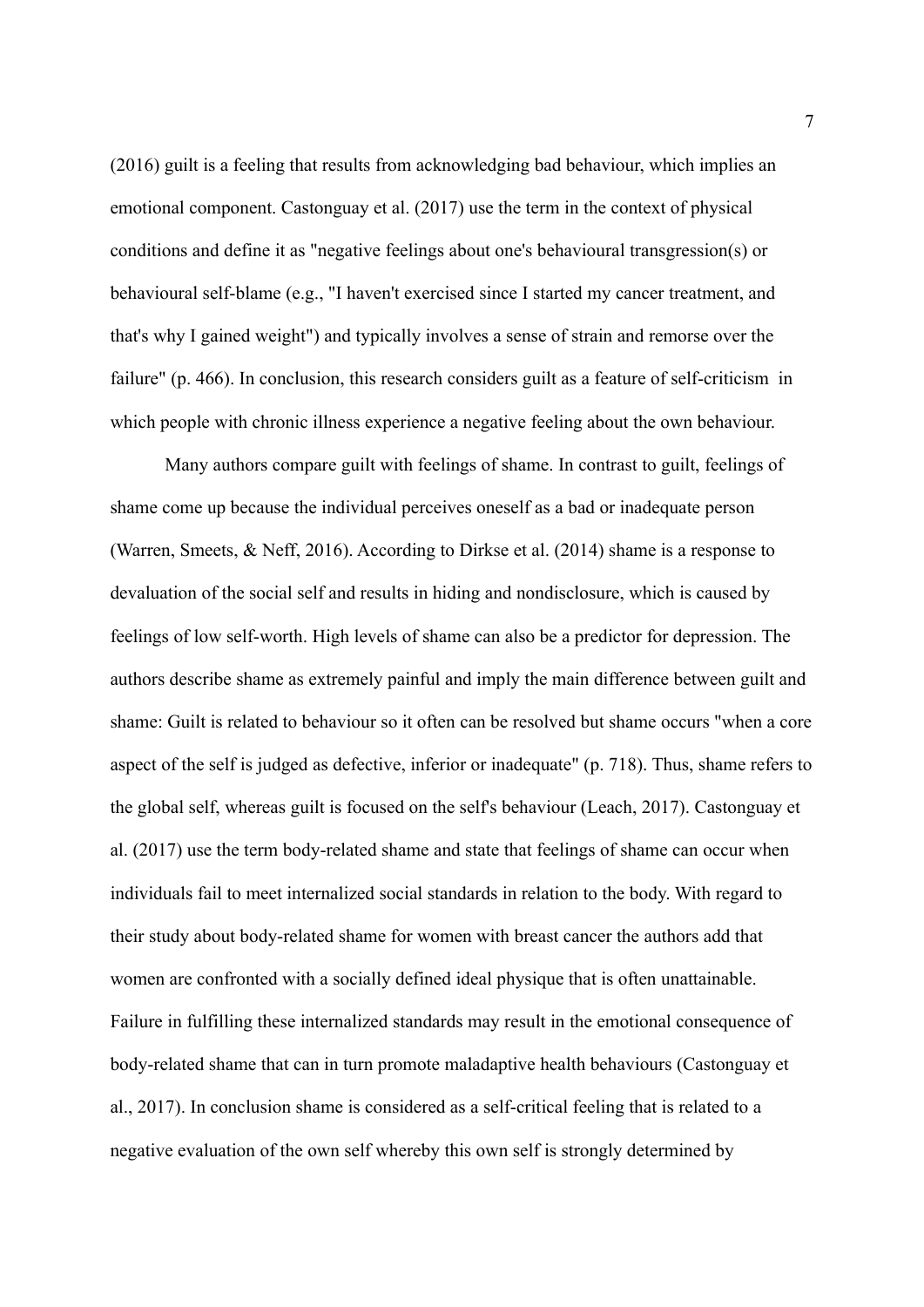perception of, and interactions with the social environment.

Beside self-critical feelings like anger, guilt and shame, self-criticism can also occur in form of maladaptive perfectionism. Kempke et al. (2012) applied maladaptive perfectionism to the Chronic Fatigue Syndrom (CFS). In their study the term self-critical or maladaptive perfectionism is used which they characterize by a combination of high personal standards and overly critical self-evaluations (Kempke et al., 2012). In this context they refer to studies by Magnusson et al. (1996), White & Schweitzer (2000) and Luyten et al. (2006) to point out that self-critical perfectionism is significantly associated with trait fatigue. Maladaptive responses were also part within a variety of studies about breast cancer. Especially with regard to social issues the authors stressed that high levels of self-criticism are related to an individual's tendency to be dependent, aggressive and assertive in the service of selfdefinition. Being recognized and respected but also the tendency to be critical of themselves and of others appeared to be more relevant than interpersonal relationships (Campos, Besser, Ferreira & Blatt, 2012). Like anger, guilt and shame, self-critical perfectionism and the belief that personal high standards are not being met are related with depression.

With respect to the foregoing theoretical outlines it could be figured out that selfcriticism has a negative impact on mental health. Especially for the target population 'people with chronic illness' this might be a crucial factor in multiple ways. Affected persons are more likely to suffer mental health problems and additionally, the state of mental health is connected with the way of how people with chronic illness cope with their situation. Currently, in the literature there is a gap of extended research about how people with chronic illness experience self-criticism. Most of the studies focus elements of self-criticism and relate them to specific aspects of diseases. For example, a study by Shin et al. (2014) investigates feelings a guilt among cancer patients and figure out how these feelings might affect their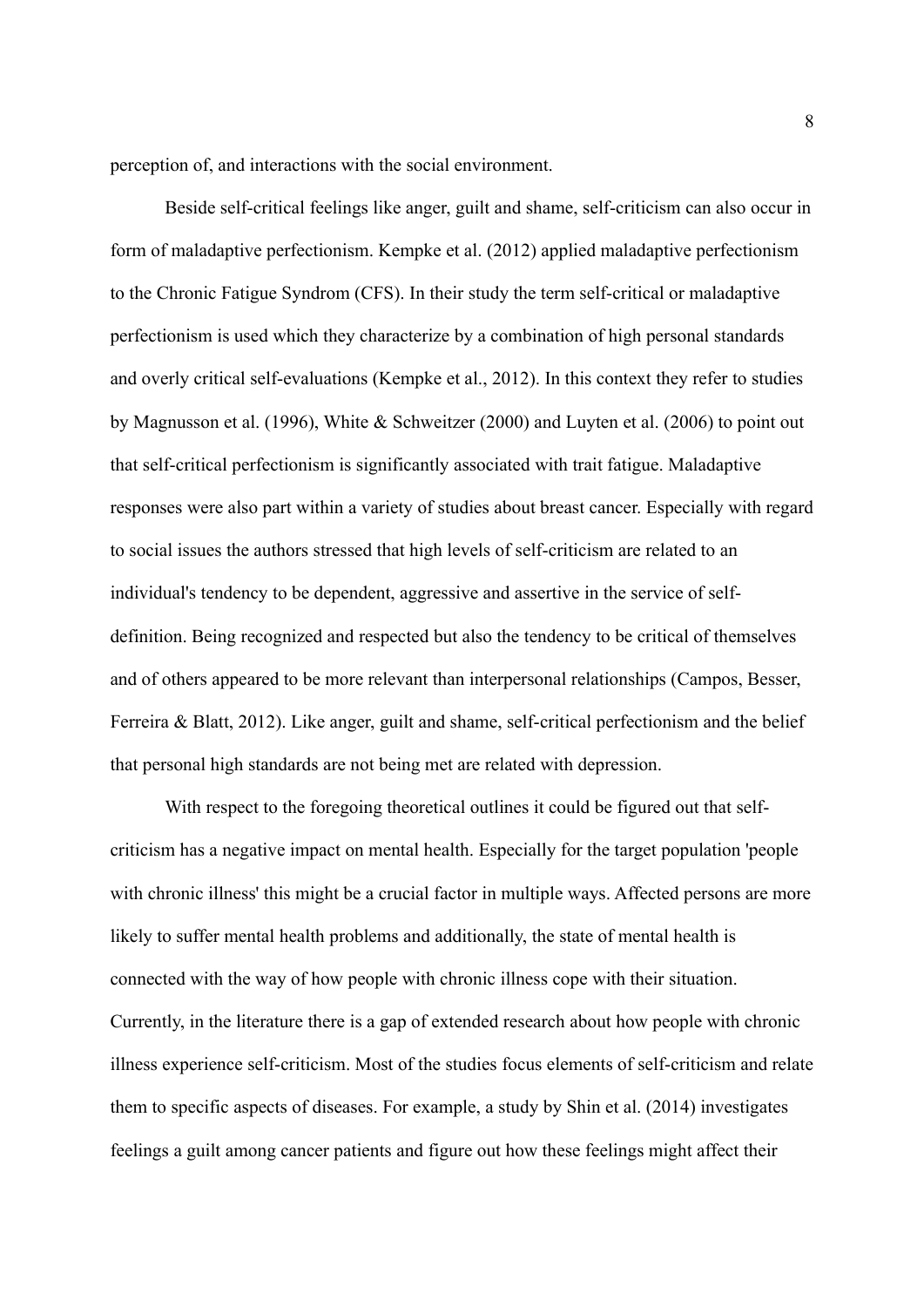smoking behaviour. Another study by Castonguay et al. (2017) work out if guilt and shame predict physical activity in breast cancer patients. On the other hand Campos et al. (2012) focussed self-criticism and related them to distress and other feelings that are prevalent for breast cancer patients. However, the following research aims to use the term self-criticism more broad and highlights more dimensions than other studies. These dimensions are related to self-critical feelings like guilt, anger and shame, self-critical behaviours and coping mechanisms, and also critical self-evaluations as well as self-critical cognitions. All of these dimensions will be explored in context of people with chronic illness to figure out the way in which self-critical dimensions are experienced in relation to the illness. With the purpose of highlighting different ways in which people with chronic illness are self-critical the research question of this study is as follows: "how do people with chronic illness experience selfcriticism?"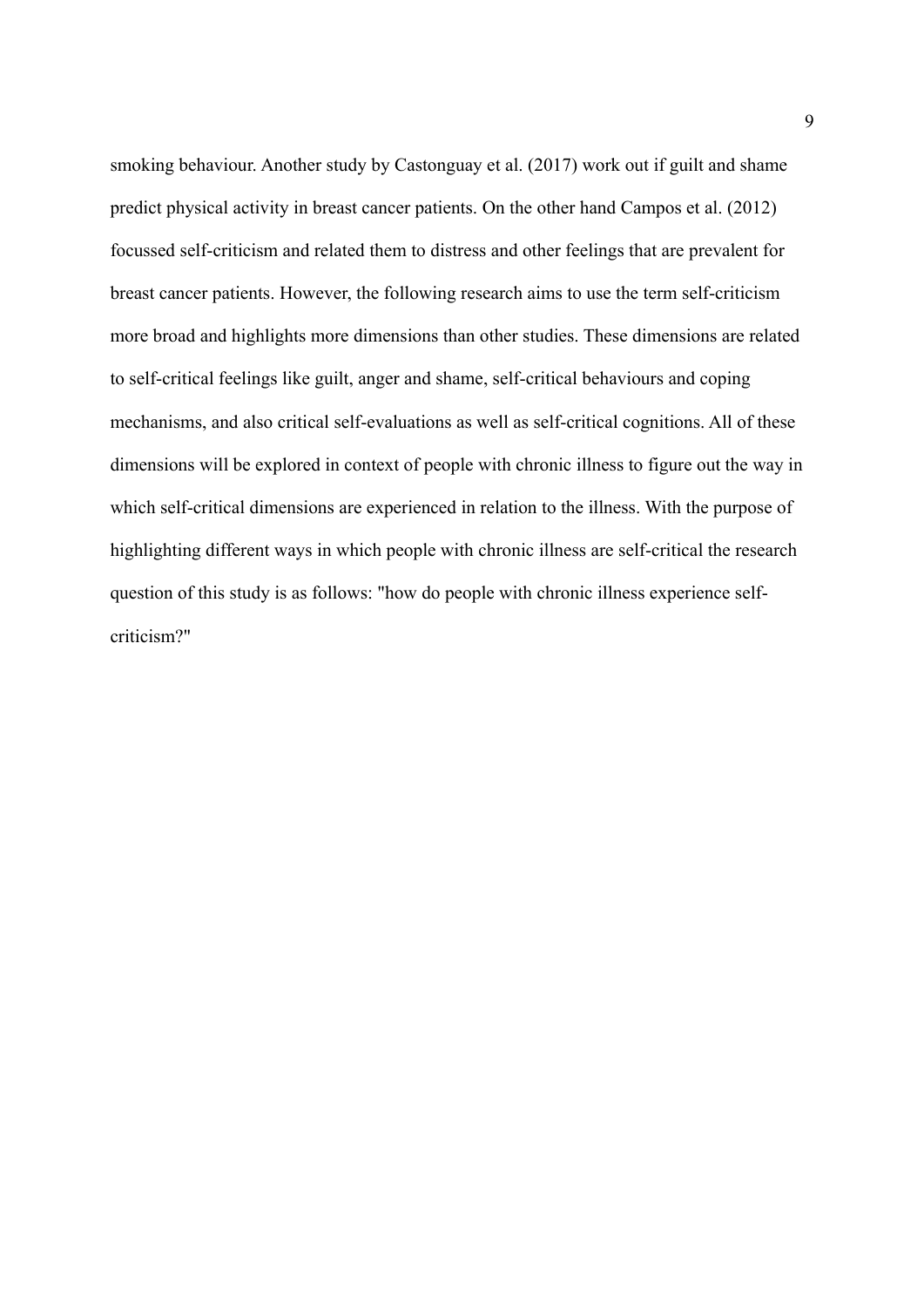#### **Methods**

### **Design**

To answer the research question "How do people with chronic illness experience selfcriticism?" a qualitative design has been used. As the research question aimed for individual in-depth information about experiences with chronic conditions, semi-structured interviews were suitable (Harrell & Bradley, 2009).

### **Participants**

Data for this study were drawn from people with chronic illness. Prior to recruitment, approval for the study was obtained from the BMS Ethics Committee of the University of Twente. By using convenience and snowball sampling, 33 different hospitals and associations for chronically ill people were contacted of which three institutions gave positive response. In addition, acquaintences were asked by e-mail, mobile phone or in person to participate or convey further people. They were also referred to the website of the study for information about data use and participant' rights. The inclusion criteria for the study were as follows: participants had to exhibit a physical chronic illness. There was no explicit specification for a particular type as long as the condition lasts for more than three months. Therefore, people with life threatening conditions like HIV, cancer and multiple sclerosis could also be included as well as people with diabetes and asthma. People with mental conditions such as ADHD were excluded. Participants also had to be at least 18 years of age and fluent in German or English. In total, 21 potential participants could be recruited from which 17 people actively participated in the study.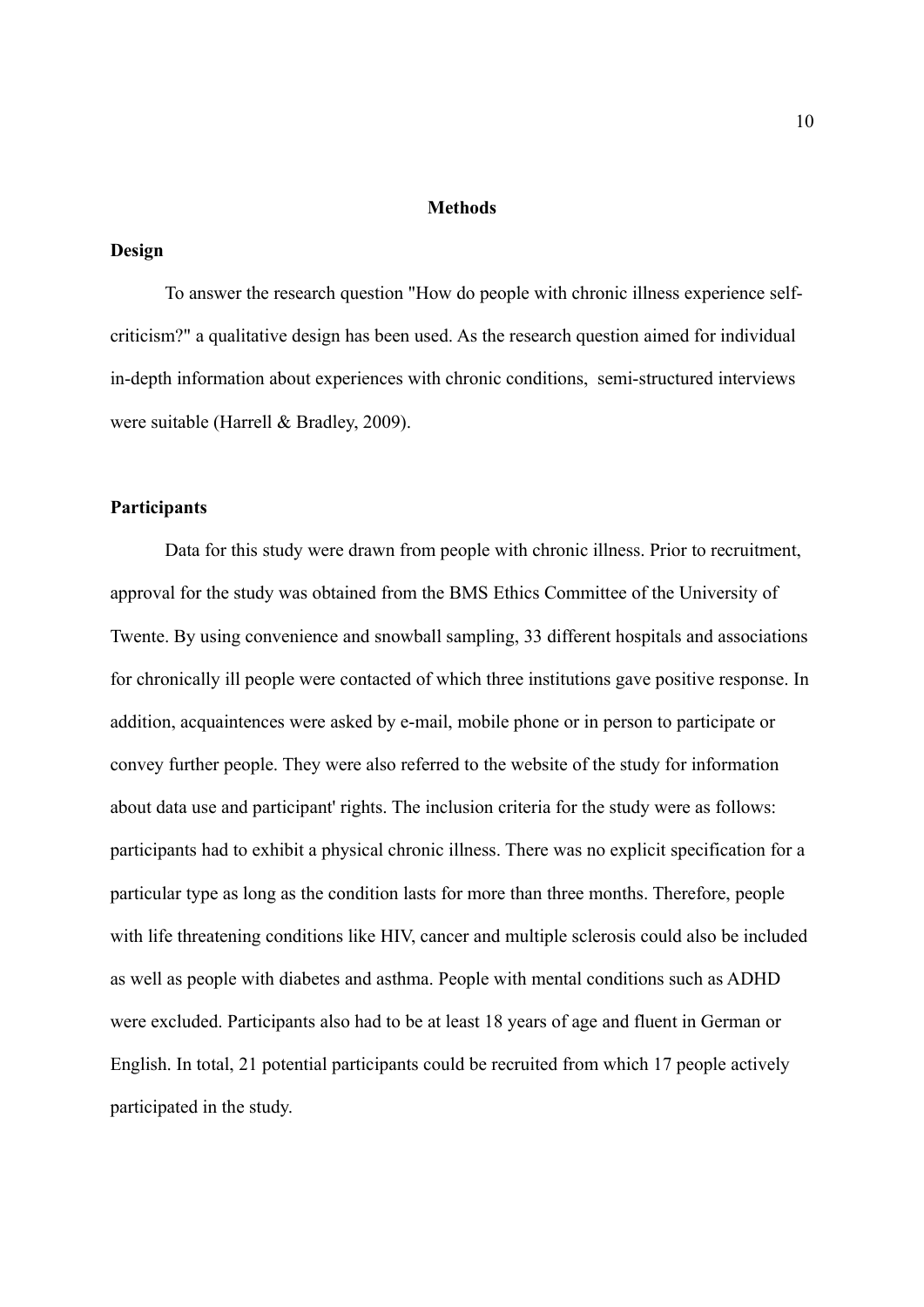#### **Procedure**

Participants who consented to partake in the study were sent a short introduction about the definition and aim of self-compassion. They also got an informed consent form to sign which included information about rights, procedure and use of data which were sent by email or post. The included two steps. Within step one, the participants carried out seven selfcompassion exercises within a time span of seven days and an average duration of 15 minutes. The aim was to introduce the participants into self-compassion and enable them to become familiar with this concept. In step 2, a semi-structured interview has been conducted in which the participants shared their experiences with their illness, the exercises, self-compassion and self-criticism. On average, the duration of the interviews was approximately 60 minutes. The interviews were either conducted in a face-to-face setting, telephone setting or via video chat. In total, 17 interviews were conducted.

## **Materials**

The exercises were available either in paper- or online-format and included background information about self-compassion as well as reflective and audio exercises (see Table 1). For the reflective exercises, the participants used a pencil and a sheet of paper. The audio exercises were carried out by using a computer, laptop or tablet with audio function, or a CD-Player. For the interviews, a telephone, mobile phone or a computer with video chat software (f.e. Skype) were used. The interviews were recorded by using Epic Enterprises' app 'Tape a Call', as well as Apple's app 'Voice Memos' and Samsung's 'Diktiergerät' app.

#### Table 1: *Exercises from the Self-compassion Booklet*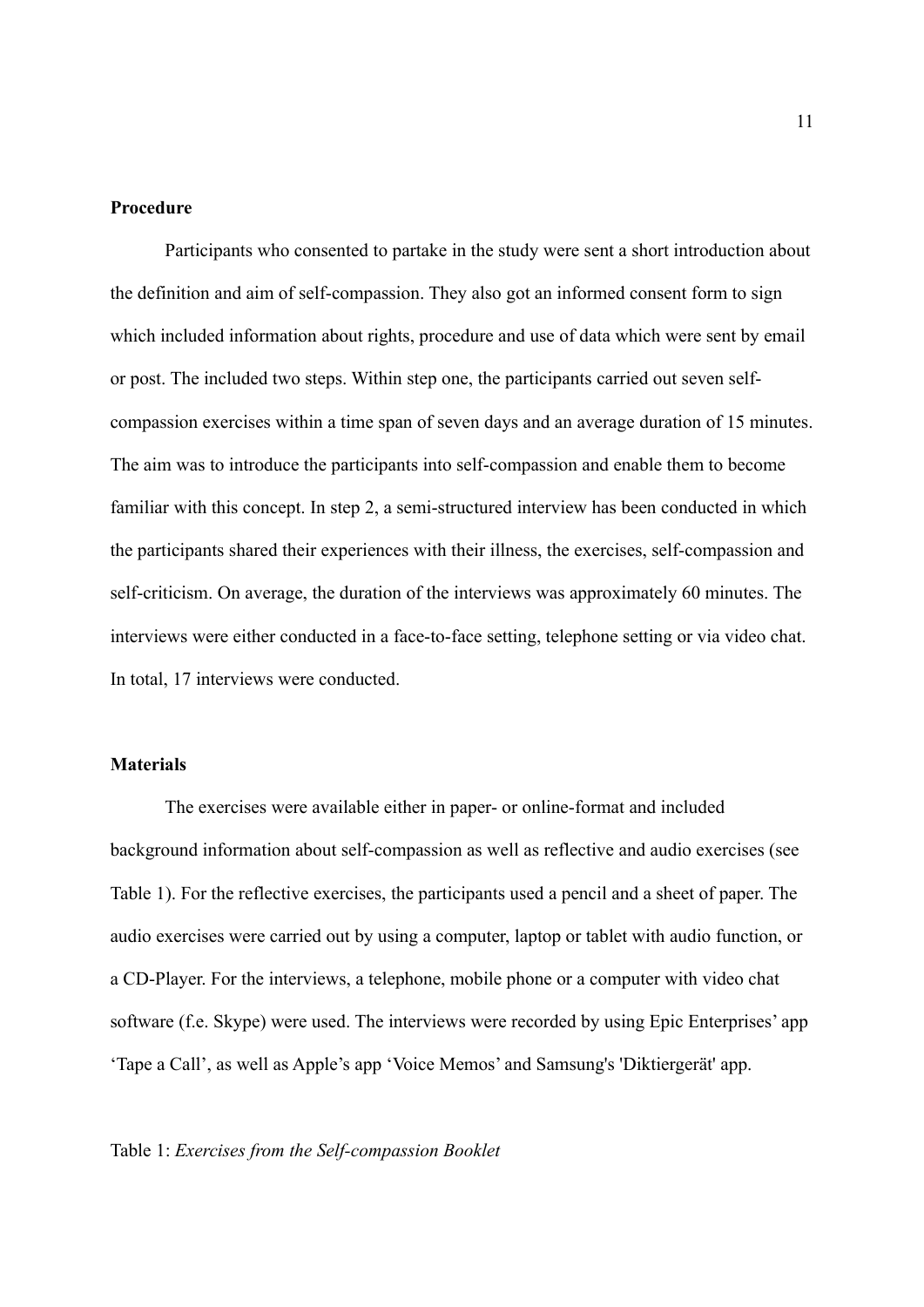| Exercise | Type of  | Description | Source |
|----------|----------|-------------|--------|
|          | exercise |             |        |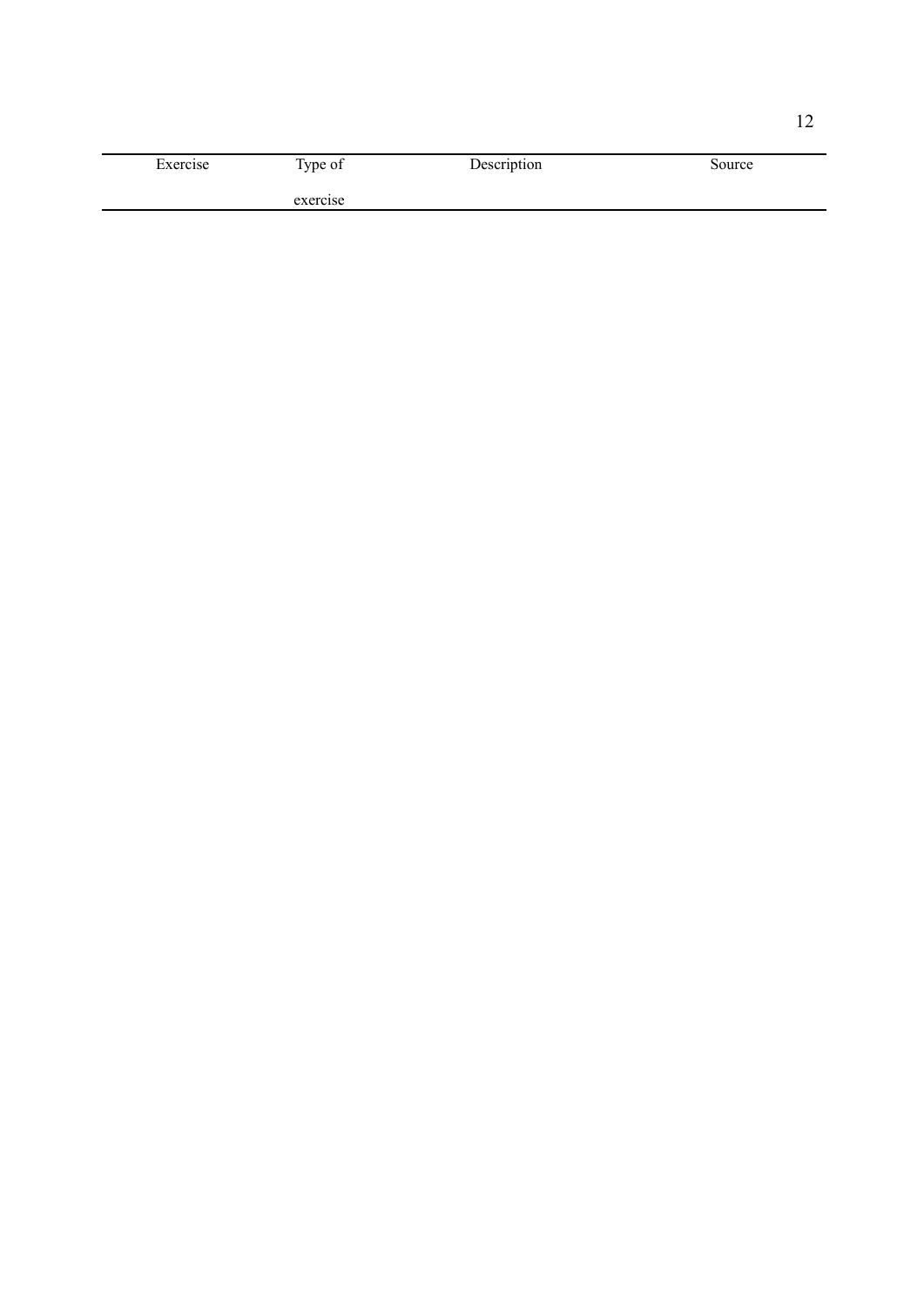| How do you treat a    | Reflection /  | This exercise asked the participant to                                 | C. Germer & K. Neff, The                    |
|-----------------------|---------------|------------------------------------------------------------------------|---------------------------------------------|
| friend? (Day 1)       | Imagination   | think of a difficult situation for others                              | Mindful Self-Compassion                     |
|                       |               | and himself/herself. The participant                                   | Workbook                                    |
|                       |               | was encouraged to reflect on his/her                                   |                                             |
| Three Emotion System  | Reflection    | behavior in such situations.<br>This exercise asked the participant to | E. Beaumont & C. Irons,                     |
| (Day 2)               | (Drawing)     | think about his/her feelings within the                                | The Compassionate Mind                      |
|                       |               | last weeks and observe how the three                                   | Workbook                                    |
|                       |               | emotion systems are represented. The                                   |                                             |
|                       |               | participant was asked to draw these on                                 |                                             |
|                       |               |                                                                        |                                             |
| Compassionate Body    | Guided        | a sheet of paper.<br>This exercise asked the participant to            | N. Tamura, Mitfühlender                     |
| Scan (Day 3)          | Meditation    | relax and perceive the sensations that                                 | Body Scan für Jugendliche,                  |
|                       | (Audio)       | occur within his/her body.                                             | adapted from K. Bluth & L.                  |
|                       |               |                                                                        | Hobbs, Center for Mindful                   |
| Self-compassion Break | Reflection    | This exercise asked the participant to                                 | Self-Compassion<br>C. Germer & K. Neff, The |
| (Day 4)               |               | think of a difficult situation and he/she                              | Mindful Self-Compassion                     |
|                       |               | practiced sentences that can help in                                   | Workbook                                    |
| Compassionate Friend  | Visualization | such situations.<br>This exercise asked the participant to             | N. Tamura, Mitfühlender                     |
| (Day 5)               | (Audio)       | imagine a companion that stands by                                     | Freund, adapted from K.                     |
|                       |               | his/her side.                                                          | Bluth & L. Hobbs, Center                    |
|                       |               |                                                                        | for Mindful Self-                           |
| Three Flows of        | Reflection    | This exercise asked the participant to                                 | Compassion<br>Adapted from E. Beaumont      |
| Compassion (Day 6)    | (Drawing)     | think about the flows (channels),                                      | & C. Irons, The                             |
|                       |               | through which he/she receives and                                      | Compassionate Mind                          |
|                       |               | gives self-compassion. The participant                                 | Workbook                                    |
|                       |               | was asked to thicken the arrows                                        |                                             |
|                       |               | (channels) in the graphic in the                                       |                                             |
|                       |               | booklet.                                                               |                                             |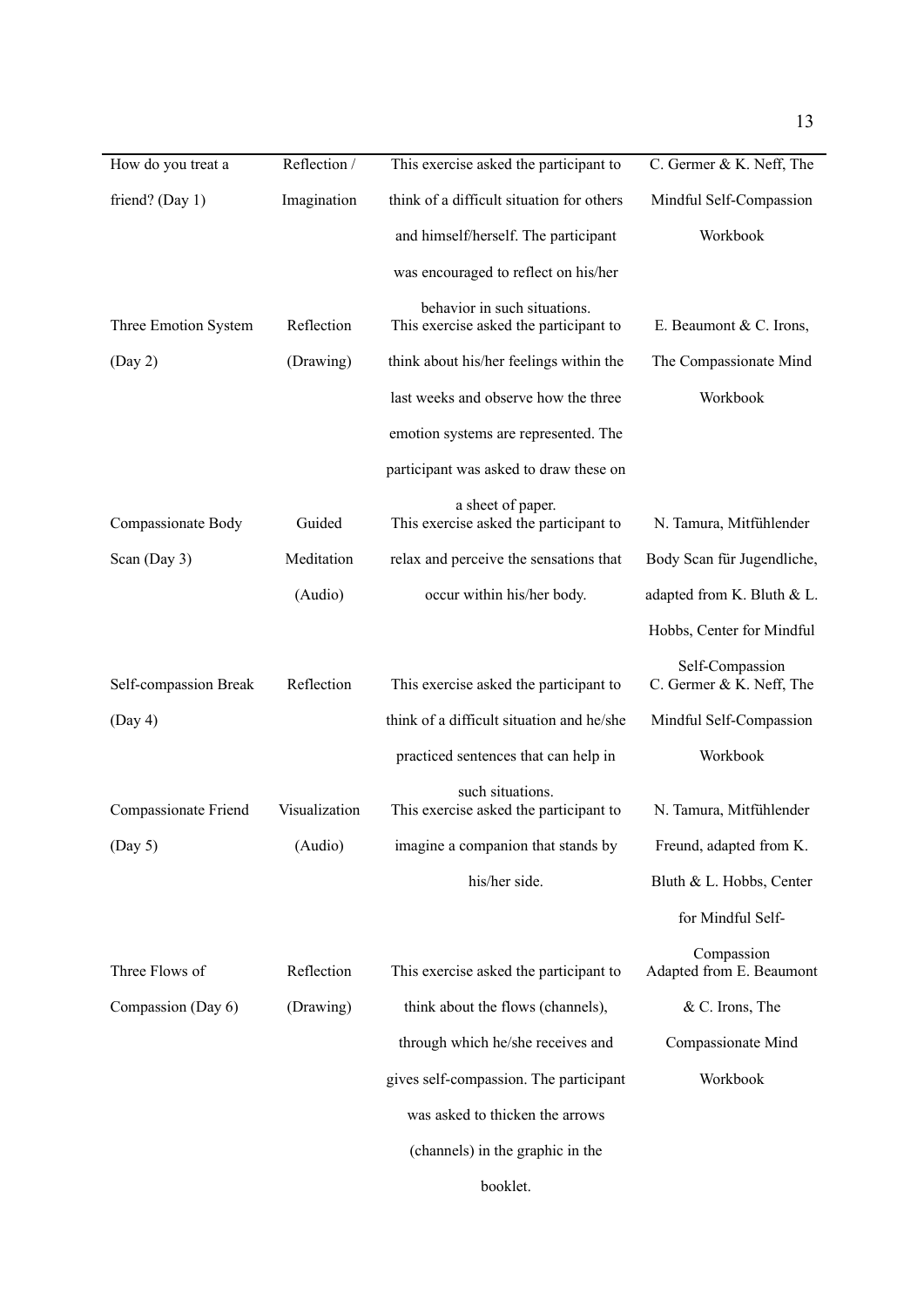| Reflection on your day | Reflection | This exercise asked the participant to | Adapted from E.           |
|------------------------|------------|----------------------------------------|---------------------------|
| (Day 7)                |            | reflect on his/her day. Six questions, | Bohlmeijer & M.           |
|                        |            | such as "What am I grateful for?"      | Hulsbergen, Compassie als |
|                        |            | served as guidance.                    | sleutel tot geluk         |

### **Interview Scheme**

The interview consisted of three parts, included 35 questions and started with asking for general information about illness, kind of treatment with the illness and actual well-being. The second part of the interview was structured in eight blocks of questions which were related to the exercises of the preparatory phase as well as to the concepts of self-compassion and self-criticism. Within the first block the interviewers asked about general impressions and experiences with the exercises and their general view of self-compassion. The remaining seven blocks contained questions in the context of the exercises. For example one exercise suggested that people with chronic illness are often self-critical and experience feelings like shame, guilt and anger. Building on this the participants were asked in which way they experience these particular feelings. Therefore, the participants were animated to express how critical they were with themselves and to what extent feelings of shame and anger were experienced. This was also asked within the context of their chronic illness, for example "what is the impact of your illness on how you separate from other people?". Finally, the last part of the interview was about demographics and possible remarks from the participants. (See appendix A for the full interview schedule).

#### **Data Analysis**

The data analysis was carried out with 12 interview transcripts and was related to the phases of the thematic analysis approach by Braun and Clarke (2006). First of all the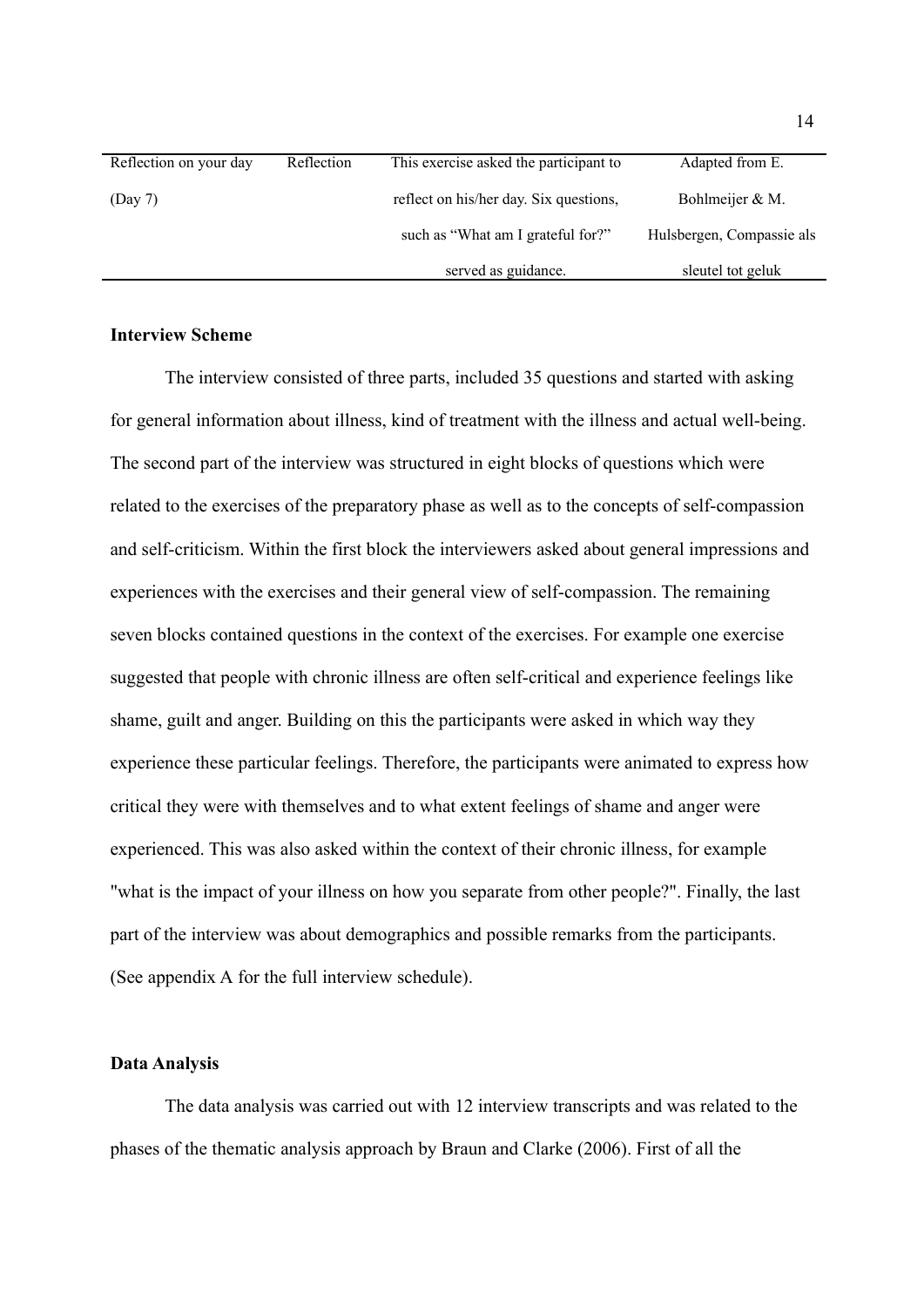researcher familiarised with the collected data and got a first impression about meanings and patterns during transcription and translation. At the same time the researcher created a list with ideas for potential codes. Then, based on the transcripts, the second phase was about generating initial codes and organizing the data into meaningful groups. The next step was about sorting the different codes into potential themes, and collating all the relevant coded data extracts within the identified themes. Then, the remaining process of data analysis consisted of repeated reviewing and refining the themes. Finally, all quotes, codes and themes were put into a table. The whole process of data analysis was executed by using the software "OpenOffice Writer".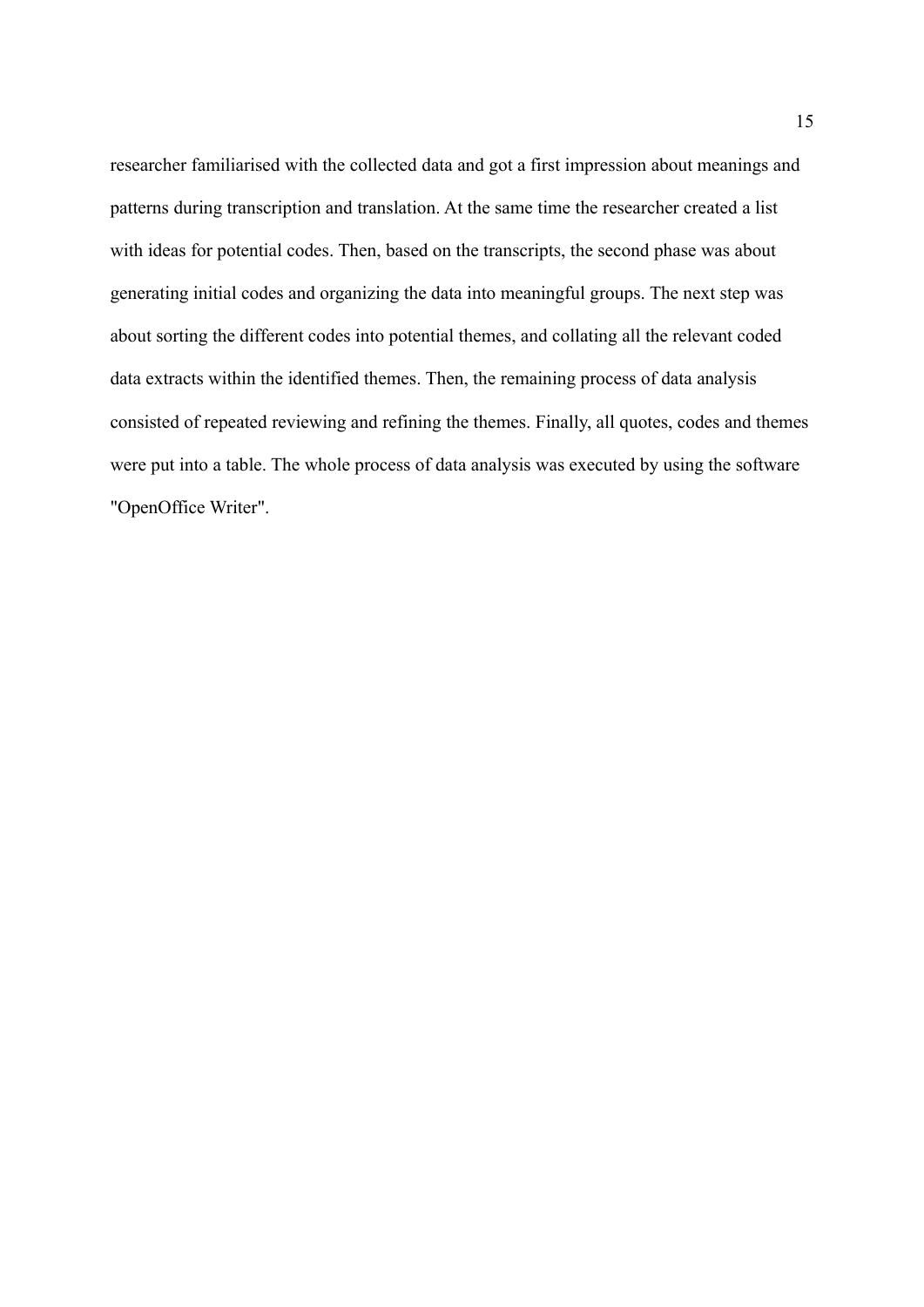#### **Results**

All 12 participants were female and exhibited a wide range of chronic diseases. In addition, most of the participants had at least an upper secondary education as the highest education. With regard to the age groups the range was from 22 up to 66 years of age (see Table 2).

| Gender | Age | Education                 | Disease                 | <b>Employment situation</b> |
|--------|-----|---------------------------|-------------------------|-----------------------------|
| Female | 62  | Upper secondary education | HIV/Aids                | Retired                     |
| Female | 53  | Lower secondary education | Crohn's disease         | Employed                    |
| Female | 58  | Upper secondary education | Asthma                  | Retired                     |
| Female | 22  | Upper secondary education | Disc Prolapse           | Student                     |
| Female | 35  | <b>University Degree</b>  | Rosacea                 | Employed                    |
| Female | 66  | <b>University Degree</b>  | Cancer                  | Retired                     |
| Female | 59  | Upper secondary education | Bechterew's disease     | Retired                     |
| Female | 46  | Upper secondary education | Hashimoto's thyroiditis | Employed                    |
| Female | 34  | Upper secondary education | <b>Diabetes</b>         | Employed                    |
| Female | 37  | <b>University Degree</b>  | Primary hypertension    | Employed                    |
| Female | 23  | Upper secondary education | Neurodermatitis         | Student                     |
| Female | 65  | University Degree         | Rheumatism              | Employed                    |

Table 2: *Demographic Characteristics of Respondents*

In general the adherence of the exercises was high and most participants gave a positive feedback. Almost all of the participants had no problems with the execution of the exercises and perceived them as helpful for their own situation. Some participants expected to use the exercises in the future again. The audioexercises were perceived as useful as well. Some people reported problems to imagine a place and a person when doing the compassionate friend exercise. A few participants also had problems with the "three emotion system" exercise and reported that they had difficulties to decide for a certain system.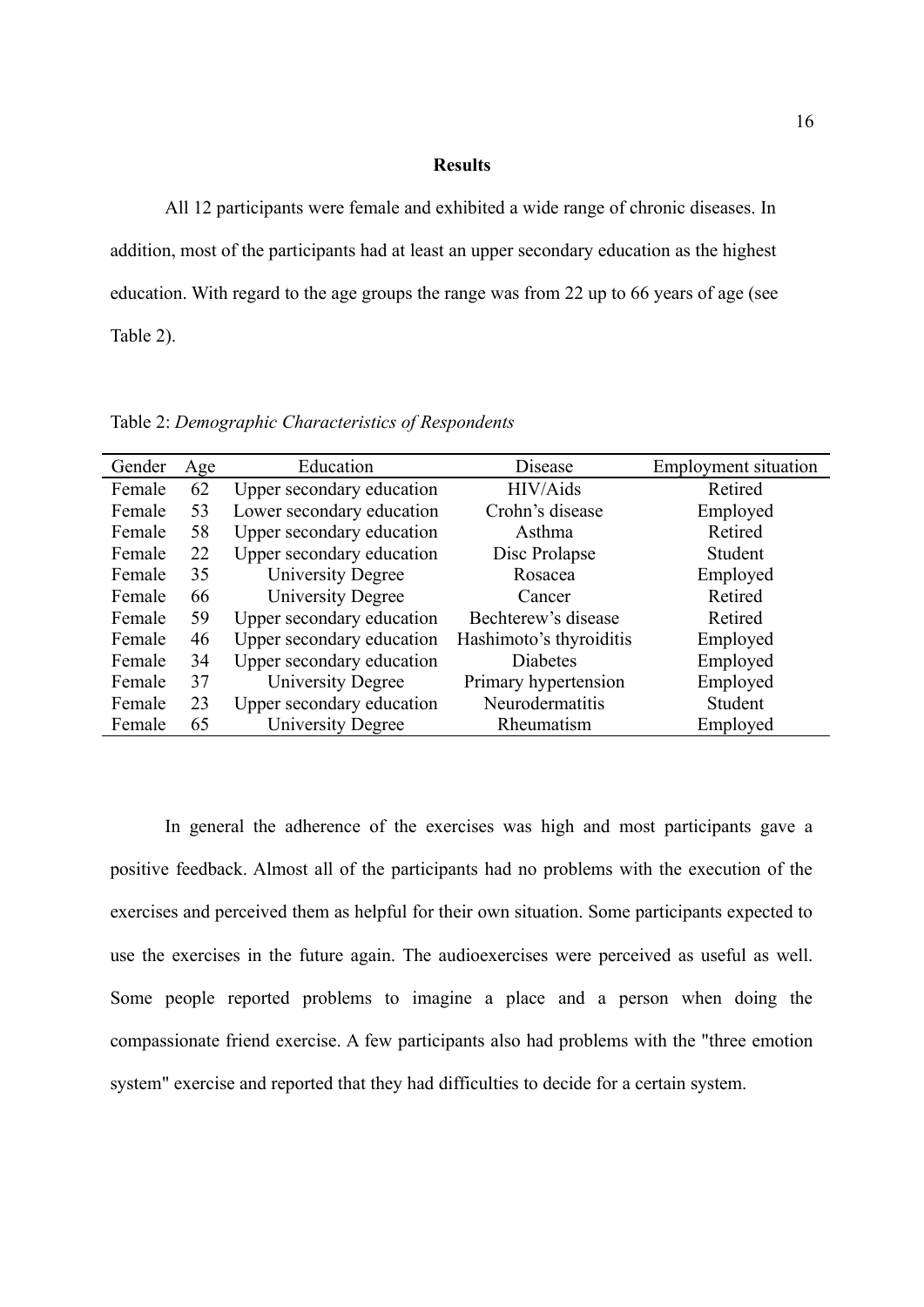#### **Thematic Analysis**

Four themes and nine codes could be generated. All of the themes refer to selfattacking responses in which the individuals denigrate themselves or experience self-critical feelings, thoughts and behaviours in context of their chronic illness.

Theme Code Code Example Quotation Guilt Guilt for not being useful or hurting others Then it may also be the case that I may no longer be able to really concentrate on what someone is saying to me. I am too busy with myself or with what has happened. Guilt for making condition worse If I stay in one position for too long and then notice that it gets worse then I feel guilty. Anger Bein angry with yourself I also insult myself and am angry and then I realize how my heart rate increases. Anger because of illness situation When I want to practice the piano and a bad phase comes, I get angry because I have to pause my work Shame Shame about Inadequacy Sometimes I am ashamed that I lack the strength to burden my body with everyday things. Shame for visible signs [shame] Yes, definitely also when your skin is broken and you see it on your face and other people ask you

Table 3: *Summary of Self-compassion Themes and Subthemes with frequencies*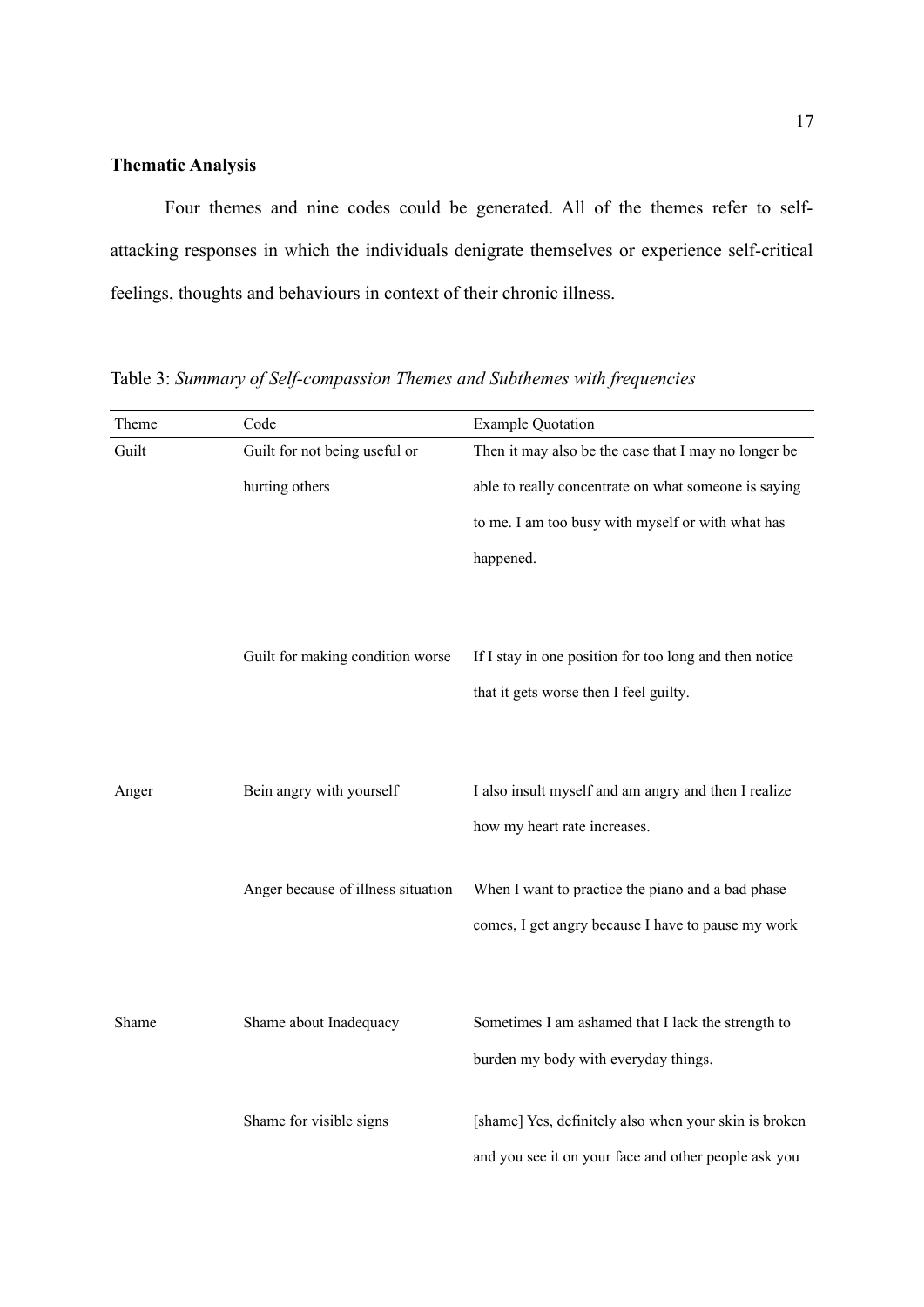about it.

| Destructive    | Not allowing yourself things | Maybe I did not too much for my own body and my                                                                                     |
|----------------|------------------------------|-------------------------------------------------------------------------------------------------------------------------------------|
| Behaviours and |                              | own health because I was more concerned with doing                                                                                  |
| Cognitions     |                              | things for other people.                                                                                                            |
|                | Setting high demands         | Hm, yes, unfortunately I have too high expectations<br>about myself.                                                                |
|                |                              | Feelings of doubts and insecurities I start to sweat, I get angry at myself, or maybe fall<br>into pondering or doubts about myself |

## **Guilt**

#### *Guilt for Making Condition Worse*

Most of the participants highlighted feelings of guilt when they recognized that their behaviour had a negative impact on their state of health. However there were differences in the kind of perceived misbehaviour. Participant 'R4' implied that she felt guilty about worsening her situation by neglecting the signals of her body and being too careless:

*"I got partly wrong diagnoses and wrong treatments which were very painful. I should have listened much better to my body, but I did the treatments anyway. As a result my condition has worsened a lot."*

Other participants experienced feelings of guilt for concrete actions. An example for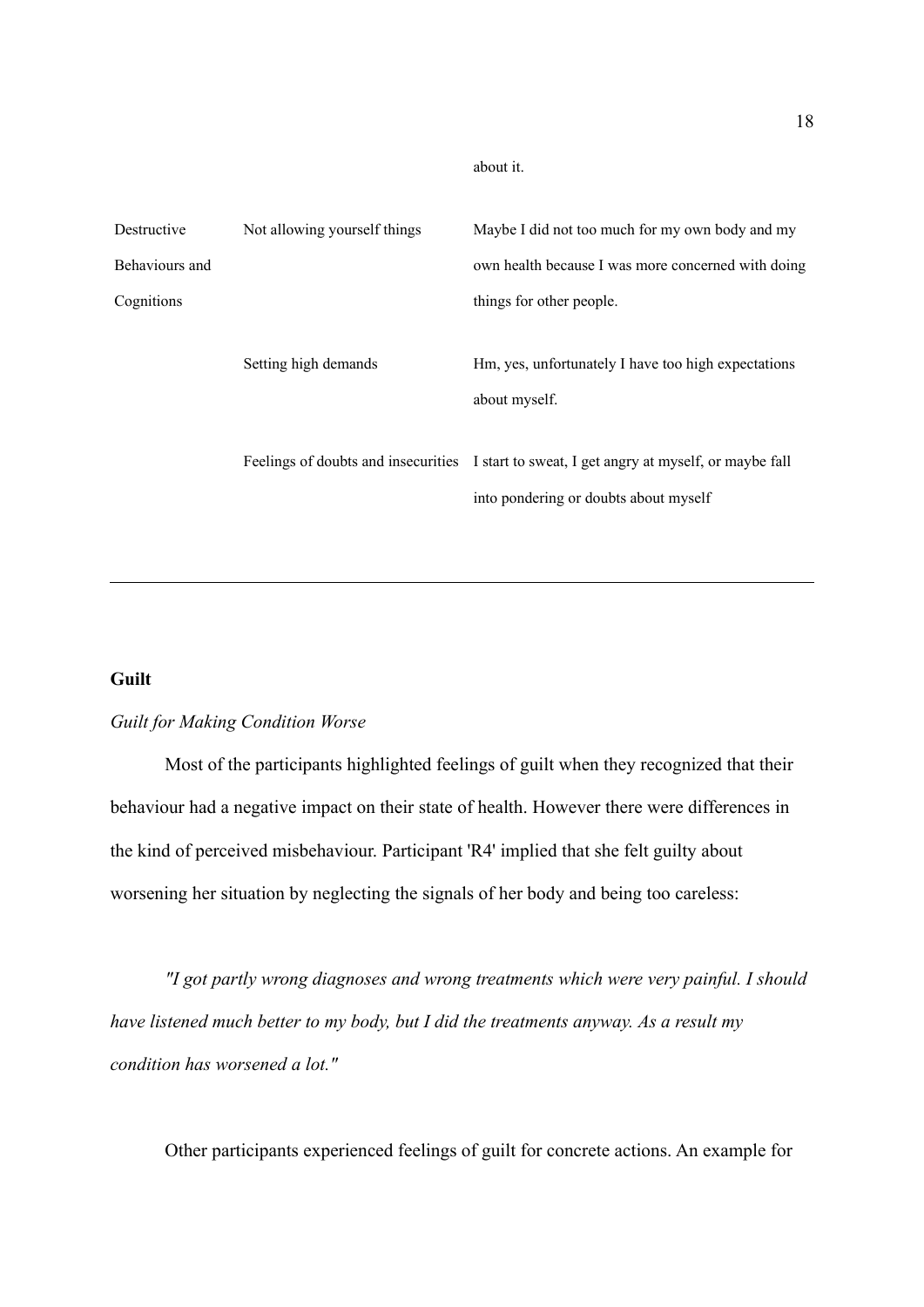that is participant 'R11', who she suffers from the skin disease Neurodermatitis. and the participant reported that she often hurts her own skin by scratching which makes her feel guilty: *"I feel guilty when I think about how badly I scratched my skin"*.

Another example is guilt about (having a stressful) lifestyle, for example, participant R11 also has a skin disease but in her case, "stress" is a trigger for her symptoms:

*"I often wonder if my way of living my life is reasonable and good. I ask myself if my way of living leads to the situation that I feel internally stressed and if my skin problems already come from these feelings of stress."*

In this context participant 'R10' becomes more concrete when she talks about experiencing stress in her everyday life. She admits to have high occupational expectations about herself and says that this leads into violating her health limits:

*"I want to fulfil these expectations somewhere in myself. I do not want to destroy the image that I have about myself. That leads to the fact that I try to do more, which leads to the fact that I am stressed again"*

Feelings of guilt for worsening the health situation also occured when a participant perceived that she did not invest sufficient effort to improve the condition. Participant 'R12' says that she has "*too little strength to get the momentum to do something against the disease*." This statement is also connected to a pattern of "laziness" that could be identified for multiple participants. Participant 'R4' reports to experience guilt when she says "*I am too lazy to do the things that are exhausting for me, although it would be very important to strengthen my muscles*". Another example is participant 'R11' who mentions insufficient hygiene as a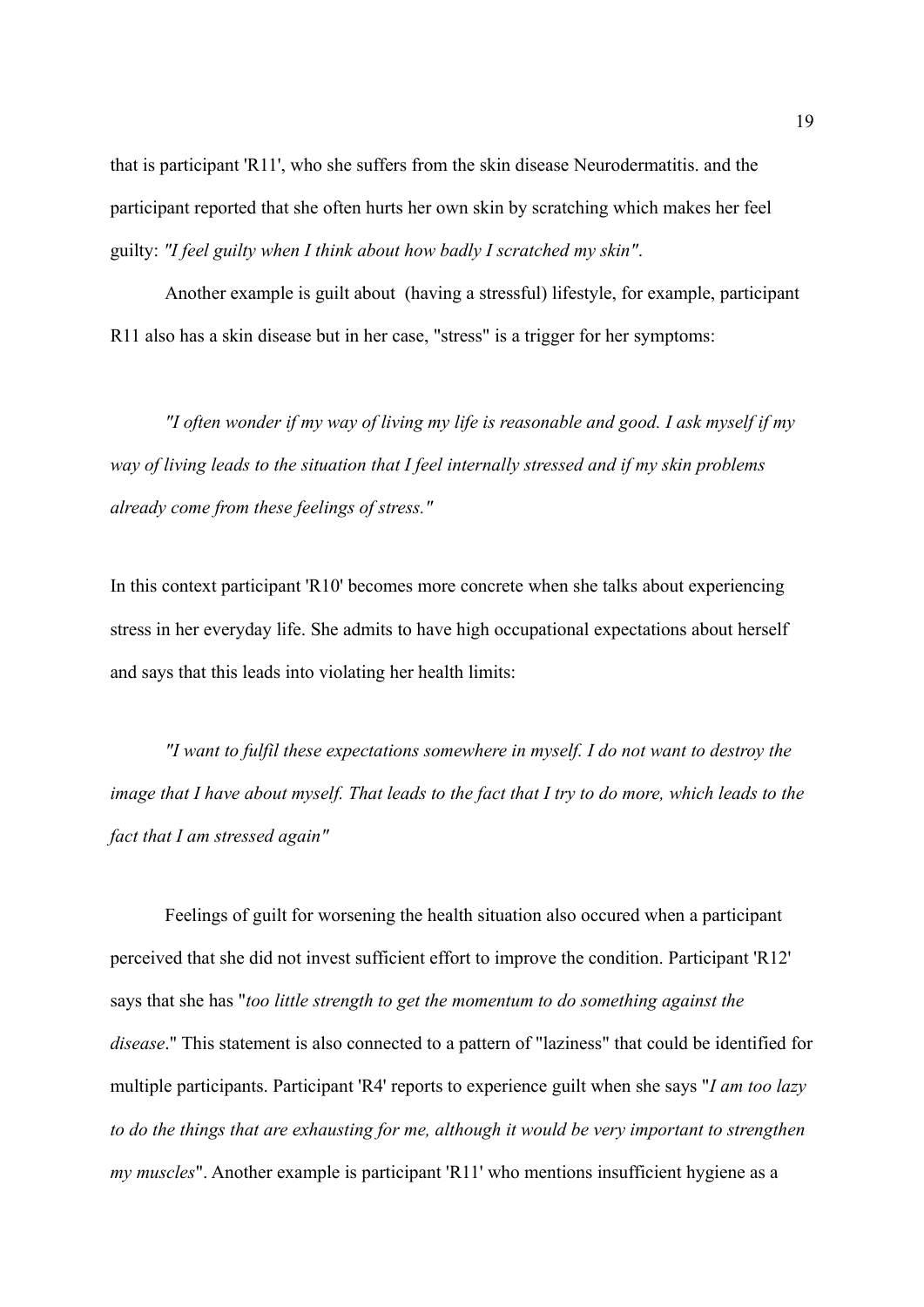trigger factor for her skin disease. She said that sometimes she is "*too lazy to change my bed all the time and at night I regret it and know that it was a bad decision.*"

#### *Guilt for Not being useful/hurting others*

Besides guilty feelings about the perception of negative impacts on the chronic situation, few participants were also critical about that they either could not fulfill their social role or did harm to other people because of their illness.

"*Then it may also be the case that I may no longer be able to really concentrate on what someone is saying to me, that I then also have problems concentrating, because I am too busy with myself or with what has happened.*" (R9)

#### **Anger**

### *Anger towards the own person*

Some participants experienced feelings of anger towards themselves. One kind of internal anger ocured when a person became conscious about making mistakes. For participant R10 these mistakes were related to her treatment, saying "*if I forgot to take my medication, I might react angry at myself for not paying attention.".* Further quotes from R4 and R1 also showed that internal anger for making mistakes is also accompanied by selfdestructive behaviour, for example they state to "*deal with myself very badly*" or saying things to themselves like "*You are stupid, what have you done?*". Negative physical reactions like "*starting to sweat*" (R1) or cognitions like "*pondering or doubts*" (R1) were also present.

Another situation in which internal anger became obvious was when the participants did not listen to their own body: "*I am also angry with myself that I was not honest with*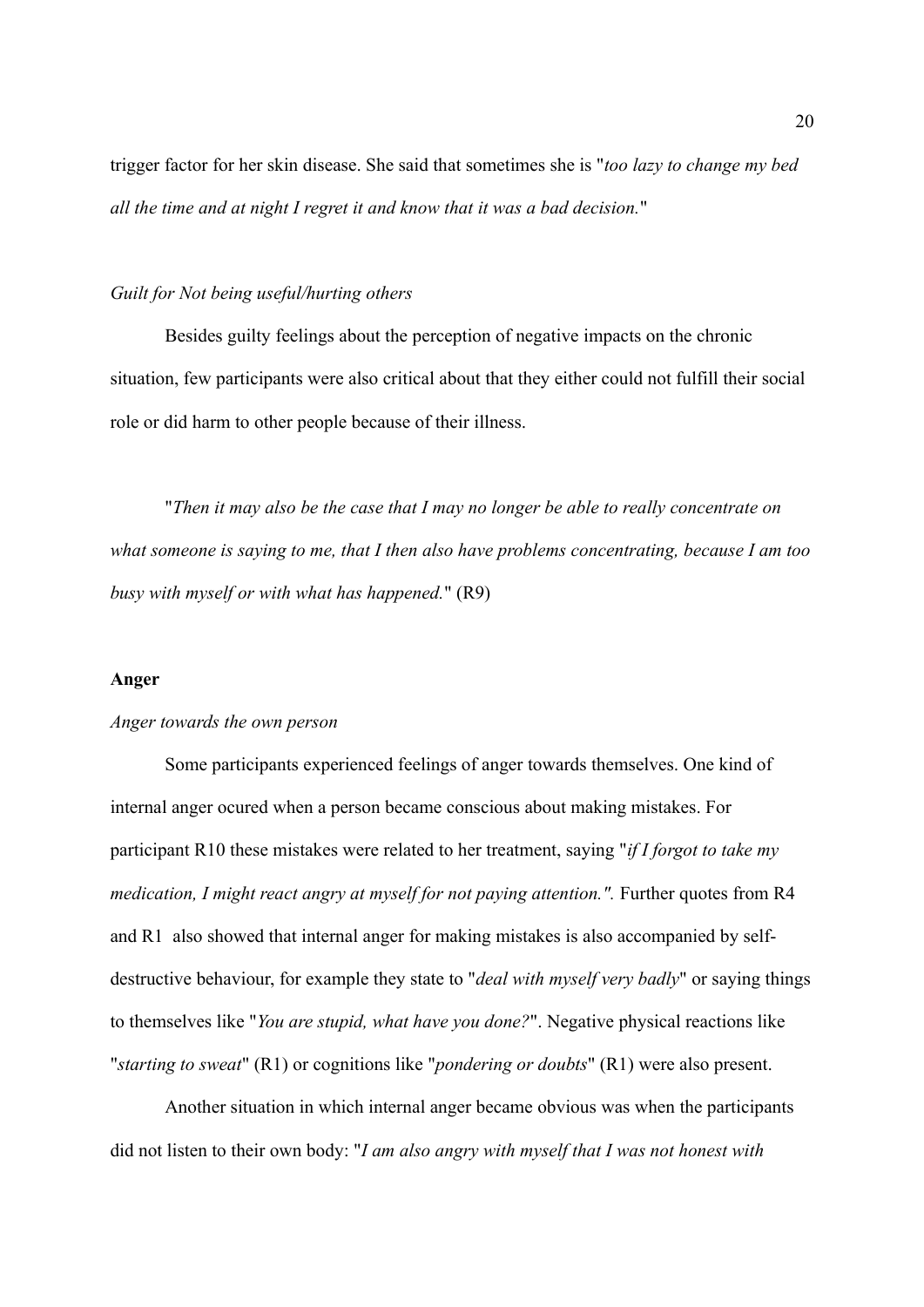*myself because I did not listen to my body.*" (R10) and ignored symptoms to continue with activities that might be harmful for their disease. Especially R10 was affected by this kind of internal anger and explained that she tends to continue working, although she feels not good about her high blood pressure which is triggered by job-related stress.

Finally a reported inability to suppress an unhealthy desire could result in internal anger. For example R11 stated that she has a permanent desire to scratch her skin, which makes her condition worse.

*"I think it's very much on the inside with me. So that I then reproach myself like "boa, why did you do that now? Well, itching is also a desire to scratch and somehow you can't resist this desire. Then you are also angry somehow about not being able to suppress the desire."*

#### *Anger about Situations, Circumstances and Impairments*

Some participants reported to experience anger about their general situation. It could be figured out that a recurring pattern was the anger about the impairment itself. For example R2 stated:

*"Anger in the sense that you say to yourself: "Why did it have to affect me?". I lived relatively healthy, so no alcohol, no cigarettes, no drugs, nothing at all, was not overweight or anything, so I really took care of myself and still it happened at a moment's notice that the diarrhea started."*

There can also be observed that there are signs of cluelessness included when the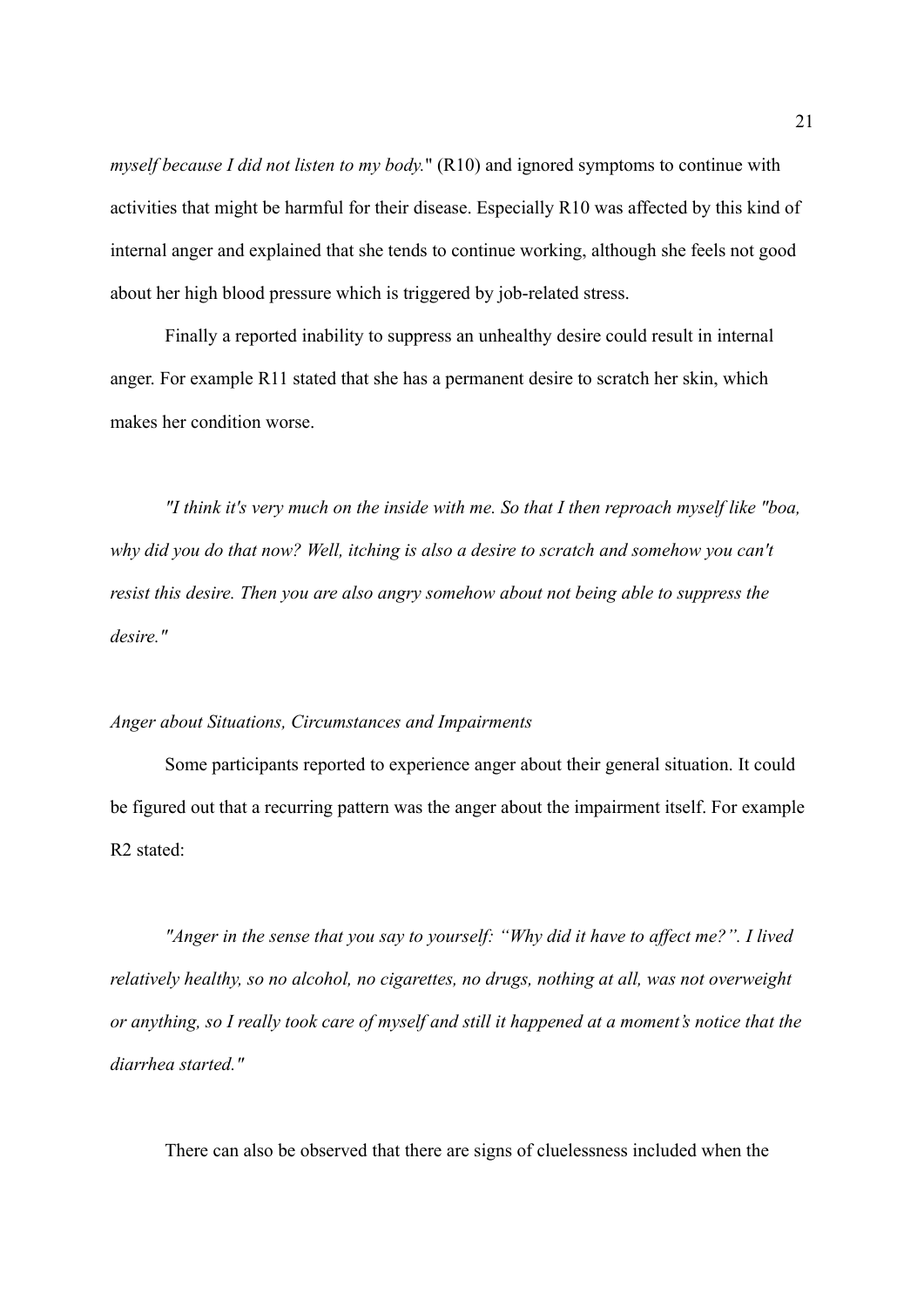participant explains that she has always lived a healthy lifestyle but got her diseases anyway. Notably is the use of "why" questions "*Why did it have to affect me?*" which is also included in other examples like "*Why?. I was the strongest person in the world, both mentally and physically, and then something comes and blows you over and you can't trust your body anymore, because it does something you don't expect.*" (P012) or "*when I could not move, I asked myself "why can't I do that anymore?"*" (R4)

Another pattern about life-situational anger could be figured out in the context of restrictions of the own life autonomy, expressed by R8:

*"Annoyance in any case, because that can get you out of the rhythm of life. I had to call my husband to pick me up because I couldn't walk back. This is of course very annoying, that you are practically deprived of the direction of your own life."*

Another example about this pattern shows that anger has been experienced when interests and actions could not be followed any longer because of the illness. Therefore R12 said: *"Sometimes in inappropriate situations. When I want to practice the piano and a bad phase comes, I get angry because I have to pause my work".*

#### **Shame**

### *Shame for Visible Signs*

The thematic analysis of experiencing shame could show that most of the quotes about visible signs occur within a social context. For example participant R11 described her feelings of shame when she was directly confronted with other people during her internship: "*when you work with clients it is not nice to have bloody arms. So I always wore something with*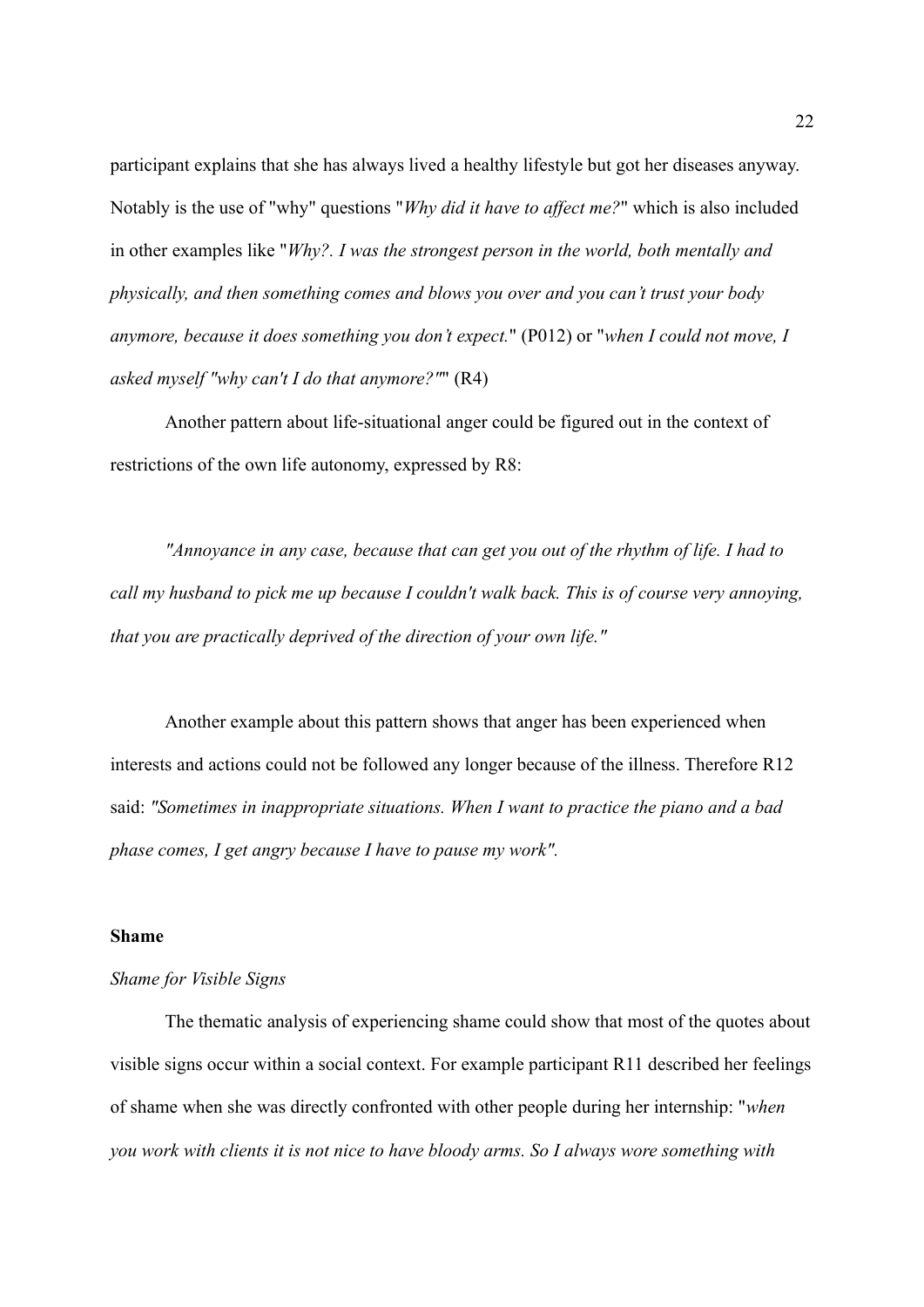*long arms.*" In addition, another statement from the same participant implies that feelings of shame because of visible signs can be connected to situations of social isolation: *"I distance myself when I have it in a bad place and then sometimes feel ashamed. I then always try to avoid being the centre of attention. I think of my class at the university for example."*

As the first example already implies, shame for visible signs might tempt the participant to actions for covering their signs and make them less visible for the social environment. Therefore, R5 said "*When I went outside I had to put on a lot of make up to cover it up.*"

Another observation is that the pure feeling of shame is often accompanied by further self-critical thoughts and perceptions. An example for that is R2 who has scars on her belly and said: "*I thought: "The whole world is now looking at my belly because it is really cut open lengthways."* This pattern could be figured out for all participants who reported shame for visible signs. Therfore, R5 also implied that the perception of her social environment is influenced by her visible signs: "*The moment in which people looked in my face, I knew that they were thinking something bad.*"

In addition most of the statements implied a connection between shame for visible signs and a discomfort when other people make comments about her disease or direct their attention towards her disease. Even when these actions were well-intentioned:

"*Yes, so what I don't like is when I have such a push of rosacea and then I go to the pharmacy or somewhere else and then I get such compassionate looks from my counterpart. So I would prefer that people would then deal with me normally. I think that I feel shame in this moment.*"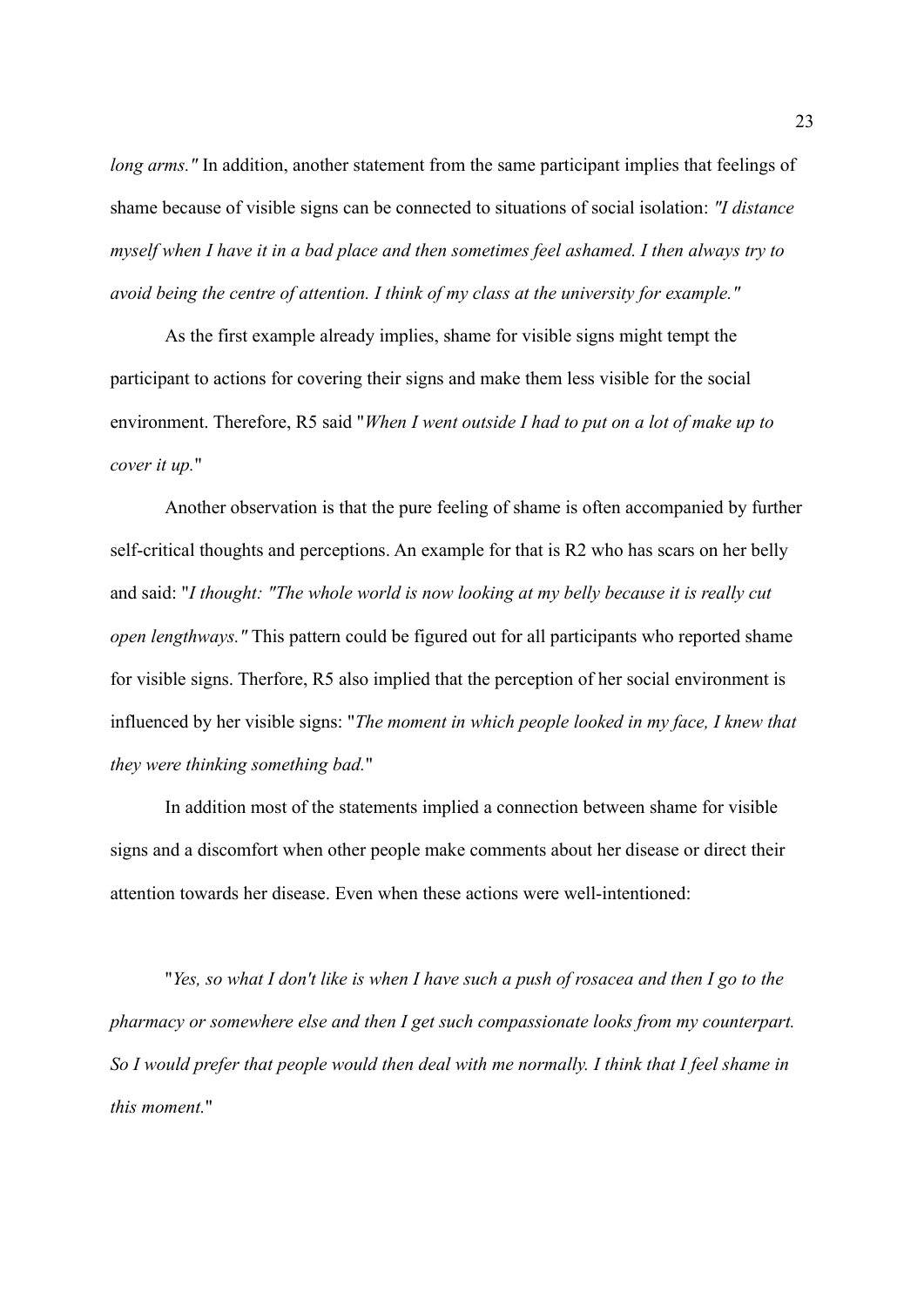#### *Shame for Inadequacy*

The other pattern that could be extracted from the data were feelings of shame wih regard to a perceived inadequacy because of the chronic condition. Some of the participants experienced shame for impairments when they are a hurdle for everyday activities. An example for this kind of experiencing shame has been described by R4: *"I was incredibly dependent on my parents and friends. So being dressed and undressed by other people is really not pleasant."*

Despite being dependent of other people there were also examples for a perceived inadequacy which is related to the own behaviour. Participant P003 stated that sometimes she was ashamed for acting aggressive towards her husband:

*"I was definitely very ashamed because I couldn't explain it to myself, but after so many years we know where it comes from. This happens when I get a bowel movement that I then also feel a certain aggressiveness."*

A further situation in which this kind of shame can occur is related to opinions about social accepted circumstances. For example one participant experienced shame because she became told that her disease is not appropriate for her age:

*"it makes you feel a bit like an old woman, because that is a disease for old people[...] Yes, for example, when my husband tells me: "You have blood pressure like an old woman, you have to do something for yourself."*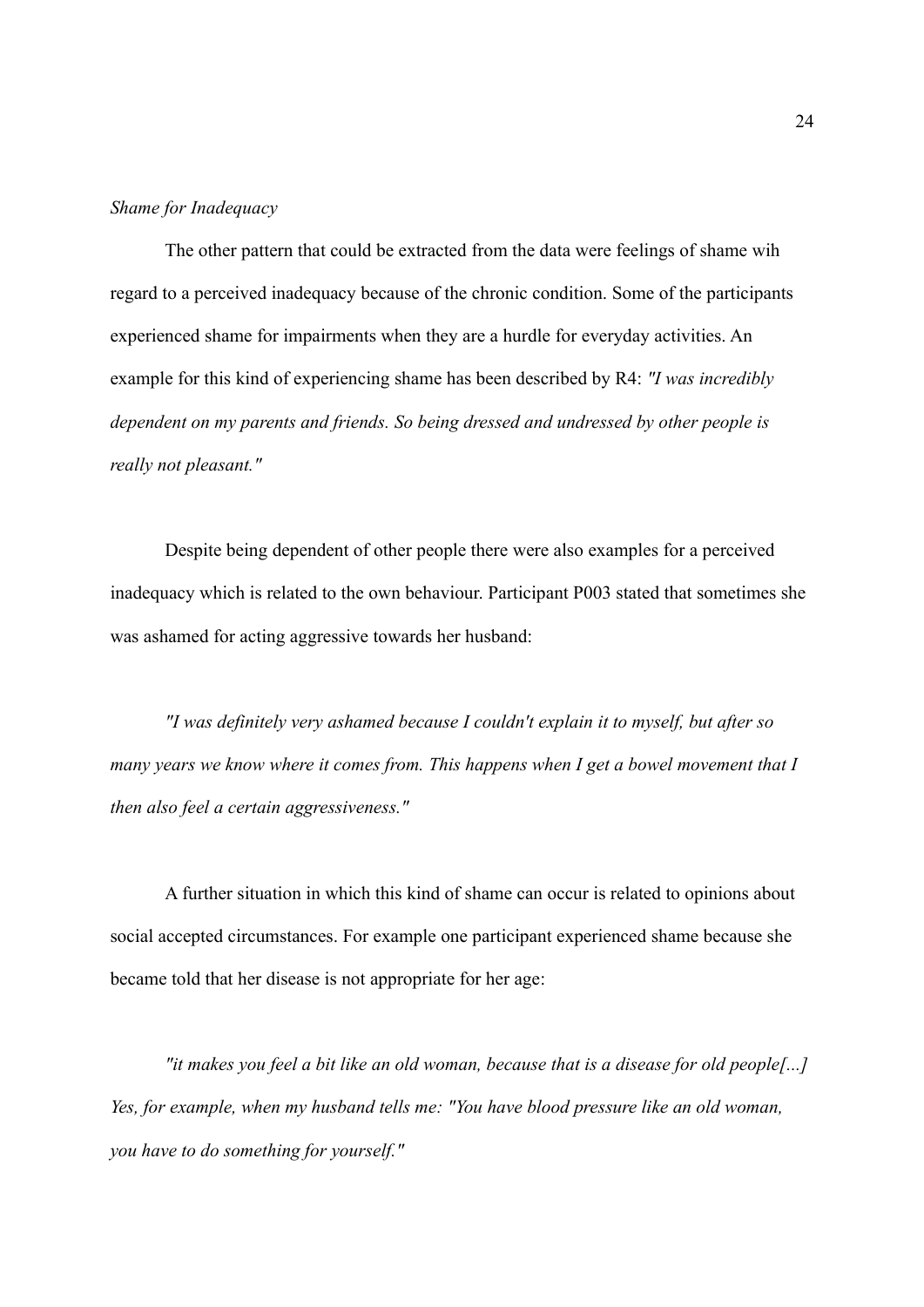Another participant experienced shame when she were confronted with situations in which her disease forced her to explain behaviour that is unusual.

*"So earlier in the beginning, I have to explain that I had diarrhea at least nine to ten times a day, which of course makes it pretty difficult to step outside and when you sometimes had to look for a toilet very urgently"*

### **Destructive Behaviours & Cognitions**

#### *Being strict*

Many participants reported to be too strict with themselves and expressed that they "*should be a little nicer*" to themselves (R2), especially in comparison to how they treat others: "*I'm definitely more strict with myself than with other people*" (R2).

The participants also stated to often neglect their own interests "*I tend to not allow myself certain things*" (R3) which could also occur in favour of other people. For example R2 says "*The biggest point, in my opinion, is to be able to say "no". I am also the one, who does that [pleasing other people] no matter if I have the time or energy right now*".

Beside neglected interests, some participants tend to ignore their physical needs:

*"In some regards I am just too critical of myself and what I allow others to do (and not myself), namely simply letting myself and saying: "This is the way it is now and today I'm going to take a break.*"

### *Setting high demands*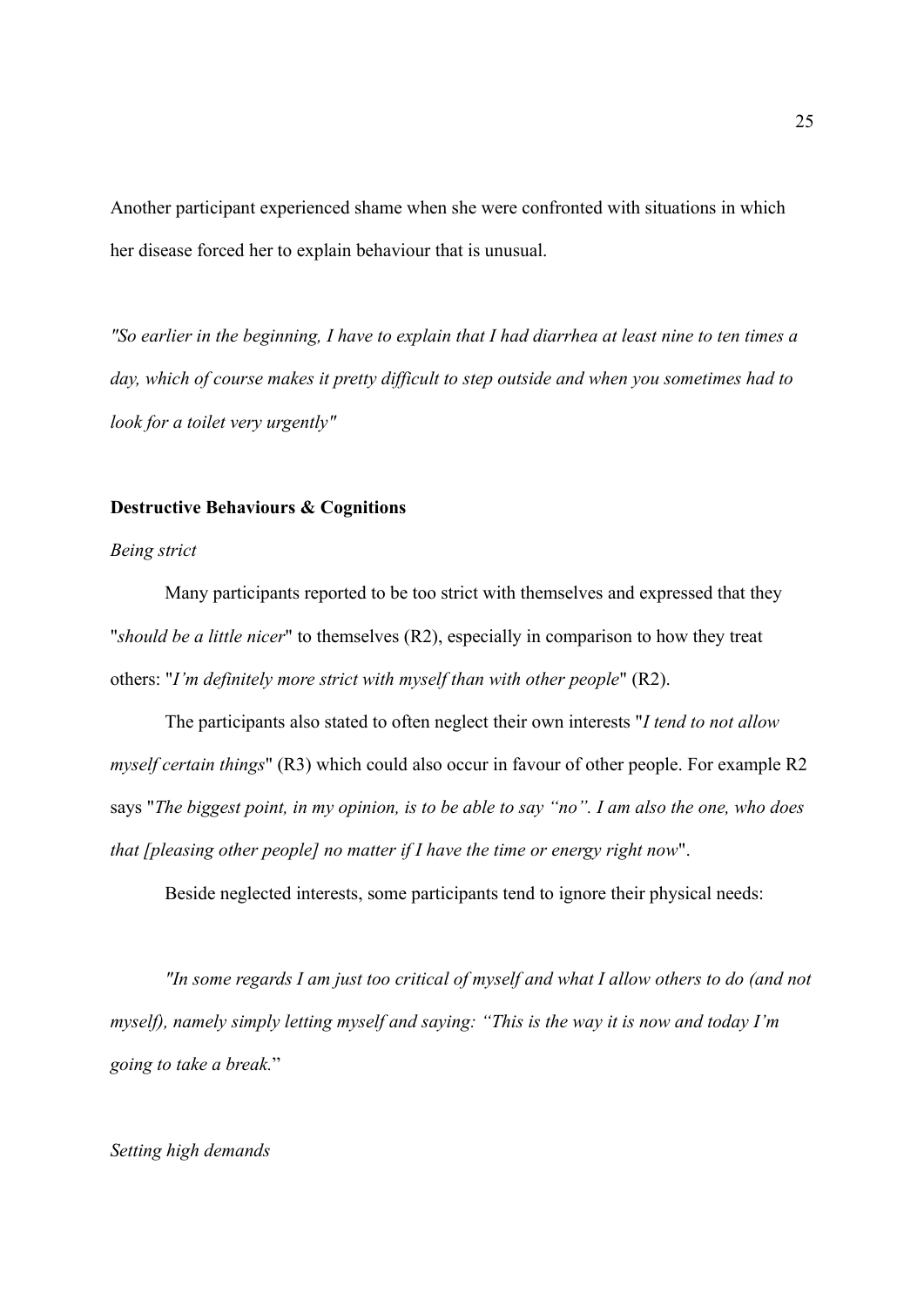Half of the participants blamed to set high expectations towards the own person. An example for that is R3 who blames her criticism about her physical shape saying that she should be more relaxed: "*Yes, I am still critical of my weight, so I really pay attention to it, I should be more relaxed.*" This self-criticism is not restricted to health conditions, but does also occur in other areas of life. Therefore R5 expressed that especially during her studies high expectations from others and from herself determined her self-criticism: "I know for sure that I tend to criticize myself – especially during my studies. I critisize a lot about myself."

Another example figures out a comparison with fellow people. Therefore R11 says she is more kind with other people and less kind with herself and forgives mistakes from other people better than mistakes made by her own.

"*Well, that I would like to treat myself as a friend, but I'm not ready yet. When other people make mistakes, I often think that these mistakes are human, but with me I am much more critical. I think to myself "boa why did you do that now? And boa, that was your fault that your skin got worse again..." That kind of thing.*"

#### *Destructive Cognitions*

The participants experienced two superordinate kinds of destructive cognitions: "feelings of insecurities" and "self-doubts" First of all some people implied to experience insecurities in their behaviour and acting towards other people. An example is R5, who says that in social interactions she feels inhibited and tries to keep distance: "*Well, of course that inhibits. For example, that I try to keep my distance and let people get closer to me, my comfort zone. So that I then avoid the direct proximity.*" Also R1 reported similar problems and implied that her HIV disease makes her insecure in her behaviour with potential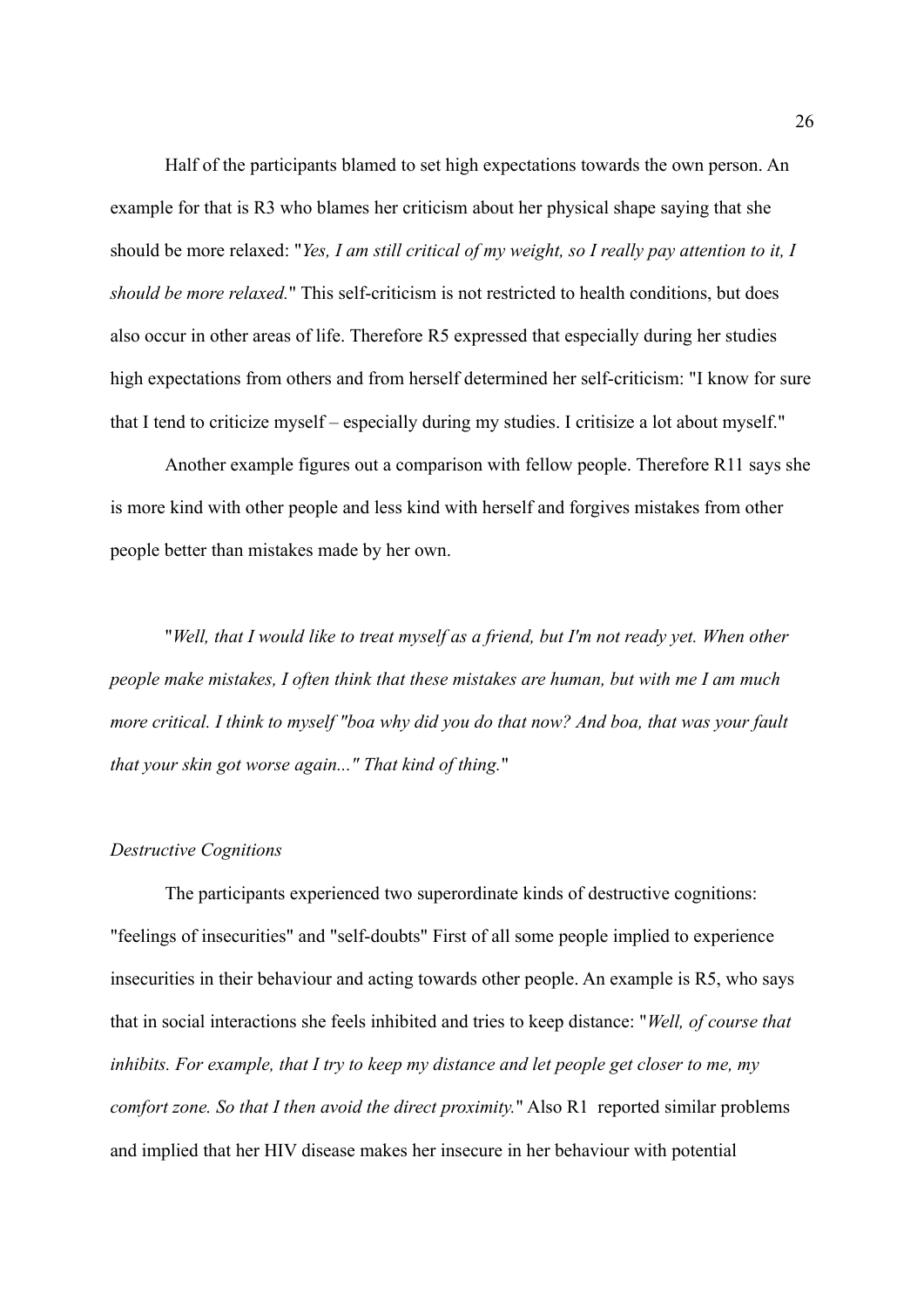relationship partners: "*...maybe that's why I'm not so ready to enter into a partnership right now, because I don't know exactly how to deal with it*".

Another aspect is "feelings of self-doubts". For R5 and R11 these feelings are related to the visible signs of their skin diseases: "*Then you already start to doubt yourself. With such sayings like "do you have lice?*" *you already feel bad*" (R11), "*Especially with this kind of skin disease where you can be very doubtful if you can go out of the door because of your appearance.*" (R5). Other examples for self-doubts are related to feelings about inadequacy. R10 implied doubts towards her own person when the doctor told her that her illness is rather common for older generations which gave her the feeling that having an illness like that is not adequate: "*they were also surprised because it is actually a disease that normally occurs in older people. Then you ask yourself "why do I have this now? What have I done wrong?". That makes you think*".

Finally R11 also expresses self-doubts that are not necessarily directed towards specific occasions, but she describes the feeling of self-doubt itself:

"*You just don't know how to deal with this emotion and you have the feeling that everything is too much for you. You also can't think clearly anymore. Everything is bad, the world is bad and I have the feeling that I am trapped[..]Then I often circle in my thoughts and it pulls me down..*"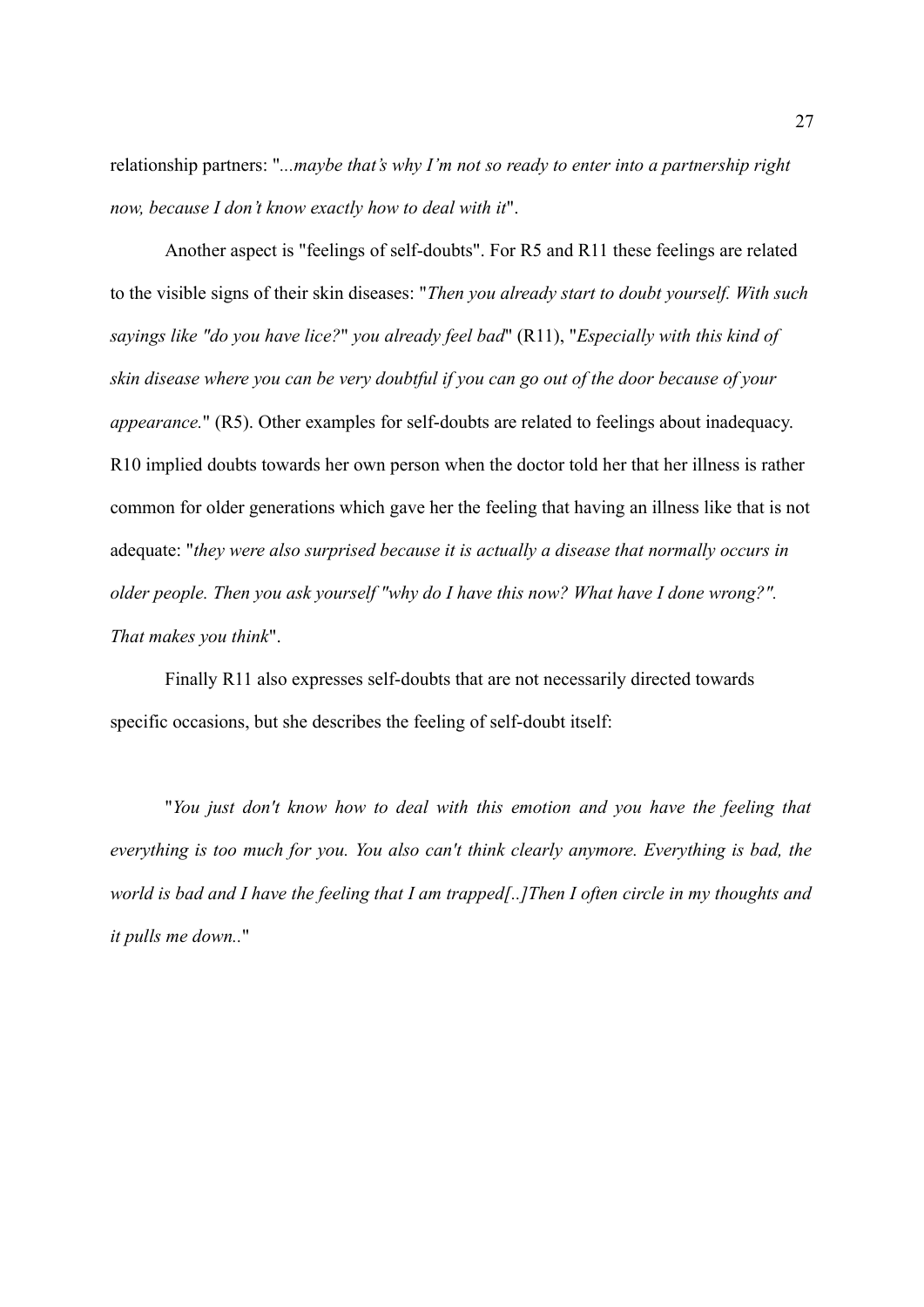#### **Discussion**

By exploring the way in which people with chronic illness experience self-criticism, several self-critical feelings could be identified, which were anger, guilt and shame. Many participants experienced anger and (especially) shame for individual characteristics like their physical appearance or perceived inadequacies because of their condition. Often self-critical feelings were related to behaviour. This was the case when actions were perceived to harm the own condition or other people. Then, the participants tended to experience guilt and anger. Lastly, explicitly self-destructive behaviours and cognitions were described, and appeared in a two-sided way. They treated themselves harsh and set high expectations towards the own self, but at the same time they experienced thoughts and feelings with which they explicitly degraded themselves, like feelings of doubt and insecurities about the own person.

All of these findings are in line with the definition of self-criticism by Whelton  $\&$ Greenberg (2005) which was used at the beginning. Self-criticism appeared to be a dynamic process in which different self-critical elements are interacting with each other. In their definition they also assumed that self-criticism is determined by an attacking part of the self that expresses offensive feelings towards an attacked part of the self which experiences defensive feelings. On the one hand the participants negatively judged themselves by being too strict, having high expectations or directing offensive feelings like anger towards the own self. On the other hand almost the same participants who implied to such expressions also experience defensive feelings like worthlessness and insecurities and anxiety.

In this study a contrast between feelings of guilt and feelings of shame became obvious. Therefore shame was always connected to the own devaluation of ones personal characteristics, for example the physical appearance. This is in line with Castonguay who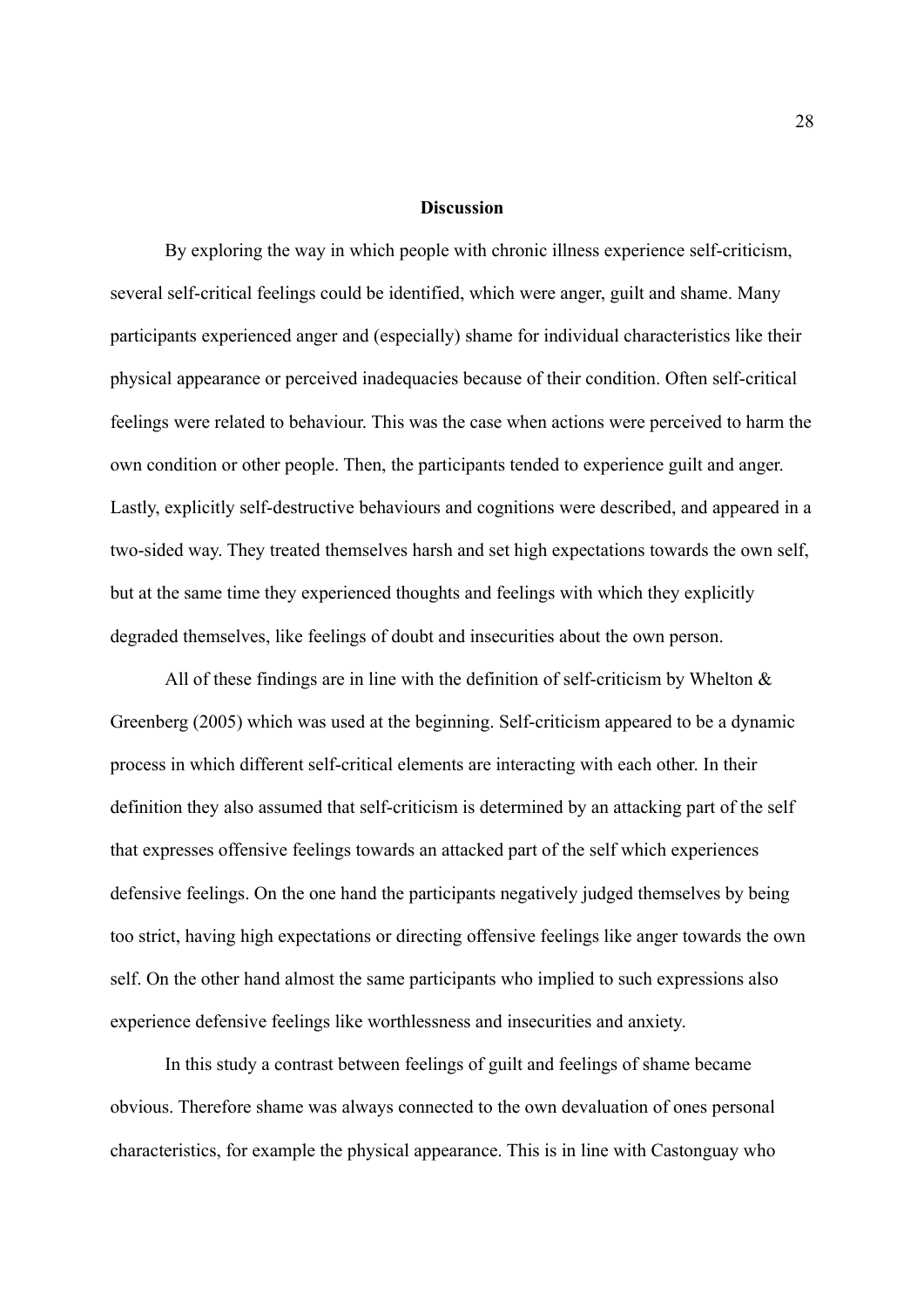argues that shame develops in response to global failures of the self (Castonguay, 2017). In contrast to shame, guilt mostly developed from a negative evaluation of the own behaviour, for example when mistakes affected their health condition. In addition, Warren et. al. (2016) imply that such a self-critical evaluation of mistakes leads to self-judgement. They consider self-judgement as the negative pole to self-kindness which is shaped by unconditional acceptance and being caring towards the self. This is a point at which future research could keep a focus on: Feelings of guilt, the self-critical evaluation of mistakes and self-judgment can be considered as unpleasant factors that diminish mental well-being because they result in less acceptance and caring. However they do not apply this dualism on chronic physical conditions so a better understanding of the interplay between certain diseases and certain situations and behaviours in which feelings of guilt or other self-critical dimensions are experienced could give a clearer picture about self-critical attitudes on which a patient could work on. While within the course of this study a specific pattern of an interplay between certain diseases and feelings of guilt could not be figured out, connections between shame and diseases became obvious.

The observations about shame in this study occured in two forms. At first shame for visible signs was predominantly experienced by participants with the skin diseases Neurodermatitis and Rosacea, although other diseases like cancer also have visible signs. This seems to agree with Castonguay et al. (2017) who stated that feelings of shame can occur when individuals fail to meet internalized social standards in relation to their body. According to Magin et al. (2011) symptoms of skin diseases are not in line with societal ideals of beauty. Especially the current ideal female body in Western culture is characterised by a flawless skin (Castonguay et al., 2017). This discrepancy between the individual's actual self and the ideal self could explain the feelings of shame for visible signs. Although this matches with the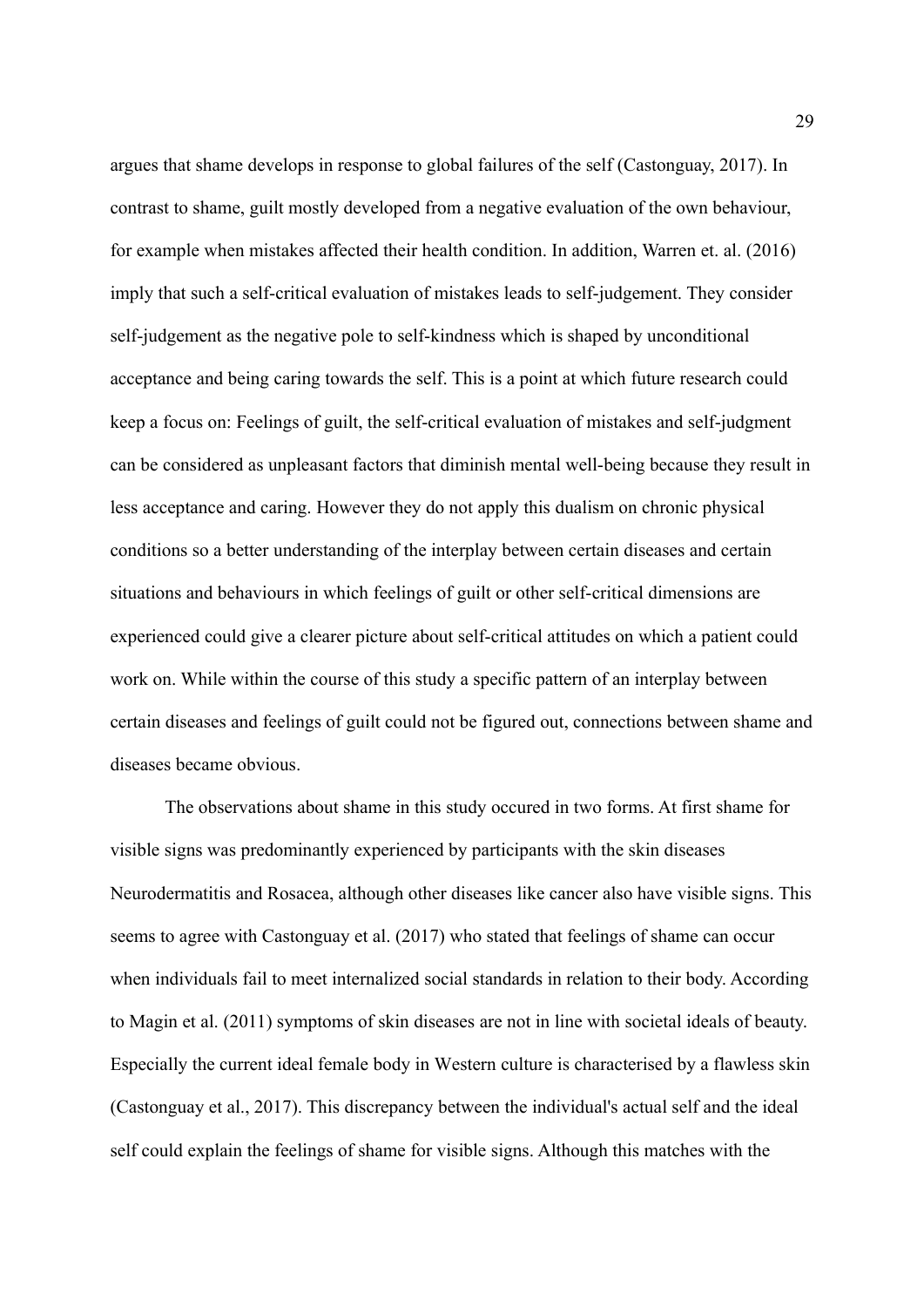findings of Magin et al. (2011) and Castonguay et al. (2017), conclusions should be made under caution. According to Orth et al. (2010) shame is a feeling that decreases over the life span. Both participants with skin diseases were below the mean age of the sample, so it could also be an age effect. Consequently all shame-related statements about visible signs were connected to negative experiences with the social environment. In this context some statements also included signs of social distancing and also signs of insecurities and misperceptions of the social world. This finding is supported by Dakanalis et al. (2014) who explored the connection between body related shame and a fear of negative evaluation by others in social situations, which leads to insecurities in how to behave when being confronted with other people. In conclusion, a dynamic interplay between shame for visible signs, skin diseases and difficulties in the perception of the social world could be identified. Assuming that insecurities and discomfort within a social context is a crucial factor in experiencing shame, future intervention and coaching programmes could more focus on how to handle uncomfortable situations in which individuals feel attacked by their social environment. Also the high prevalence of skin diseases compared to other diseases with visible signs is a hint that could be taken into account for further research. At this point, future studies could go more deep into the question how shame for visible signs and certain diseases are related.

The second form that could be observed was "shame about inadequacy". However the difference with shame for visible signs was that none of the skin diseases experienced this kind of shame. Even more, symptoms that lead to behaviours and situations that are socially not accepted were characteristical for this category. This fits with the assumption that shame is triggered by situations where one feels that he or she is different, unattractive, inferior, or inadequate (Trinidade et al., 2018). Compared with the shame for visible signs the social aspect was less clearly expressed within shame for inadequacy. Although participants felt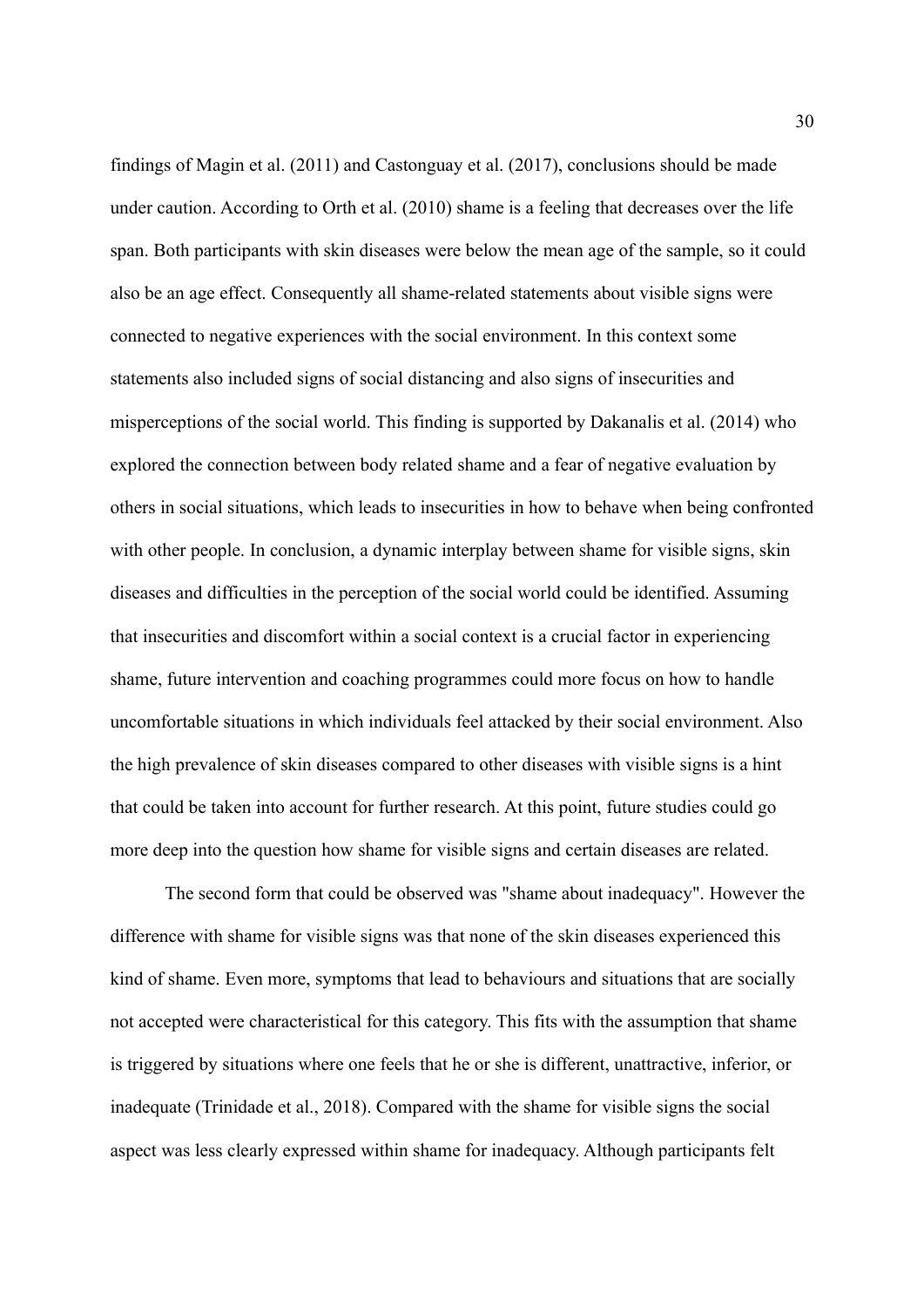ashamed within situations in which they had to explain their disease to other people, or when other people made comments about their inadequacy it seemed that this shame is more related to an inner feeling of being insufficient and worthless. One explanation could be that the shame does not necessarily have to be connected with the social environment but occurs in another context. These inner feelings of being insufficient can make that an individual feels diminished in his or her own self-worth and the capacity to be able to do things that are normal for a healthy and "complete" person. Therefore shame is still about a negative evaluation of the global self. An intervention for this kind of shame could focus more the development of self-esteem and accepting their impairments and perceived inadequacy in the way as it is.

### **Strenghts**

One critique on current literature was that only occasional illnesses were researched. However this study is able to cover a high range of different chronic illnesses, so one strenght of this study is the variety.

Until now, most studies on self-criticism were correlational studies, while not much was known about the way in which people with chronic illness experience self-criticism. By using different aspects of self-criticism and considering situations in which self-criticism can occur this study worked on filling this gap.

Another strenght is how the term self-criticism is represented within the study. Often the use of self-criticism is restricted to feelings of guilt, self-blame or comparable single facets. However it has turned out that self-criticism includes a variety of different dimensions. Therefore the study could be executed by using further aspects like anger and shame which made it multi dimensional.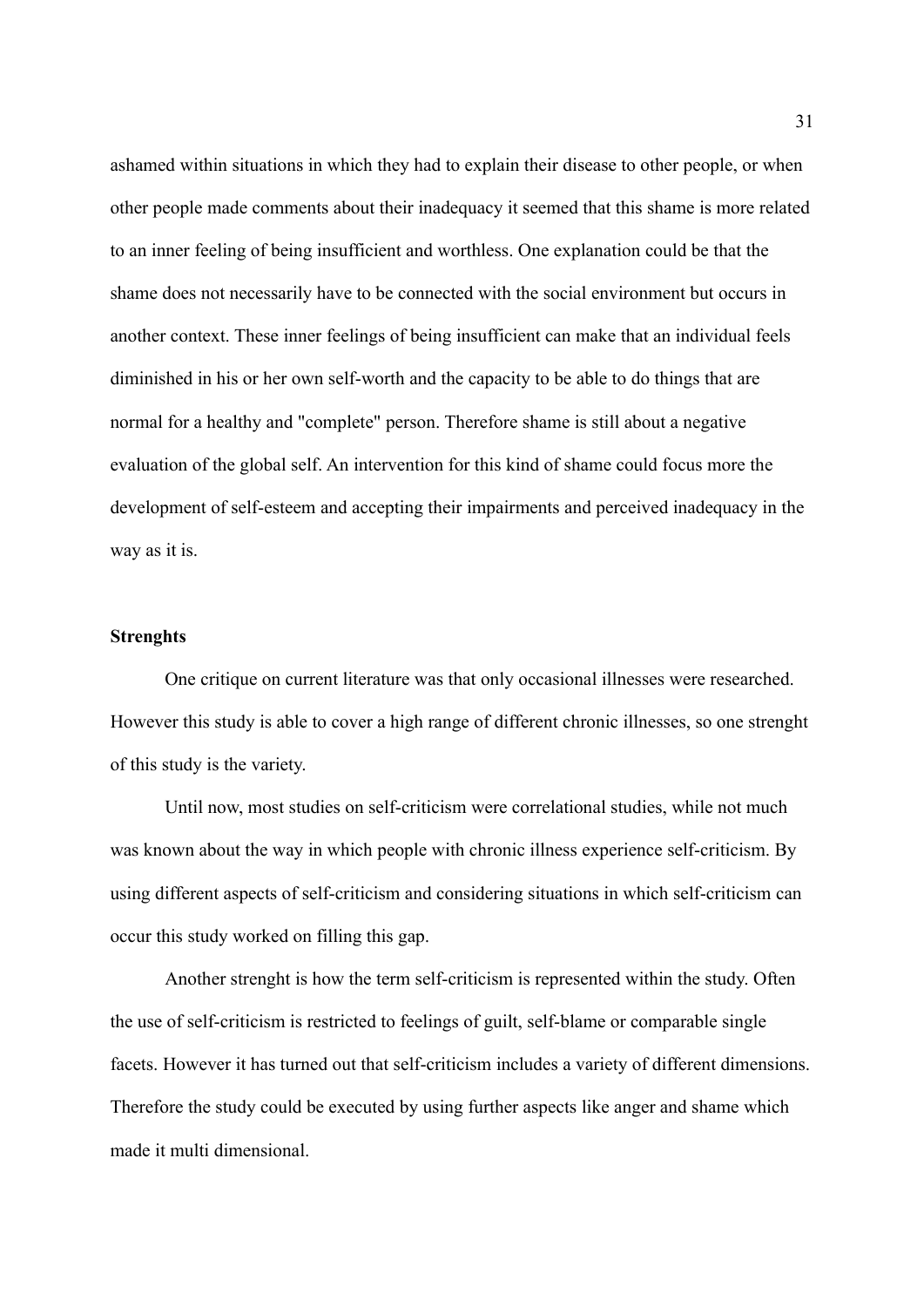#### **Limitations**

In the course of the study, the informative value of the data has been limited by several aspects. One point is that the study only included female participants. According to Gilbert  $\&$ Irons (2009), woman are more vulnerable to body related shame than men, because women's bodies are more objectified and open to social judgment Therefore it is possible that the results would be different if male individuals were included. Another limitation is about the interview set-up. Due to thecontact restriction because of the 2020 COVID-19 pandemic, all interviews had to be conducted either by video chat or by a telephone conversation. Van der Molen et. al. (2014) imply the importance of creating an atmosphere in which a person feels comfortable when talking about personal and sensitive problems. Possibly, the absence of a direct face-to-face contact could have had an impact on the extent in whichparticipants felt comfortable to share sensitive and personal feelings with the interviewer.

### **Conclusion**

In conclusion, self-criticism in context of chronic illness could be considered as an interplay of multiple self-critical dimensions: mention categories. and the way in which these dimensions were experienced was influenced by an evaluation of the current situation, the perception of the social environment and by the kind of the disease itself. Making these interactions more valuable for possible interventions, further research could focus on how certain diseases are related to different forms of self-criticism. Then, possible interventions could be tailored more to the individual needs.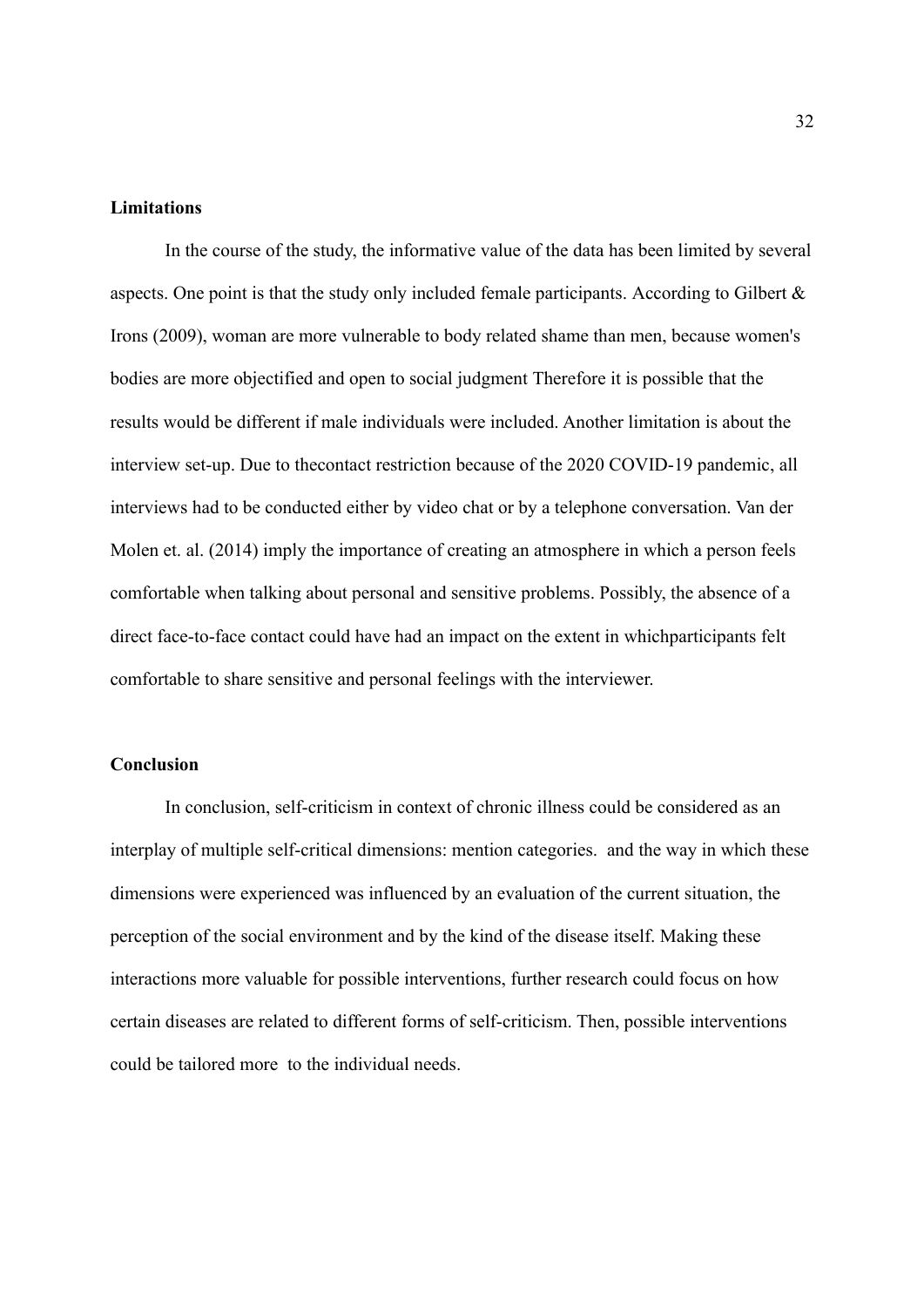#### **References**

- Abbott, R., Whear, R., Nikolaou, V., Bethel, A., Coon, J. T., Stein, K., & Dickens, C. (2015). Tumour necrosis factor-α inhibitor therapy in chronic physical illness: A systematic review and meta-analysis of the effect on depression and anxiety. *Journal of psychosomatic research*, *79*(3), 175-184.
- Abi-Habib, R., & Luyten, P. (2013). The role of dependency and self-criticism in the relationship between anger and depression. *Personality and Individual Differences*, *55*(8), 921-925.
- Beale, L. (2017). The Emotional Life of Patients with Chronic Diseases: A Framework for Health Promotion Strategies. *International Journal of Medical and Health Sciences*, *11*(11), 586-590.
- Blatt, S. J. (2004). *Experiences of depression: Theoretical, clinical, and research perspectives*. American Psychological Association.
- Callebaut, L., Molyneux, P., & Alexander, T. (2017). The relationship between self-blame for the onset of a chronic physical health condition and emotional distress: A systematic literature review. *Clinical psychology & psychotherapy*, *24*(4), 965-986.
- Campos, R. C., Besser, A., Ferreira, R., & Blatt, S. J. (2012). Self-criticism, neediness, and distress among women undergoing treatment for breast cancer: A preliminary test of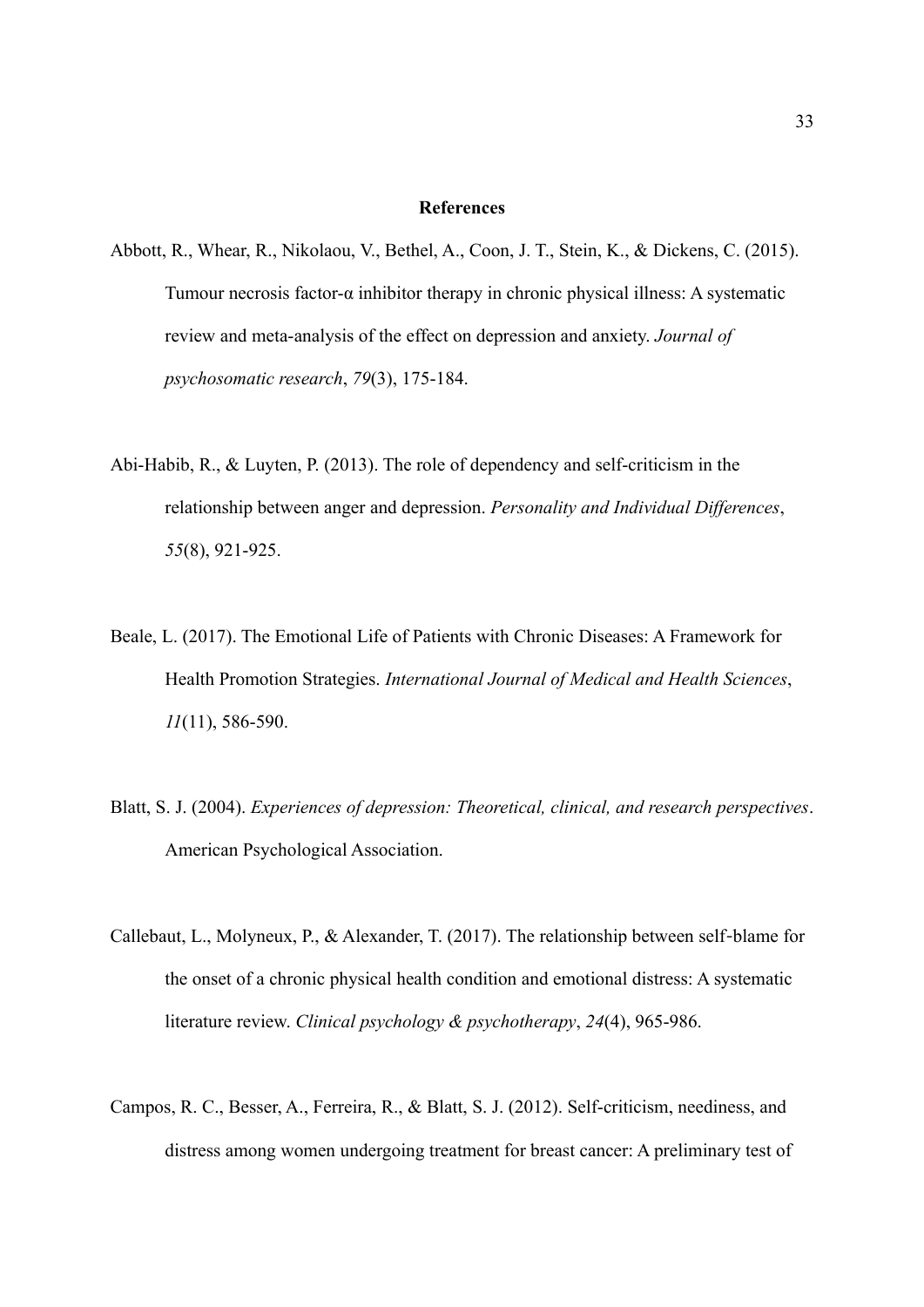the moderating role of adjustment to illness. *International Journal of Stress Management*, *19*(2), 151.

- Dakanalis, A., Clerici, M., Caslini, M., Favagrossa, L., Prunas, A., Volpato, C., ... & Zanetti, M. A. (2014). Internalization of sociocultural standards of beauty and disordered eating behaviours: the role of body surveillance, shame and social anxiety. *Journal of Psychopathology*, *20*, 33-37.
- De Ridder, D., Geenen, R., Kuijer, R., & van Middendorp, H. (2008). Psychological adjustment to chronic disease. *The Lancet*, *372*(9634), 246-255.
- Dirkse, D., Lamont, L., Li, Y., Simonič, A., Bebb, G., & Giese–Davis, J. (2014). Shame, guilt, and communication in lung cancer patients and their partners. *Current Oncology*, *21*(5), e718.
- Gilbert, P., & Irons, C. (2009). Shame, self-criticism, and self-compassion in adolescence. *Adolescent emotional development and the emergence of depressive disorders*, *1*, 195- 214.
- Goodheart, C. D., & Lansing, M. H. (1997). The medical template and the threat template: The disease perspective. In Treating people with chronic disease: A psychological guide (pp. 13-80). Washington, DC, US: American Psychological Association. Doi:10.1037/10221-002.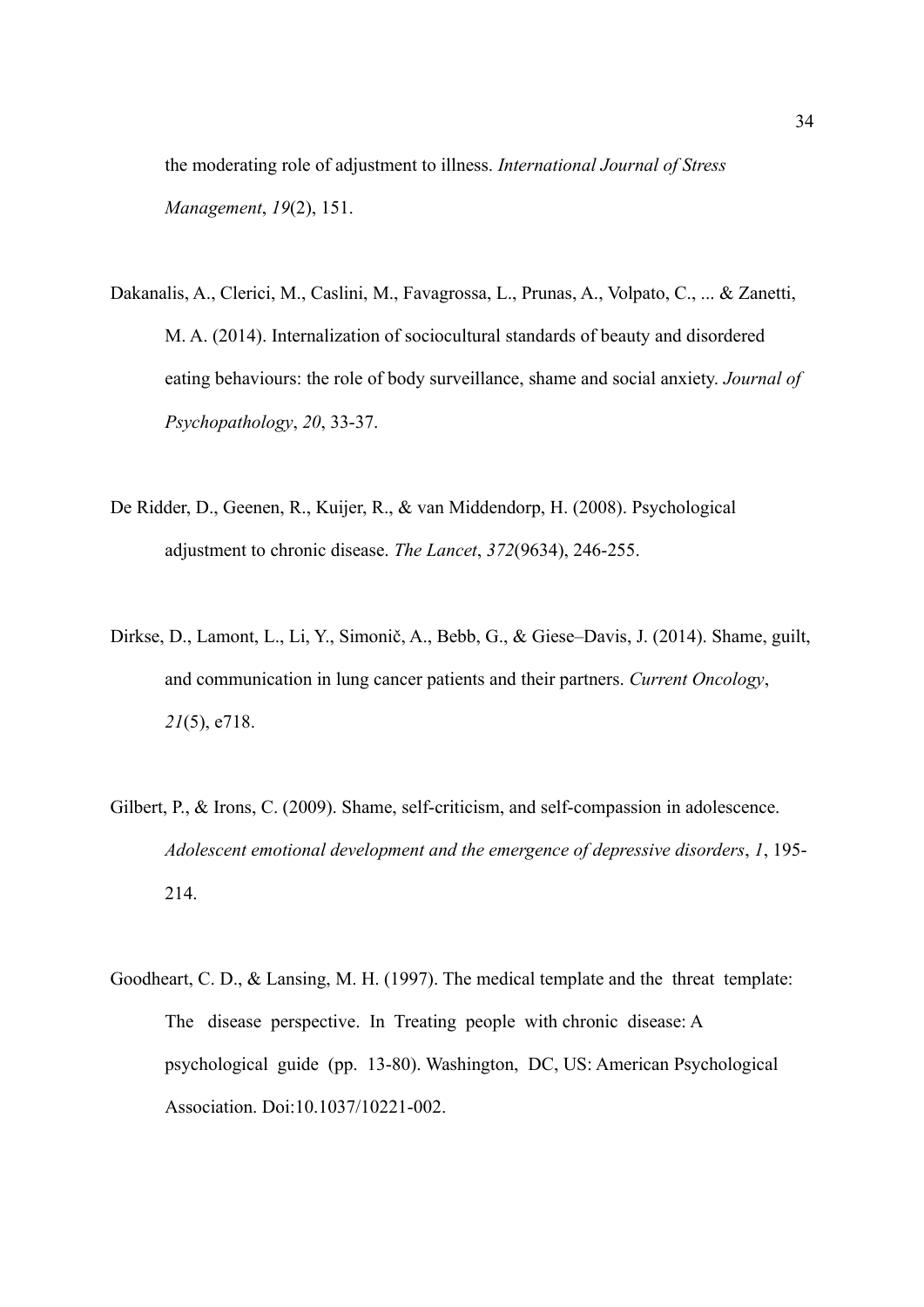- Harrell, M. C., & Bradley, M. A. (2009). *Data collection methods. Semi-structured interviews and focus groups*. Rand National Defense Research Inst santa monica ca.
- Herring, M. P., Puetz, T. W., O'Connor, P. J., & Dishman, R. K. (2012). Effect of exercise training on depressive symptoms among patients with a chronic illness: a systematic review and meta-analysis of randomized controlled trials. *Archives of Internal Medicine*, *172*(2), 101-111.
- Kempke, S., Luyten, P., Claes, S., Goossens, L., Bekaert, P., Van Wambeke, P., & Van Houdenhove, B. (2013). Self-critical perfectionism and its relationship to fatigue and pain in the daily flow of life in patients with chronic fatigue syndrome. *Psychological medicine*, *43*(5), 995-1002.
- Kramer, U., & Pascual-Leone, A. (2016). The role of maladaptive anger in self-criticism: A quasi-experimental study on emotional processes. *Counselling Psychology Quarterly*, *29*(3), 311-333.
- Leach, C. W. (2017). Understanding shame and guilt. In *Handbook of the psychology of selfforgiveness* (pp. 17-28). Springer, Cham.
- Lebel, S., Feldstain, A., McCallum, M., Beattie, S., Irish, J., Bezjak, A., & Devins, G. M. (2013). Do behavioural self-blame and stigma predict positive health changes in survivors of lung or head and neck cancers?. *Psychology & health*, *28*(9), 1066-1081.
- Magin, P., Adams, J., Heading, G., & Pond, D. (2011). 'Perfect skin', the media and patients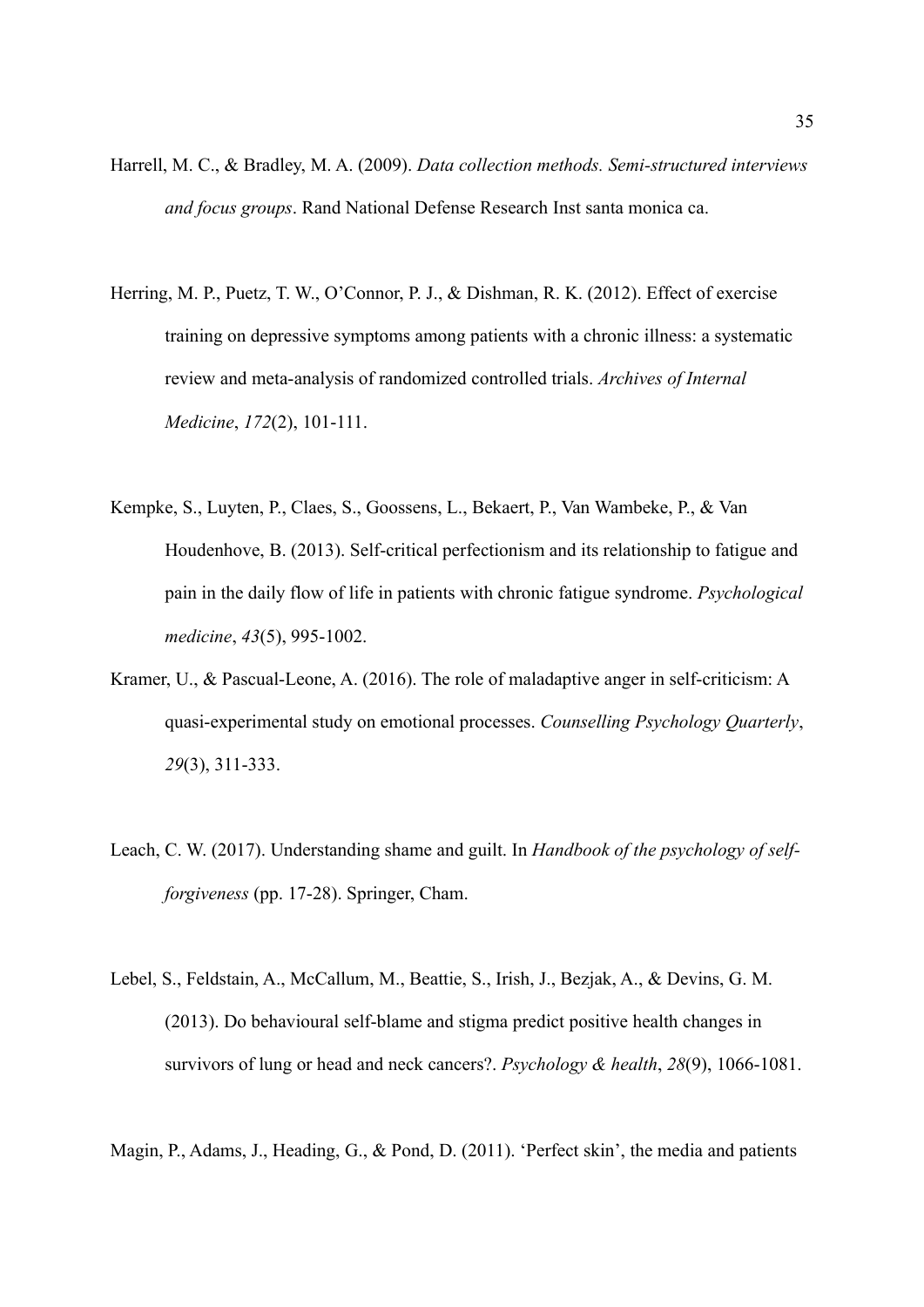with skin disease: a qualitative study of patients with acne, psoriasis and atopic eczema. *Australian Journal of Primary Health*, *17*(2), 181-185.

Orth, U., Robins, R. W., & Soto, C. J. (2010). Tracking the trajectory of shame, guilt, and pride across the life span. *Journal of personality and social psychology*, *99*(6), 1061

Shahar, B., Szepsenwol, O., Zilcha-Mano, S., Haim, N., Zamir, O., Levi-Yeshuvi, S., &

- Levit- Binnun, N. (2015). A wait-list randomized controlled trial of loving-kindness meditation programme for self-criticism. *Clinical psychology & psychotherapy*, 22(4), 346-356.
- Shin, D. W., Park, J. H., Kim, S. Y., Park, E. W., Yang, H. K., Ahn, E., ... & Seo, H. G. (2014). Guilt, censure, and concealment of active smoking status among cancer patients and family members after diagnosis: a nationwide study. *Psycho-Oncology*, 23(5), 585-591.
- Trindade, I. A., Duarte, J., Ferreira, C., Coutinho, M., & Pinto Gouveia, J. (2018). The impact ‐ of illness related shame on psychological health and social relationships: Testing a ‐ mediational model in students with chronic illness. *Clinical Psychology & Psychotherapy*, *25*(3), 408-414.
- Van der Molen, H. T. (2014). *Psychological Communication: Theories, Roles and Skills for Counsellors*. Eleven International Publishing.
- Warren, R., Smeets, E., & Neff, K. (2016). Self-criticism and self-compassion: risk and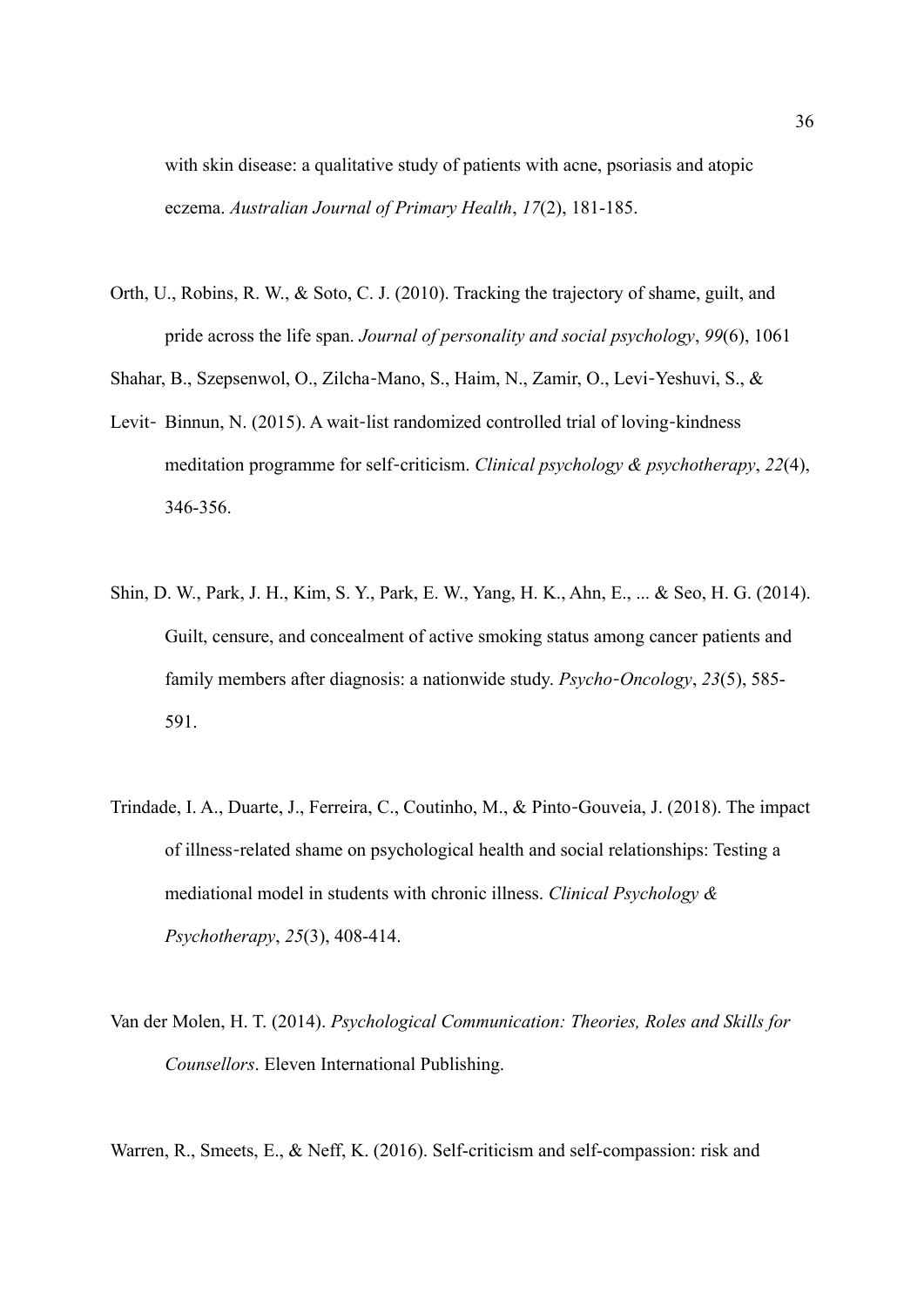resilience: being compassionate to oneself is associated with emotional resilience and psychological well-being. *Current Psychiatry*, *15*(12), 18-28.

Whelton, W. J., & Greenberg, L. S. (2005). Emotion in self-criticism. *Personality and individual differences*, *38*(7), 1583-1595.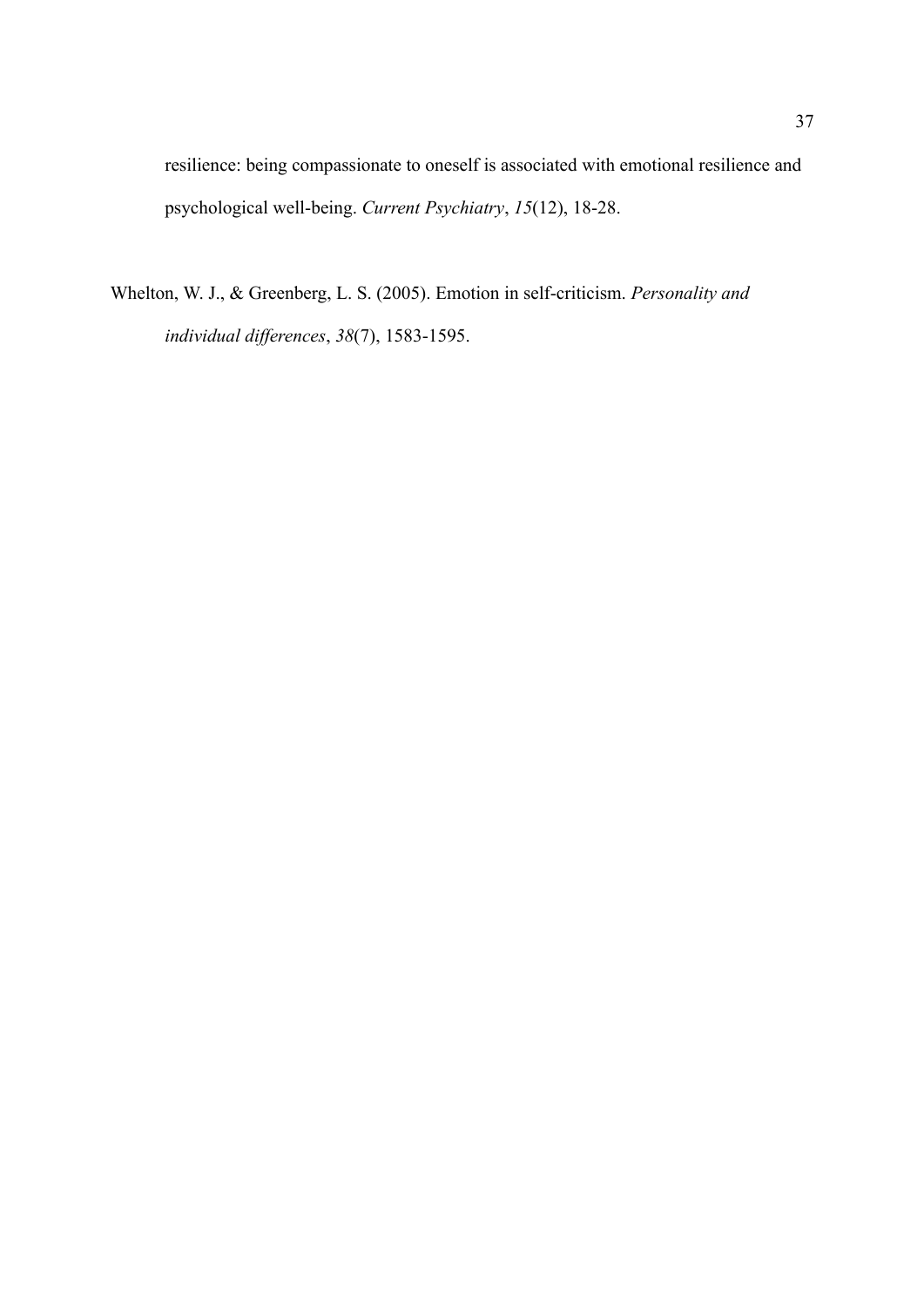# Appendix A

## Interview Scheme

# **Introduction**

Hello...

- first of all I would like to thank you for participating in our study
- I am ... and as you might have recognized I am a Psychology student, currently working on my Bachelor Thesis "Self Compassion in the Context of Chronic Illness"
- Our study aims at investigating how people with a physical chronic illness experience and cope with their condition. In this context we are interested in the question how people with chronic illness experience self-compassion and self-criticism
- learning more about that is important because there is not much information about how people experience self-compassion and learning about that may be beneficial for improving exercises and treatments related to that concept

# **The interview consists of 3 Parts**

- first of all I will ask you some general questions about your situation
- then I will ask you some questions about the exercises, self compassion and selfcriticism. Some of these questions may tackle topics, which might release uncomfortable emotions in you, so I would like to point out that you are free to answer these questions with as little or as much detail as needed
- finally I will ask you some general questions about your person (e.g. your age)
- The most important aspect of this interview will be your opinion and experiences with self-compassion. My part mainly consists of listening to you and asking questions, so that we receive a coherent picture of your experiences

# **Privacy of Data**

 I would also like to inform you that the interview will be recorded. Your data will receive a code to protect your privacy. Your name and other data that can directly identify you are left out. Data can only be traced back to you with the code key. The key of the code remains securely stored in the local research facility.The data cannot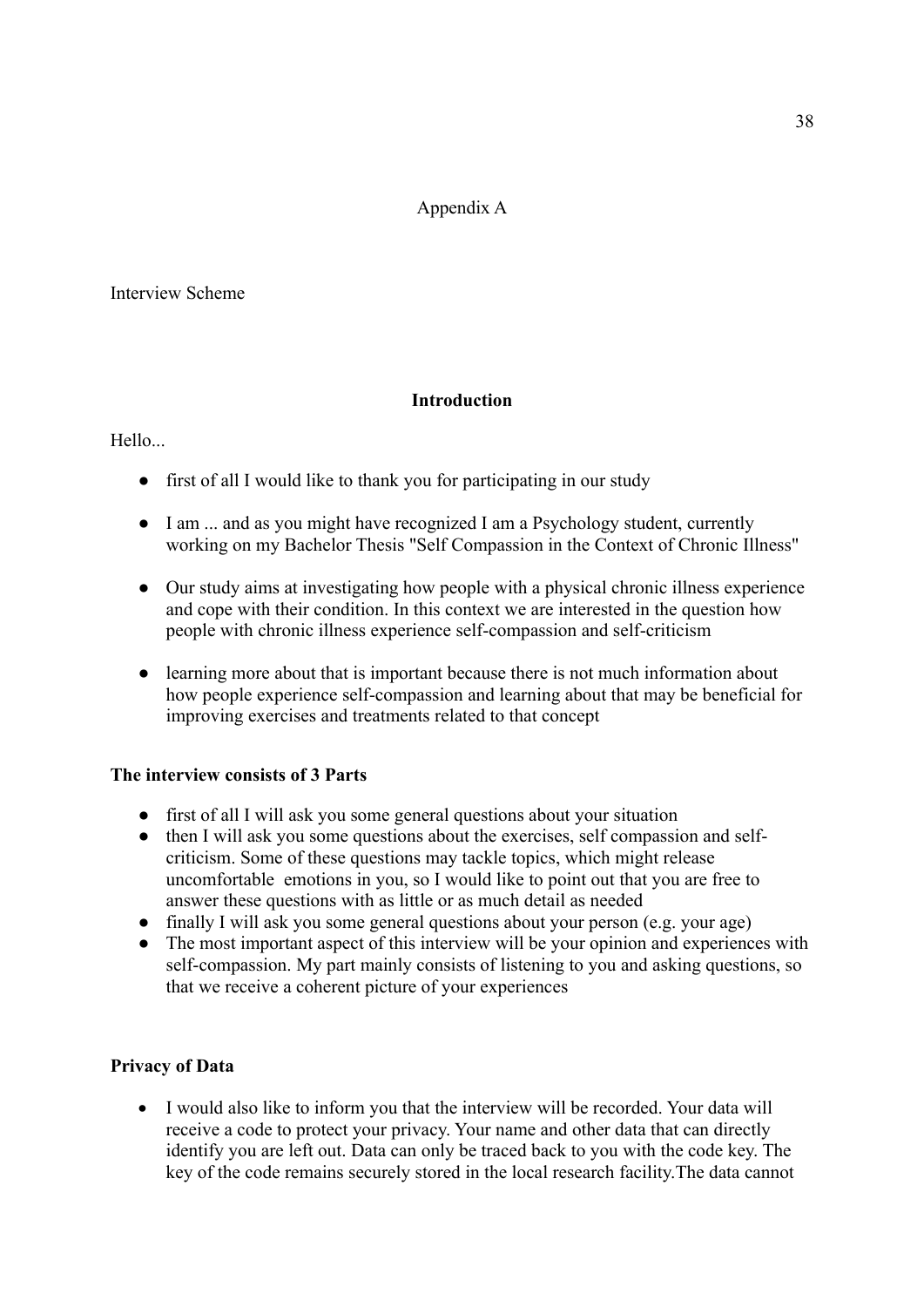be traced back to you in reports and research publications.

# **Do you have any questions?**

# **Interview**

# **Interview part 1: The physical condition/diagnosis**

# **Comment:**

First I would like some background information about your condition

1. What kind of physical condition do you have? (Cancer: what kind of diagnosis did you get) Can you tell me more about this?

- 2. When was your condition diagnosed?
- 3. What kind of treatment have you received?

4. What are ways for you to deal with your condition? How do you usually deal / cope with your condition?

5. How are you doing now?

# **Interview part 2: self-compassion, self-criticism and the exercises**

### **Comment:**

The following part is about your experiences with the exercises that you did within the past week and your opinion of self-compassion in general

6. Were you able to do the exercises? Which ones and which ones not, how often? How much time in total?

7. What did you think of the exercises in general? What did you like or appreciate? What did you like less, was unclear or difficult?

8. Were the exercises useful to you in any way? Were they helpful in some way? How?

9. Would you use any of the exercises again in the future? Which ones? Why, or why not? At which moments?

10.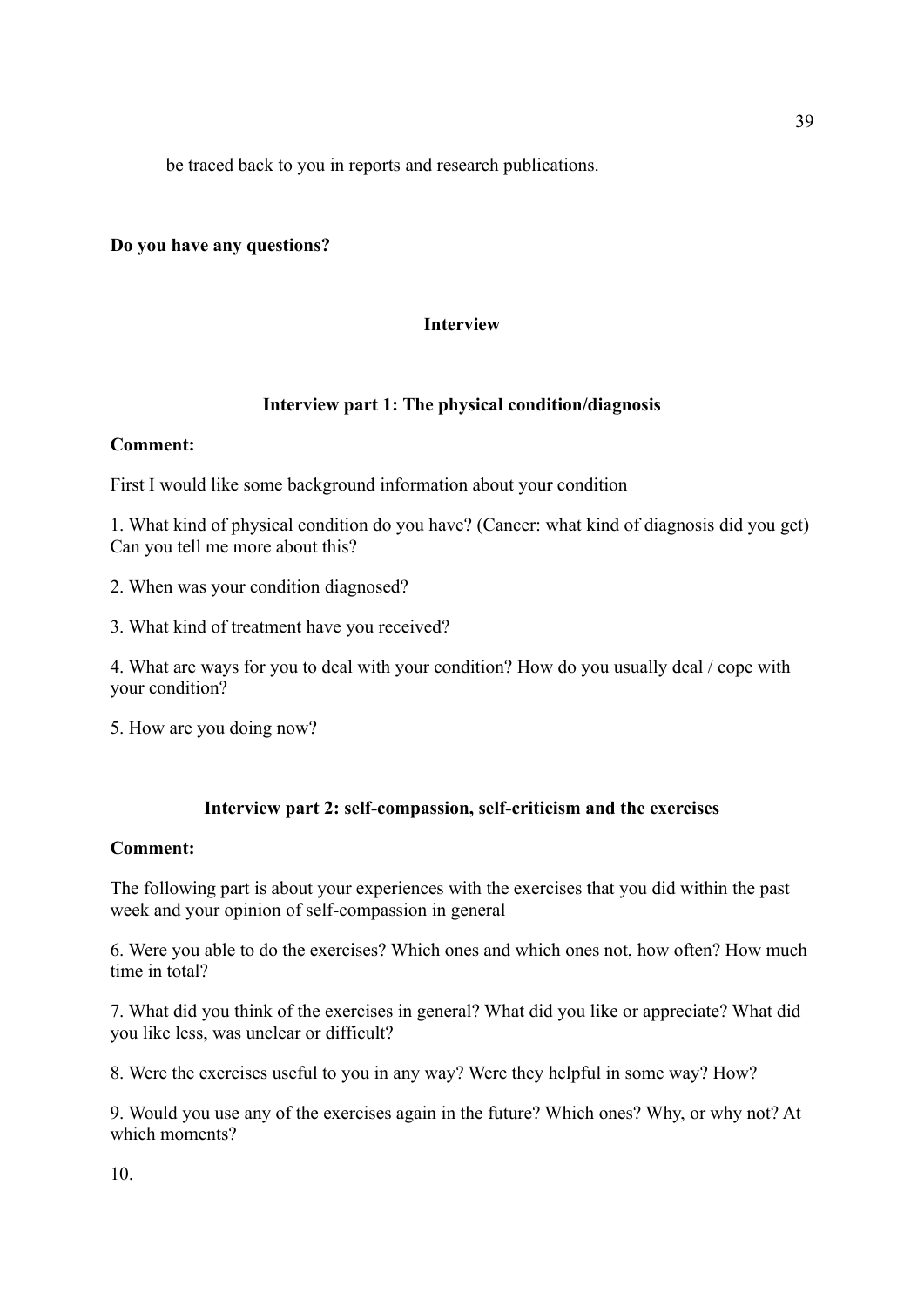a. What does self-compassion mean to you?

b. Why is or isn't self-compassion relevant for people with a physical condition?

c. In which ways do you take care of yourself?

d. In which ways are you kind to yourself ?

e. How do you help yourself to do things that you don't feel like, but that you find important? (i.e. How do you motivate yourself?)

# **Exercise 1: "How do you treat a friend" (Day 1)**

# **Comment:**

Now I want to talk about the first exercise "How do you treat a friend". As you may remember, the exercise consisted of imagining a person who is in a difficult situation. How would you respond to that person and how would you respond to yourself?

11. Did you do this exercise, and what did you think of it? (optional: how much time did you spend on it, how often)

12.

a. Do you recognize that you are more critical towards yourself than towards others? Can you give examples of ways in which you have been critical, harsh or strict with yourself in relation to your condition?

b. In what ways does being critical towards yourself help you? If you imagine having an inner critic, what is it trying to accomplish?

# **Comment:**

We know that many people with chronic illness sometimes are self-critical and feelings like shame can occur. Do you, or other people you know with the same condition...

c. …feel guilty about the condition, the consequences of the condition or how you deal with the condition (If yes, in which ways/ask for examples)

d. ….feel angry at yourself because of your condition (If yes, in which ways/ask for examples)

d. ….felt ashamed because of your condition or tried to hide (aspects) of your condition? (If yes, in which ways/ask for examples)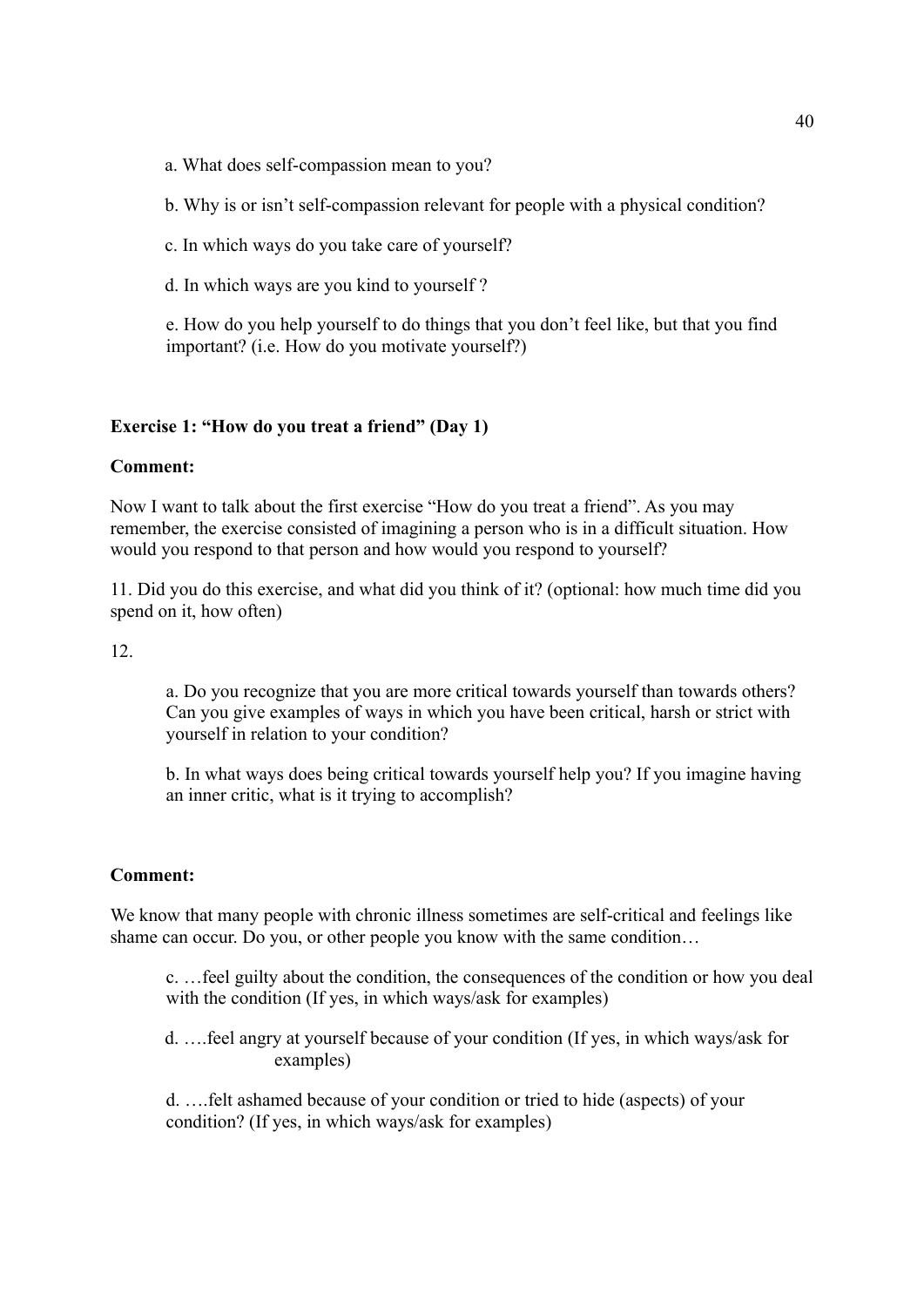# **Exercise 2 : "Three Emotion System" (Day 2)**

# **Comment:**

The next exercise was about the three-emotion system, where you had to draw three circles. The largest circle was the system that was most present and the smallest the system that was least present. This exercise is based on the fact that self-compassion can influence three particular emotion systems, namely the threat system, soothing system, and drive system.

13. Did you do this exercise, and what did you think of it?

14. Do you recognize these three emotion systems? Can you explain which were the biggest or smallest for you? How does your condition affect the emotion systems?

## **Exercise 3: "Compassionate Body Scan" (Day 3)**

### **Comment:**

In this guided meditation the task was to pay attention to different parts of your body with the purpose of increasing body awareness and improving management of pain and distressing emotions in the body

15. Did you do this exercise, and what did you think of it?

16. How do you deal with the limits that your body indicates?

17. How do you deal with the (in)visibility of your condition?

## **Exercise 4 - "Self-compassion Break" (Day 4)**

### **Comment:**

In this exercise you thought of a difficult situation and practiced sentences that you can use in these situations.

18. (effect and appreciation) Did you do this exercise, and what did you think of it? Were there moments were you could apply this in daily life?

19. (concept self-compassion and self-criticism ) How do you respond to yourself when you're sad, angry or anxious? How do you respond to yourself when you made a mistake or did something "stupid"?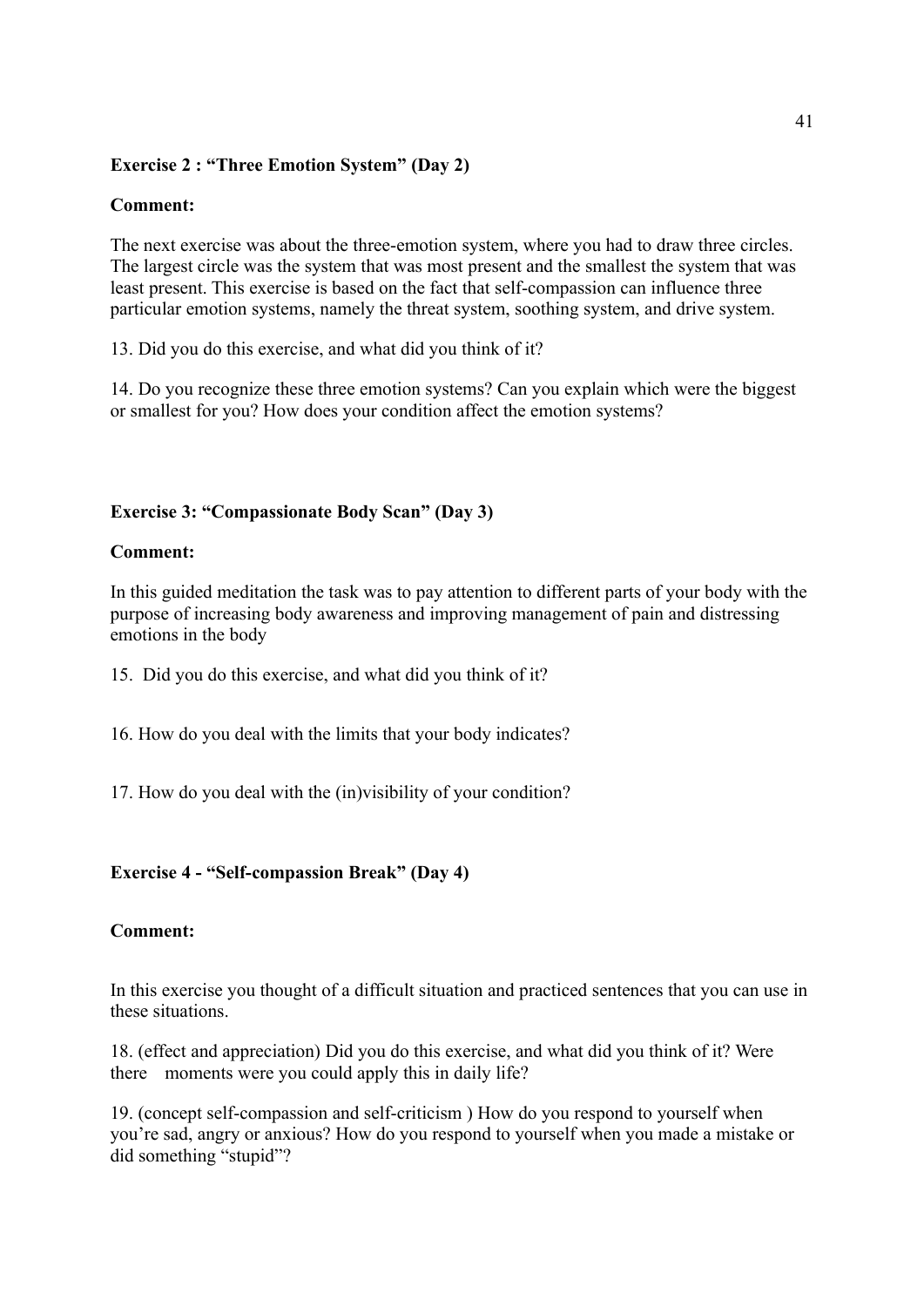20. (concept self-compassion and self-criticism) Do you think you could remember to practice self-compassion in a moment of difficulty? Do you sometimes manage in difficult situations to observe your thoughts or emotions rather than being overwhelmed by them?

21. (concept self-compassion and self-criticism) In which ways did your condition influence the way you treat yourself, when you're having a difficult time?

22. (concept self-compassion) Did your condition influence how connected or how isolated you feel from other people? Can you give some examples?

# **Exercise 5 - Compassionate Friend (Audio) (Day 5)**

## **Comment:**

In this exercise you were asked to imagine a person who completely accepts you, understands you and assists you.

23. Did you do this exercise and what do you think about it?

24. How was it to imagine a person like that? Was it difficult to imagine? Why was it difficult/ easy? How did it feel? Could you imagine addressing yourself more often as a friend?

### **Exercise 6: "Three flows of compassion" (Day 6)**

### **Comment:**

This exercise was about reflecting the way in which you received compassion and the way in which you brought self-compassion towards other people. As the name of the exercise suggests, there are three flows of compassion, namely to yourself, to others, and from others.

25. Did you do this exercise, and what did you think of it? (optional: how much time did you spend on it, how often?)

26. Can you tell me something about what the flows of compassion look like for you? Which flow is the biggest and which is the smallest? Did your situation change anything in these flows? What did it change?

27. How do/did you experience receiving compassion from others in relation to your condition? Did something change?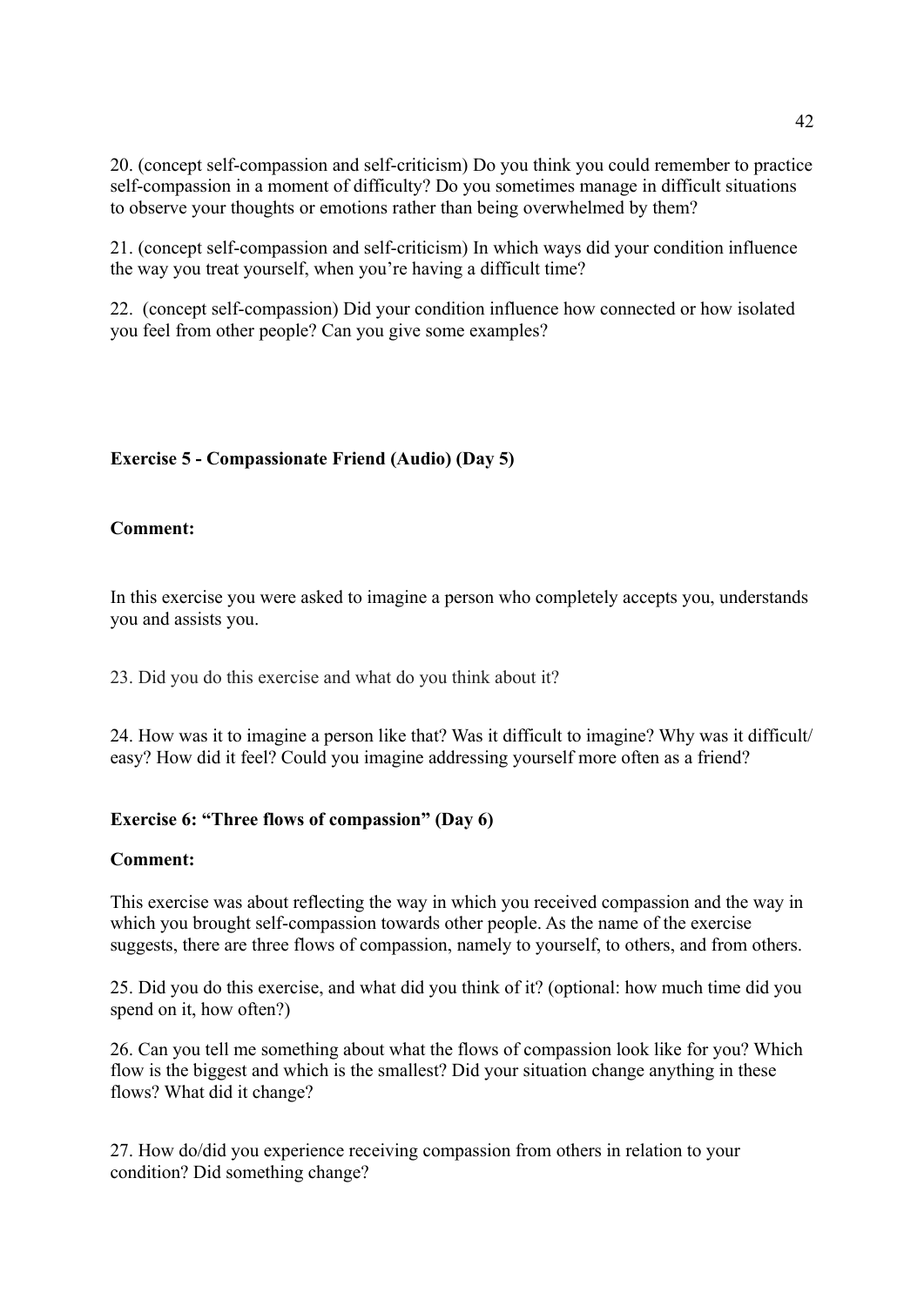28. How do/did you experience giving compassion to others in relation to your condition? Did something change?

29. Are there times when you find it easier or more difficult to receive or give compassion? (Do you have an example?)

### **Exercise 7 - Reflection on your day (Day 7)**

In this exercise you took a moment at the end of the day to reflect. Doing this you answered questions like "What am I grateful for?" .

30. Did you do this exercise and what do you think about it?

31. What did you notice about the ways you are compassionate towards/from others? What did you notice about how you take care of yourself?

### **Interview part 3: Closing**

#### **Comment:**

Finally I will ask you some general questions about you (e.g. your age). We need this data to be able to properly define the population we are investigating. This will allow for generalization of the results. Also, we want to ensure that participants were able to express anything they would like to.

- 32. Is there anything that you would like to add?
- 33. Demographic info: gender, age, marital status, employment situation, education
- 34. Do you want to receive a results study? Know other participants?
- 35. Keep contact for further questions

Thank you for participation!!!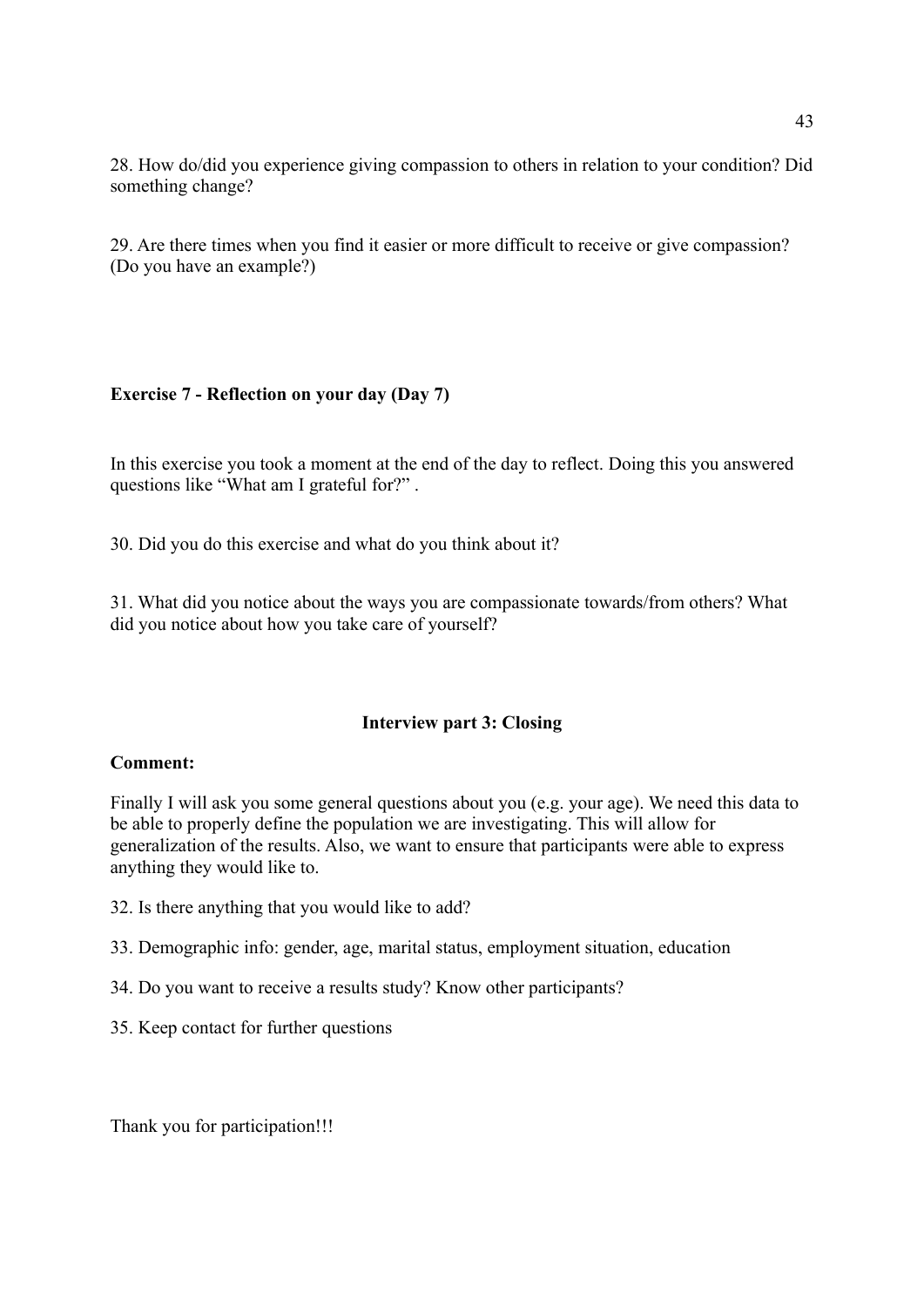#### Appendix B

#### Self-Compassion Exercise Book



Life can be difficult. We have to deal with setbacks, for example in our family or related to our health. In addition, there are many things happening in the world that can be hard to grasp. We prefer not to dwell on this for too long. It doesn't feel pleasant, and if we do it for too long we lose sight of the positive things in life. Nevertheless it can be useful to also pay some attention to the difficult things we are experiencing - instead of avoiding or suppressing them - so that we have the space to process our experiences.

# **"Self-compassion is about a friendly, warm and wise attitude towards ourselves in difficult times."**

Self-compassion does not mean that you always do whatever you feel like or that you are being 'soft' towards yourself. It takes courage to face difficulties, and see what is needed to move forwards within the circumstances.

# **One week of exercises**

We know from research that practicing self-compassion can help to increase our well-being and reduce stress. Self-compassion exercises are tools that help to strengthen your compassion. On the following pages, you can find the exercises you will be practicing during the upcoming week. This should take up to 15 minutes a day. In the interview that follows, we will discuss your experiences. If there are exercises that you have difficulty with or do not like, that is not a problem: your experience is relevant for us.

We kindly ask you to practice the exercises each day and try the audio-guided exercises more than once, because it can take time to get used to something new. Preferences for audioguided exercises (e.g speed, length, tone of voice) are often very. You may also encounter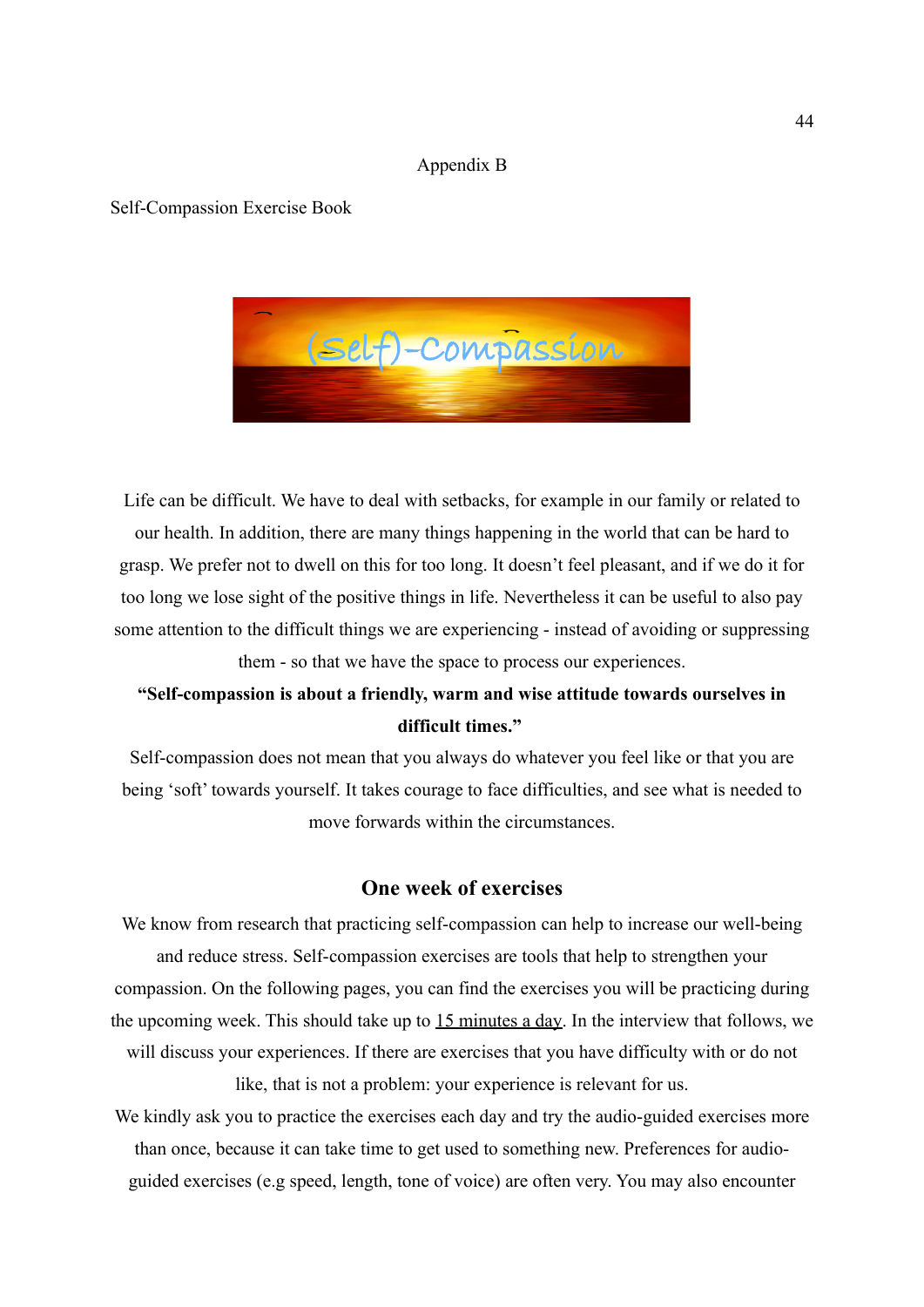words or aspects of exercises that do not fit your specific situation or condition. The exercises are not (yet) tailored to specific symptoms or conditions:

Your input can be used to develop exercises tailored to specific conditions in the future.

# **We hope that you enjoy practicing the exercises and learn something about selfcompassion. We also thank you for participating in this study.**

**DAY 1**

# *Exercise 1 – "How would you treat a friend? 5-10min.*

(adapted from 'The Mindful Self-Compassion Workbook' - C. Germer & K. Neff) For this exercise, it may be nice to sit in a comfortable place, where you will not be disturbed. You are asked reflect on three questions. After reading each question, you can close your eyes if you like or direct your gaze downward, and give yourself time to experience what comes up.

- Think about times when a friend, family member or acquaintance is having a hard time: he/she experienced something difficult, or is feeling bad about themselves. How would you typically respond to this person? **What do you say, what words do you use, what is your tone of voice, your body language.**
- Take  $+2$ min to let this sink in before going to the next part of the exercise.
- Now think about a time, when you were having a hard time. Perhaps you went through something difficult or were feeling inadequate. What would be your typical way of responding to yourself? **What do you say, what words do you use, what is your tone of voice, your body language?**
- Take  $+2$ min to see what comes up.
- Did you notice a difference?

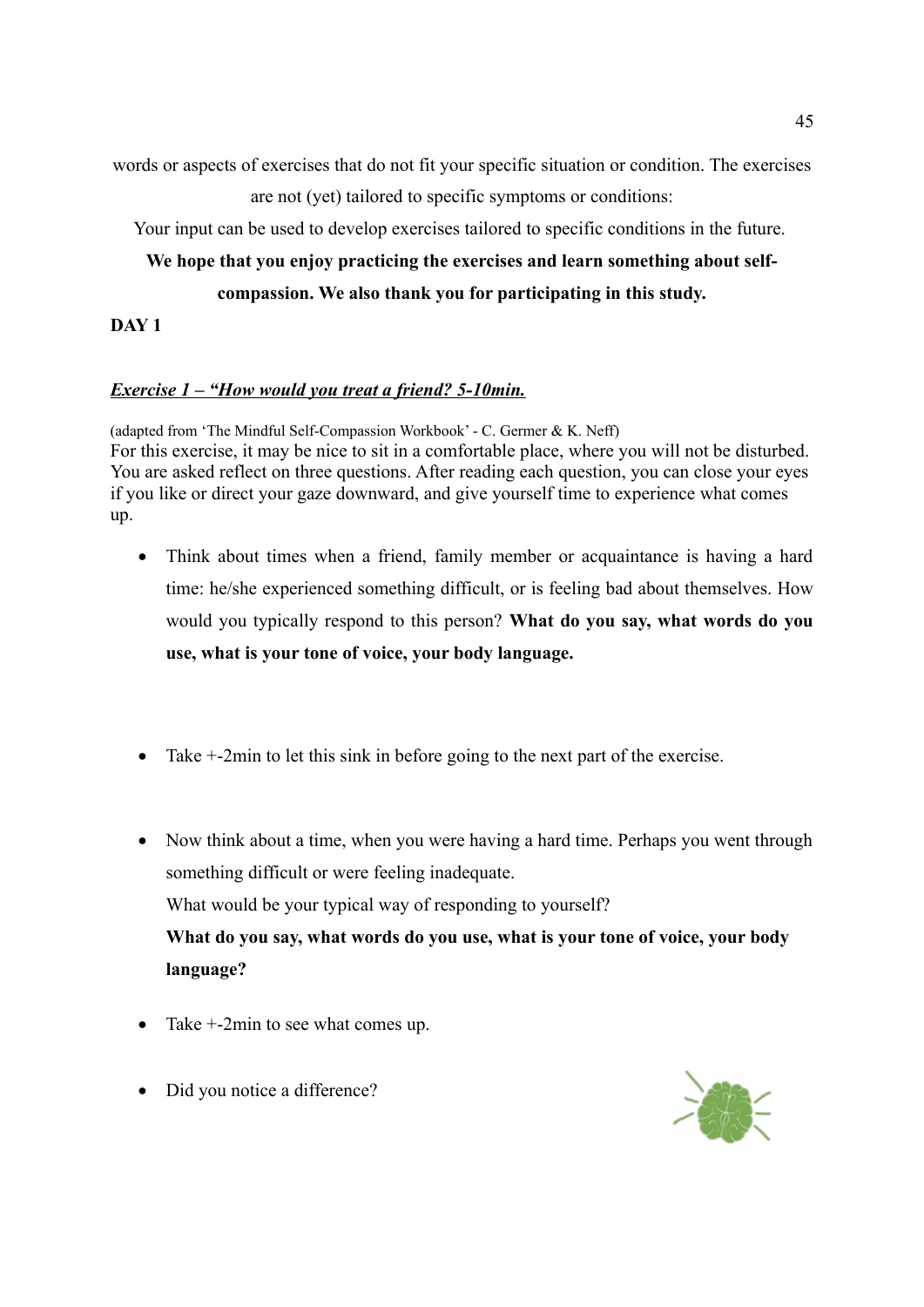Many people notice that they are more strict towards themselves than towards others. If that is the case for you, then you could describe self-compassion as:

"Treating ourselves with the same kindness and consideration as we would treat a friend (family member, acquaintance), when we are having a hard time."

Some people find it useful to ask themselves in a difficult moment: "If this was happening to a friend, what would I say or do now?"

## **DAY 2**

## **Our evolutionary luggage**

In the previous exercise, many people notice that they are very critical of themselves. It is good to remember that it is not our fault that we experience so much self-criticism and often stress, shame, fear and anger. We all suffer from it, each in our own way. This has to do with how our brain works. Our brain has been shaped by millions of years of evolution. Because of our brain, we are capable of very beautiful things (think, for example, of art, technology or medicines that are man-made), but also difficult things (worries, excessive self-criticism).

The structure of our brain came about at a time when people lived in nature and a state of vigilance was required to survive. Based on this lifestyle, about three basic systems emerged in our brains to handle our emotions. It can be helpful to understand these systems so that we can better understand our difficult emotions (and our beautiful qualities) and learn how to cope with them.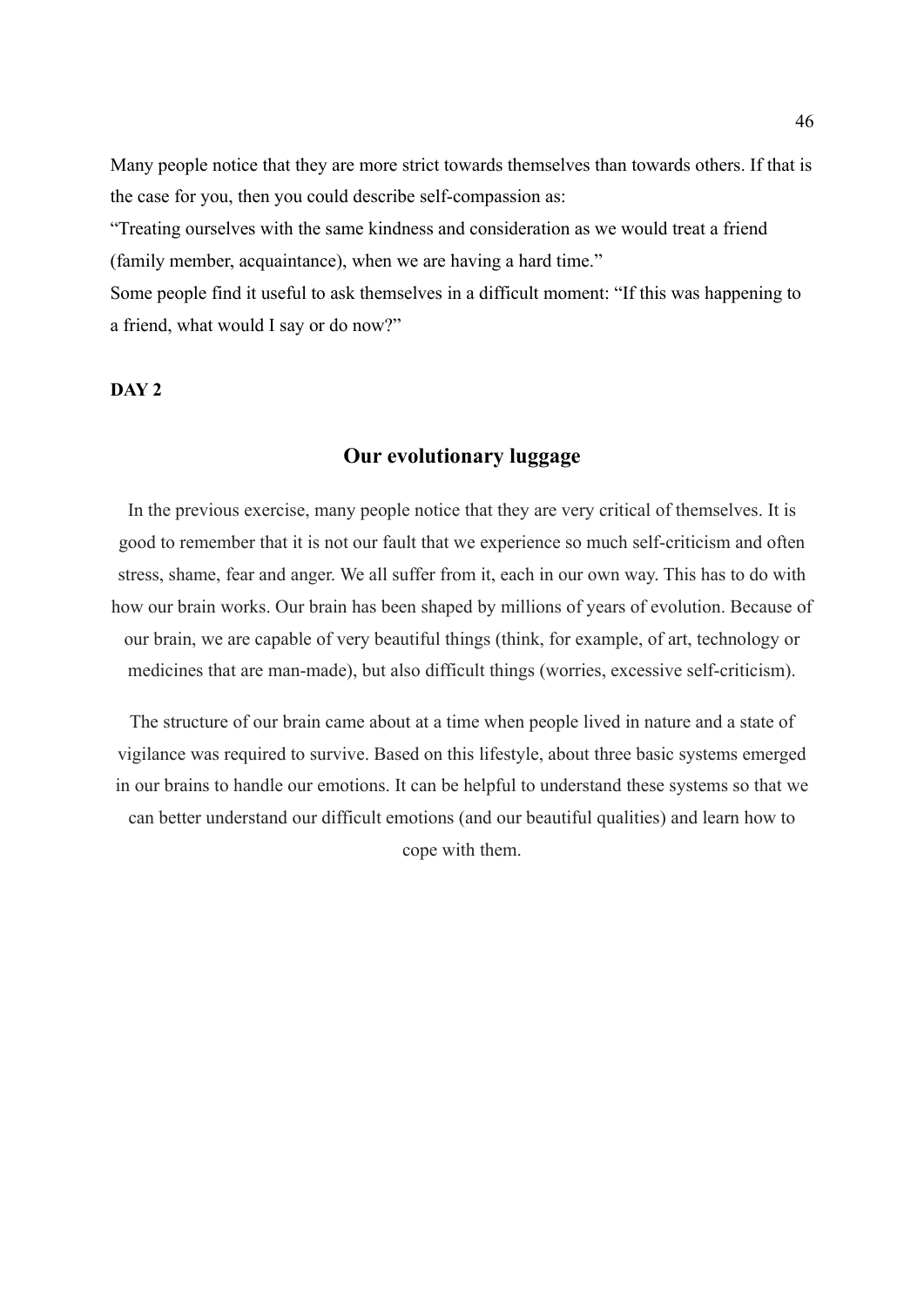#### The three emotion systems

#### **Threat system**

It is about protecting ourselves and avoiding pain and unpleasant experiences. The emotions of fear and anger are part of it. We keep asking ourselves, "Is there a threat?" "I'm always on quard"

#### **Soothing system**

It's about balance, calm and connectedness. We experience this<br>when we feel safe and satisfied and, for example, when we experience kindness. "I come to rest and relax"

#### **Drive system**

It is about preserving and strengthening ourselves, carrying out activities and procuring resources. The emotions, the lust and the pleasure are part of it. "I always want more'

# **Out of balance**

These three emotion systems are all healthy: we need them to survive. However, sometimes

the three systems get out of balance. For example, we are constantly vigilant (overactive threat system) or always have an urge for more (overactive drive system). It may also be that we no longer set goals or do nothing at all (inactive drive system). For many people, chronic illness throws the three emotion systems off balance. We then get into a kind of survival mode in which we are vigilant and often fearful. The calm and connectedness required for emotional regeneration and feeling content and secure can then remain absent

(inactive soothing system).

#### *Exercise 2 – "Three emotion systems" 5min.*

(adapted from "The Compassionate Mind Workbook" – C. Irons E. Beaumont) Consider how things have been for you in the past few weeks. How often have you been anxious or worried (threat system)? How often have you been relaxed and calm (soothing system)? How often have you been energetic and happy or did you feel like you wanted more (drive system)? Draw three circles on a sheet of paper, one for each emotion system. The size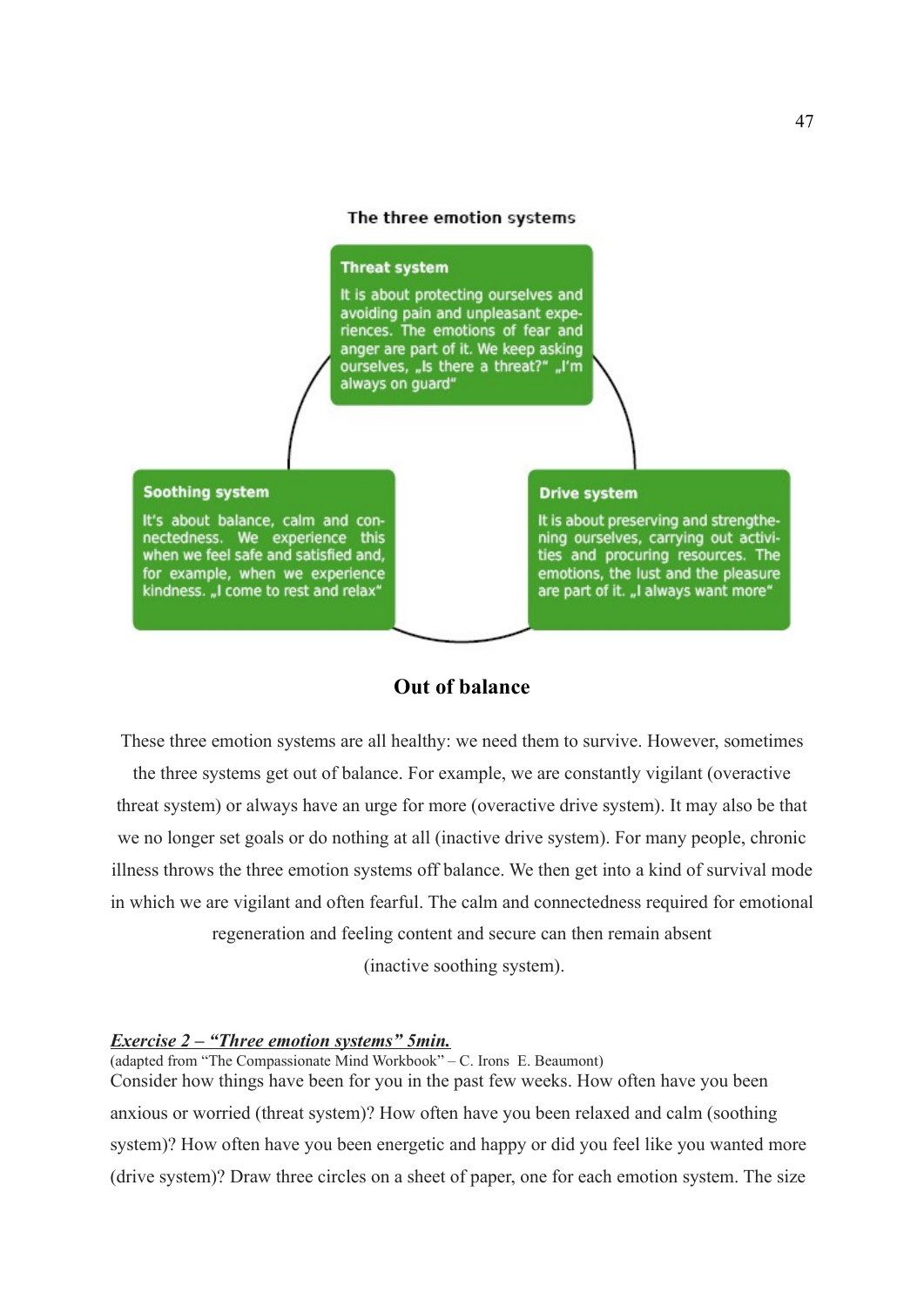of the circle indicates, which emotion system you experience the most.

What did you notice? Would you have drawn the circles differently before your illness, or if you would not have the illness?

## **DAY 3**

# **Compassion for yourself**

Self-compassion exercises can help balance the soothing system by calming down and honoring your needs. In the following exercise, you will look at a difficult moment and practice self-compassion.

# *Exercise 3 – "Compassionate Body Scan" (Audio) 12min.*

(adapted from L. Hobbs & K. Bluth – Center for Mindful Self-Compassion) For this exercise, you need a device, which can open and play the following link.

[https://insighttimer.com/niinatamura/guided-meditations/mitfuhlender-bodyscan-fur-](file:///h)

### [jugendliche.](file:///h)

Sit in a comfortable position, you may also lay, and listen to the audio file.

Note: this exercise was initially designed for teenagers, however, it is also completely suitable for adults.

# **DAY 4**

On Day 4, you are invited to repeat Exercise 3, and to try out the next exercise:

# *Exercise 4 – "Self-compassion break" 5-10min.*

(adapted from 'The Mindful Self Compassion Workbook' – C. Germer & K. Neff)

Think of a situation in your life that is difficult, that is causing you stress. Call the situation to

mind, and see how it feels right now to remember this situation. Do you feel any tension or discomfort in your body?

How do you give yourself compassion in such a moment?

1. First, it is useful to **acknowledge** that this is a difficult moment for you (rather than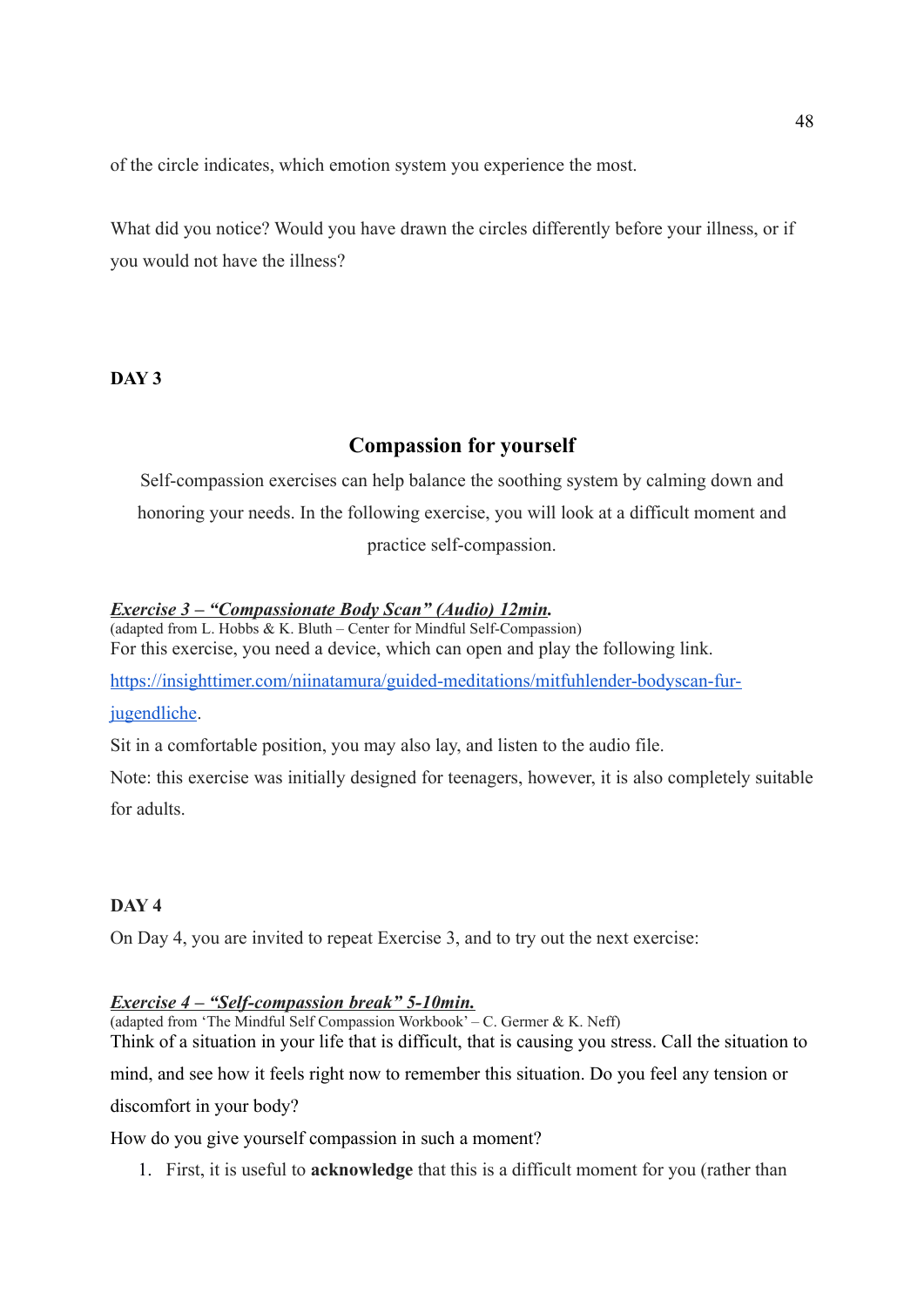ignoring it, or not allowing yourself to feel bad). This does not have to take long, one word or sentence could be enough. For example, you can say to yourself: *"This is a difficult moment."* or *"This hurts, this is painful."* Try to find your own words that work for you.

2. Second, it can be helpful to remind yourself that everyone experiences difficulty or pain in their life sometimes, even if it is more or different for some people than for others. For example, you could say to yourself: *"Suffering is a part of life. I am not alone."* or *"Most people, who have an illness like* 

*mine, are having a hard time sometimes."* What words would you use?

3. Third, try to think about what you need or how you can be kind to yourself in this moment. For example, you could say to yourself: *"May I be kind to myself in this moment."* or *"May I learn to accept myself as I am."*

You can memorize your own three sentences and say them to yourself anytime in the day, when you notice you are having a hard time.

See if you can try this out for the next few days. Perhaps a reminder, like a bracelet or a note in your phone or on the fridge could help?

# **DAY 5**

### *Exercise 5 – "Compassionate Friend" (Audio) 12min.*

(adapted from L. Hobbs & K. Buth – Center for Mindful Self-Comprassion) This exercise requires a device, which can open and play the following link:

[https://insighttimer.com/niinatamura/guided-meditations/mitfuhlender-freund-fur-jugendliche.](https://insighttimer.com/niinatamura/guided-meditations/mitfuhlender-freund-fur-jugendliche)

Sit in a comfortable position and follow the instructions in the audio-file.

Note: this exercise was initially designed for teenagers, however, it is very suitable for adults.

In this exercise, you are asked to think of someone, who you feel supported by, for example a mentor, teacher, family member such as a partner or (grand)parent, or a friend.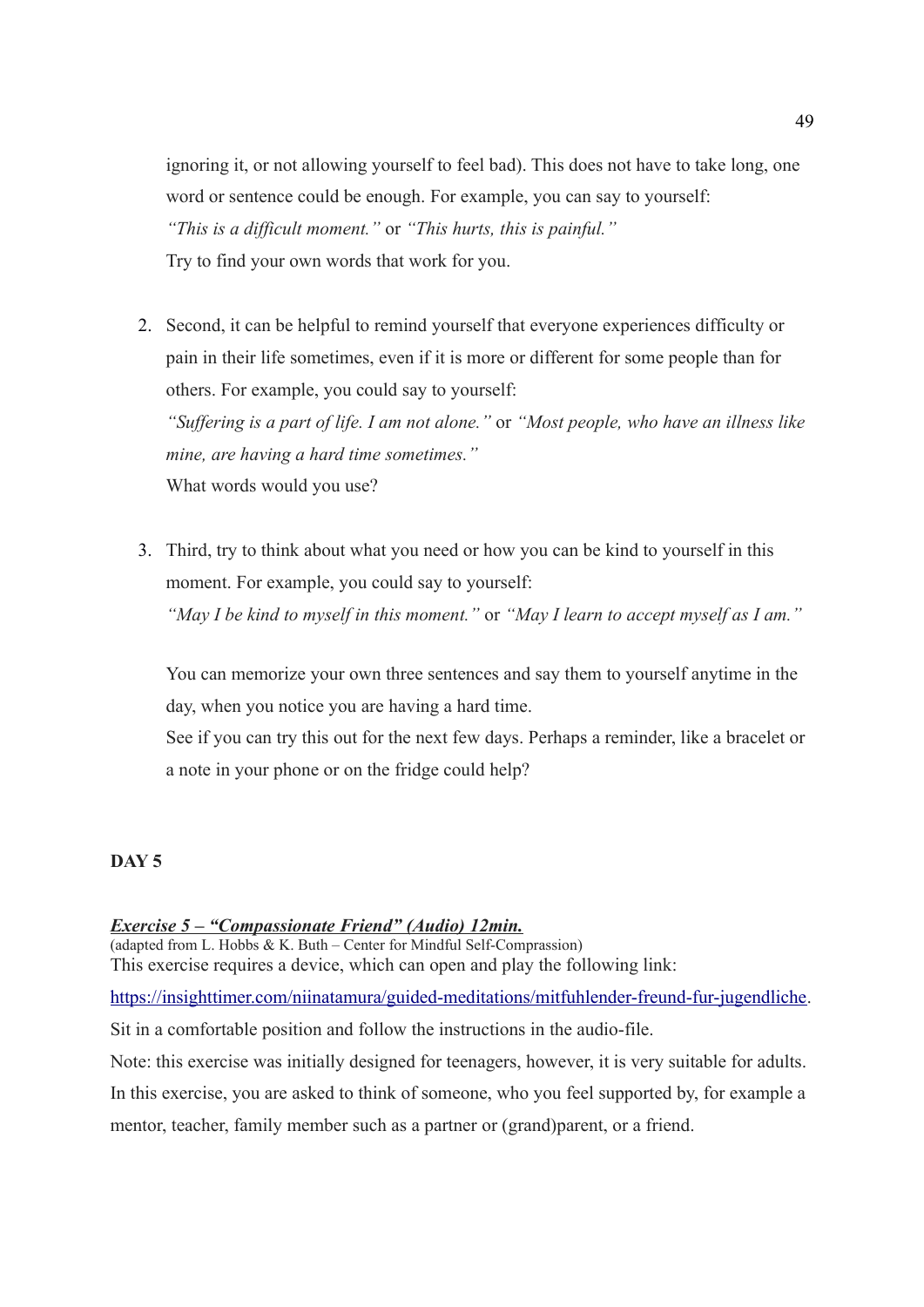# **DAY 6**

On Day 6, you are invited to repeat Exercise 5, and to try out the next exercise:

# **The three flows of compassion**

In addition to compassion for ourselves, we can also give and receive compassion for others. We call this the three flows of compassion. How do you experience compassion in relation to the people around you?

### *Exercise 6 – "The Flows of compassion" 5min.*

Consider your experiences of the past few weeks. How were you kind and helpful to yourself? How were you kind and helpful to others? How were others friendly and helpful to you, were you open to it? Thicken the three arrows below with a pencil. The thickness of the arrow indicates which flow of compassion you experience the most.

What do you notice? Did you draw the arrows differently before you had an illness (if applicable)? Or are they different in different phases of your illness?